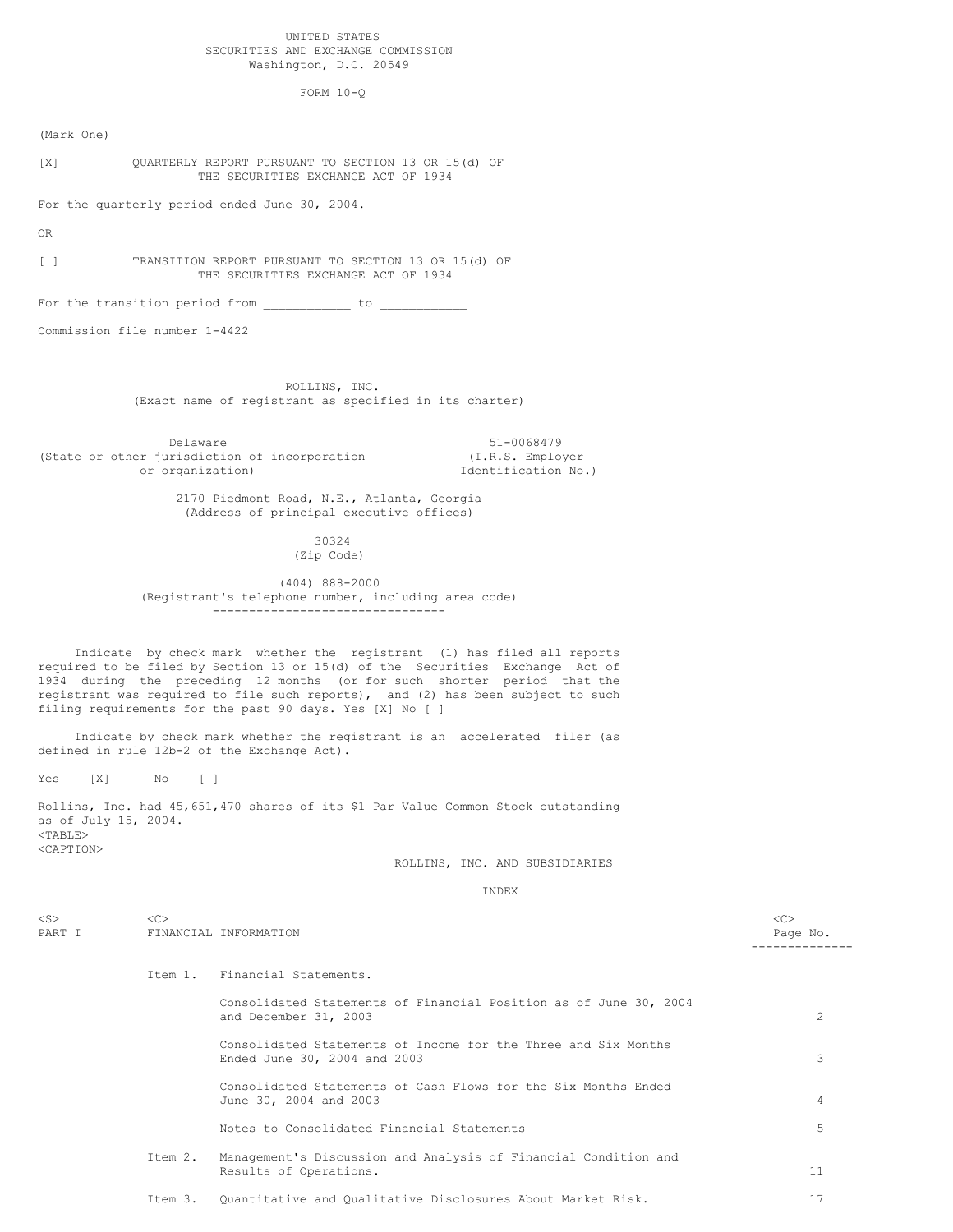|                                                                 |                   | Item 4. Controls and Procedures.                     | 17 |
|-----------------------------------------------------------------|-------------------|------------------------------------------------------|----|
| PART II                                                         | OTHER INFORMATION |                                                      |    |
|                                                                 | Item 1.           | Legal Proceedings.                                   | 18 |
|                                                                 | Item 4.           | Submission of Matters to a Vote of Security Holders. | 18 |
|                                                                 |                   | Item 6. Exhibits and Reports on Form 8-K.            | 18 |
| SIGNATURES<br>$\langle$ /TABLE><br>PART I FINANCIAL INFORMATION |                   |                                                      | 20 |

 $\frac{51}{5}$ <br> $\frac{2}{5}$ <br> $\frac{1}{5}$ <br> $\frac{1}{5}$ Item 1. Financial Statements. <TABLE> <CAPTION>

# ROLLINS, INC. AND SUBSIDIARIES CONSOLIDATED STATEMENTS OF FINANCIAL POSITION (In thousands except share and per share data)

| (Unaudited)<br>$<$ S $>$<br><<<br><<<br><<<br>ASSETS<br>\$<br>Cash and Short-Term Investments<br>21,865<br>$\mathsf{S}$<br>Marketable Securities<br>$\overline{0}$<br>Trade Receivables, Net of Allowance for<br>Doubtful Accounts of \$5,300 and \$4,616,<br>62,765<br>respectively<br>Materials and Supplies<br>12,157<br>Deferred Income Taxes<br>21,633<br>Other Current Assets<br>10,441<br>Current Assets<br>128,861<br>45,313<br>Equipment and Property, Net<br>Goodwill<br>113,853<br>82,166<br>Customer Contracts and Other Intangible Assets<br>Deferred Income Taxes<br>8,860<br>Other Assets<br>30,908<br>Total Assets<br>409,961<br>S<br>----------------<br>LIABILITIES<br>\$<br>14,756<br>\$<br>Accounts Payable<br>Accrued Insurance<br>13,050<br>Accrued Payroll<br>33,313<br>Unearned Revenue<br>58,511<br>Accrual for Termite Contracts<br>21,704<br>Other Current Liabilities<br>30,306<br>Current Liabilities<br>171,640<br>Accrued Insurance, Less Current Portion<br>26,641<br>Accrual for Termite Contracts, Less Current Portion<br>23,621<br>Long-Term Accrued Liabilities<br>18,482<br>Total Liabilities<br>240,384<br>Commitments and Contingencies<br>STOCKHOLDERS' EQUITY<br>Common Stock, par value \$1 per share; 99,500,000<br>shares authorized; 45, 638, 134 and 45, 156, 674<br>shares issued and outstanding, respectively<br>45,638<br>Additional Paid-In Capital<br>7,491<br>Accumulated Other Comprehensive Loss<br>(414)<br>Unearned Compensation<br>(3, 792)<br>Retained Earnings<br>120,654 | December 31,<br>2003                           |
|----------------------------------------------------------------------------------------------------------------------------------------------------------------------------------------------------------------------------------------------------------------------------------------------------------------------------------------------------------------------------------------------------------------------------------------------------------------------------------------------------------------------------------------------------------------------------------------------------------------------------------------------------------------------------------------------------------------------------------------------------------------------------------------------------------------------------------------------------------------------------------------------------------------------------------------------------------------------------------------------------------------------------------------------------------------------------------------------------------------------------------------------------------------------------------------------------------------------------------------------------------------------------------------------------------------------------------------------------------------------------------------------------------------------------------------------------------------------------------------------------------------------------------------|------------------------------------------------|
|                                                                                                                                                                                                                                                                                                                                                                                                                                                                                                                                                                                                                                                                                                                                                                                                                                                                                                                                                                                                                                                                                                                                                                                                                                                                                                                                                                                                                                                                                                                                        |                                                |
|                                                                                                                                                                                                                                                                                                                                                                                                                                                                                                                                                                                                                                                                                                                                                                                                                                                                                                                                                                                                                                                                                                                                                                                                                                                                                                                                                                                                                                                                                                                                        | 59,540<br>21,866                               |
|                                                                                                                                                                                                                                                                                                                                                                                                                                                                                                                                                                                                                                                                                                                                                                                                                                                                                                                                                                                                                                                                                                                                                                                                                                                                                                                                                                                                                                                                                                                                        | 48,471<br>9,837<br>23,243                      |
|                                                                                                                                                                                                                                                                                                                                                                                                                                                                                                                                                                                                                                                                                                                                                                                                                                                                                                                                                                                                                                                                                                                                                                                                                                                                                                                                                                                                                                                                                                                                        | 7,414                                          |
|                                                                                                                                                                                                                                                                                                                                                                                                                                                                                                                                                                                                                                                                                                                                                                                                                                                                                                                                                                                                                                                                                                                                                                                                                                                                                                                                                                                                                                                                                                                                        | 170,371                                        |
|                                                                                                                                                                                                                                                                                                                                                                                                                                                                                                                                                                                                                                                                                                                                                                                                                                                                                                                                                                                                                                                                                                                                                                                                                                                                                                                                                                                                                                                                                                                                        | 35,836<br>72,498<br>30,333<br>15,902<br>24,964 |
|                                                                                                                                                                                                                                                                                                                                                                                                                                                                                                                                                                                                                                                                                                                                                                                                                                                                                                                                                                                                                                                                                                                                                                                                                                                                                                                                                                                                                                                                                                                                        | 349,904<br>----------------                    |
|                                                                                                                                                                                                                                                                                                                                                                                                                                                                                                                                                                                                                                                                                                                                                                                                                                                                                                                                                                                                                                                                                                                                                                                                                                                                                                                                                                                                                                                                                                                                        |                                                |
|                                                                                                                                                                                                                                                                                                                                                                                                                                                                                                                                                                                                                                                                                                                                                                                                                                                                                                                                                                                                                                                                                                                                                                                                                                                                                                                                                                                                                                                                                                                                        | 12,290<br>13,050<br>31,019<br>46,007           |
|                                                                                                                                                                                                                                                                                                                                                                                                                                                                                                                                                                                                                                                                                                                                                                                                                                                                                                                                                                                                                                                                                                                                                                                                                                                                                                                                                                                                                                                                                                                                        | 21,500<br>21,156                               |
|                                                                                                                                                                                                                                                                                                                                                                                                                                                                                                                                                                                                                                                                                                                                                                                                                                                                                                                                                                                                                                                                                                                                                                                                                                                                                                                                                                                                                                                                                                                                        | 145,022                                        |
|                                                                                                                                                                                                                                                                                                                                                                                                                                                                                                                                                                                                                                                                                                                                                                                                                                                                                                                                                                                                                                                                                                                                                                                                                                                                                                                                                                                                                                                                                                                                        | 26,024<br>22,373<br>17,711                     |
|                                                                                                                                                                                                                                                                                                                                                                                                                                                                                                                                                                                                                                                                                                                                                                                                                                                                                                                                                                                                                                                                                                                                                                                                                                                                                                                                                                                                                                                                                                                                        | 211,130                                        |
|                                                                                                                                                                                                                                                                                                                                                                                                                                                                                                                                                                                                                                                                                                                                                                                                                                                                                                                                                                                                                                                                                                                                                                                                                                                                                                                                                                                                                                                                                                                                        |                                                |
|                                                                                                                                                                                                                                                                                                                                                                                                                                                                                                                                                                                                                                                                                                                                                                                                                                                                                                                                                                                                                                                                                                                                                                                                                                                                                                                                                                                                                                                                                                                                        |                                                |
|                                                                                                                                                                                                                                                                                                                                                                                                                                                                                                                                                                                                                                                                                                                                                                                                                                                                                                                                                                                                                                                                                                                                                                                                                                                                                                                                                                                                                                                                                                                                        | 45,157<br>4,408<br>(314)<br>(239)<br>89,762    |
| Total Stockholders' Equity<br>169,577                                                                                                                                                                                                                                                                                                                                                                                                                                                                                                                                                                                                                                                                                                                                                                                                                                                                                                                                                                                                                                                                                                                                                                                                                                                                                                                                                                                                                                                                                                  | 138,774                                        |
| \$<br>\$<br>Total Liabilities and Stockholders'<br>409,961<br>Equity<br>===================<br>===================                                                                                                                                                                                                                                                                                                                                                                                                                                                                                                                                                                                                                                                                                                                                                                                                                                                                                                                                                                                                                                                                                                                                                                                                                                                                                                                                                                                                                     | 349,904                                        |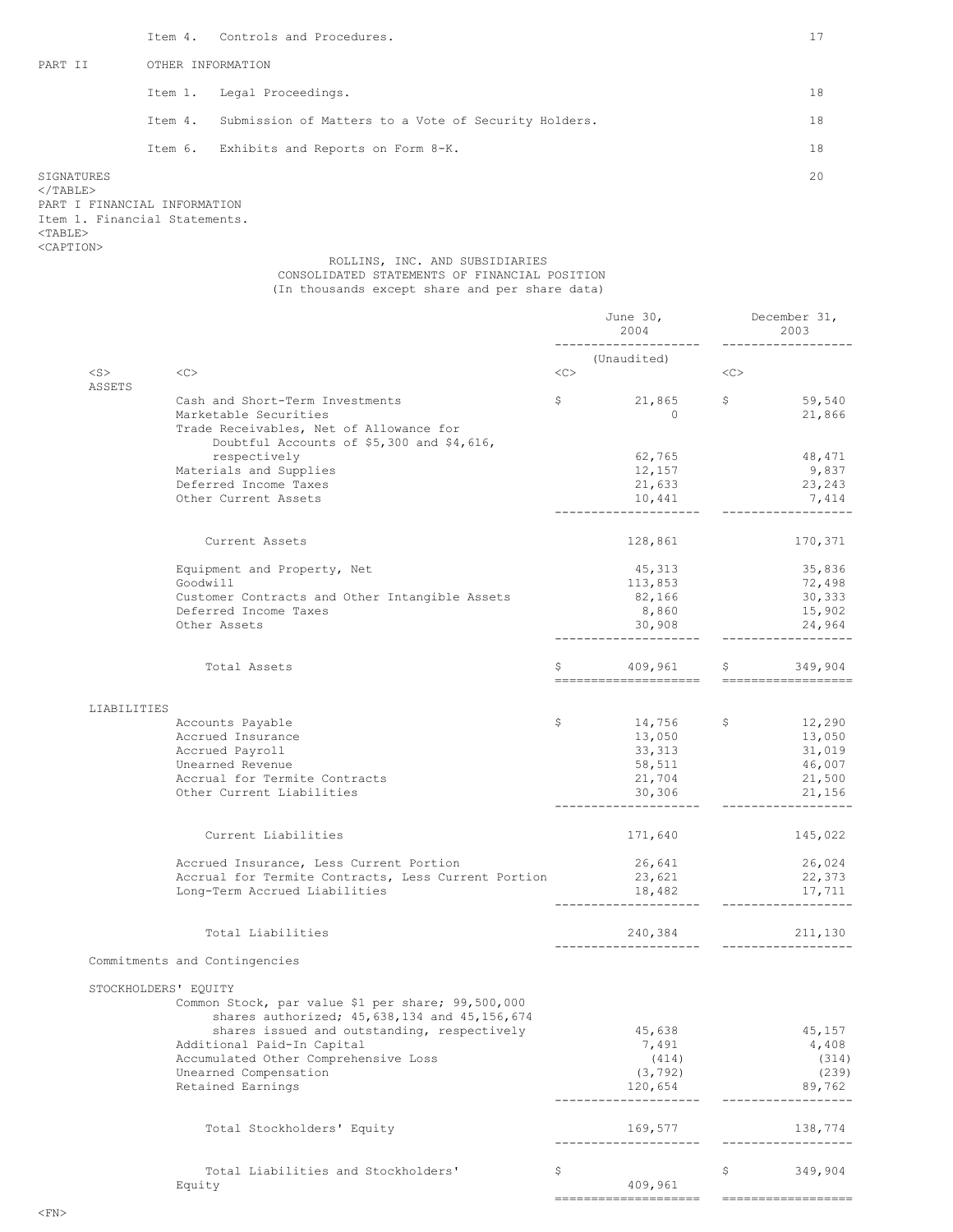The accompanying notes are an integral part of these consolidated financial statements.  $\rm  FN>$  $<$ /TABLE>

2

# ROLLINS, INC. AND SUBSIDIARIES CONSOLIDATED STATEMENTS OF INCOME (In thousands except per share data) (Unaudited)

<TABLE> <CAPTION>

| Months Ended                         |                                                          |              | Three Months Ended<br>June 30, | Six<br>June |                                                        |              |                               |             |
|--------------------------------------|----------------------------------------------------------|--------------|--------------------------------|-------------|--------------------------------------------------------|--------------|-------------------------------|-------------|
| 30 <sub>1</sub>                      |                                                          |              |                                |             | -----------------------------------                    |              |                               |             |
| 2003                                 | ---------------                                          |              | 2004                           |             | 2003<br>--------------------------------------         |              | 2004<br>----------------      |             |
| ----------------<br>$<$ S $>$<br><<> | <<>                                                      | <<>          |                                | $<<$ $>>$   |                                                        | <<           |                               |             |
| REVENUES<br>340,227                  | Customer Services                                        | $\mathsf{S}$ |                                |             | 207,698 \$ 185,105                                     |              | \$366,390<br>---------------- | -\$         |
| ----------------                     |                                                          |              |                                |             |                                                        |              |                               |             |
| COSTS AND EXPENSES<br>179,484        | Cost of Services Provided                                |              | 105,442                        |             | 95,558                                                 |              | 190,799                       |             |
| 10,193                               | Depreciation and Amortization                            |              | 5,764                          |             | 5,037                                                  |              | 10,421                        |             |
|                                      | Sales, General & Administrative                          |              | 69,155                         |             | 62, 312                                                |              | 123,330                       |             |
| 116,688                              | Gain on Sale of Assets                                   |              | (14, 143)                      |             | (67)                                                   |              | (14, 142)                     |             |
| (69)<br>(160)                        | Interest Income                                          |              | (47)                           |             | (94)<br>-----------------------------                  |              | (197)                         |             |
| 306,136                              | ----------------                                         |              | 166, 171                       |             | 162,746<br>-----------------------------------         |              | 310,211                       |             |
| 34,091                               | ---------------<br>INCOME BEFORE INCOME TAXES            |              |                                |             | 41,527 22,359<br>------------------------------------- |              | 56,179<br>----------------    |             |
|                                      | ---------------<br>PROVISION FOR INCOME TAXES<br>Current |              |                                |             | 10,250 7,290                                           |              | 14,911                        |             |
| 10,753<br>2,202                      | Deferred                                                 |              | 7,467                          |             | 1,207                                                  |              | 8,740<br>----------------     |             |
| -----------------<br>12,955          | ---------------                                          |              | 17,717                         |             | 8,497                                                  |              | 23,651                        |             |
| NET INCOME<br>21,136                 |                                                          | \$           |                                |             | 23,810 \$ 13,862                                       | $\mathsf{S}$ | 32,528                        | $\varsigma$ |
| =================<br>0.47            | EARNINGS PER SHARE - BASIC                               | \$           | 0.52                           | \$          | 0.31                                                   | \$           | 0.72<br>================      | -\$         |
| ------------------<br>0.46           | EARNINGS PER SHARE - DILUTED                             | \$           | 0.51                           | \$.         | 0.30                                                   | \$           | 0.70<br>=================     | $\varsigma$ |
| =================<br>45,015          | Average Shares Outstanding---Basic                       |              | 45,552                         |             | 45,117                                                 |              | 45,425                        |             |
| 46,258                               | Average Shares Outstanding---Diluted                     |              | 46,753                         |             | 46,404                                                 |              | 46,698                        |             |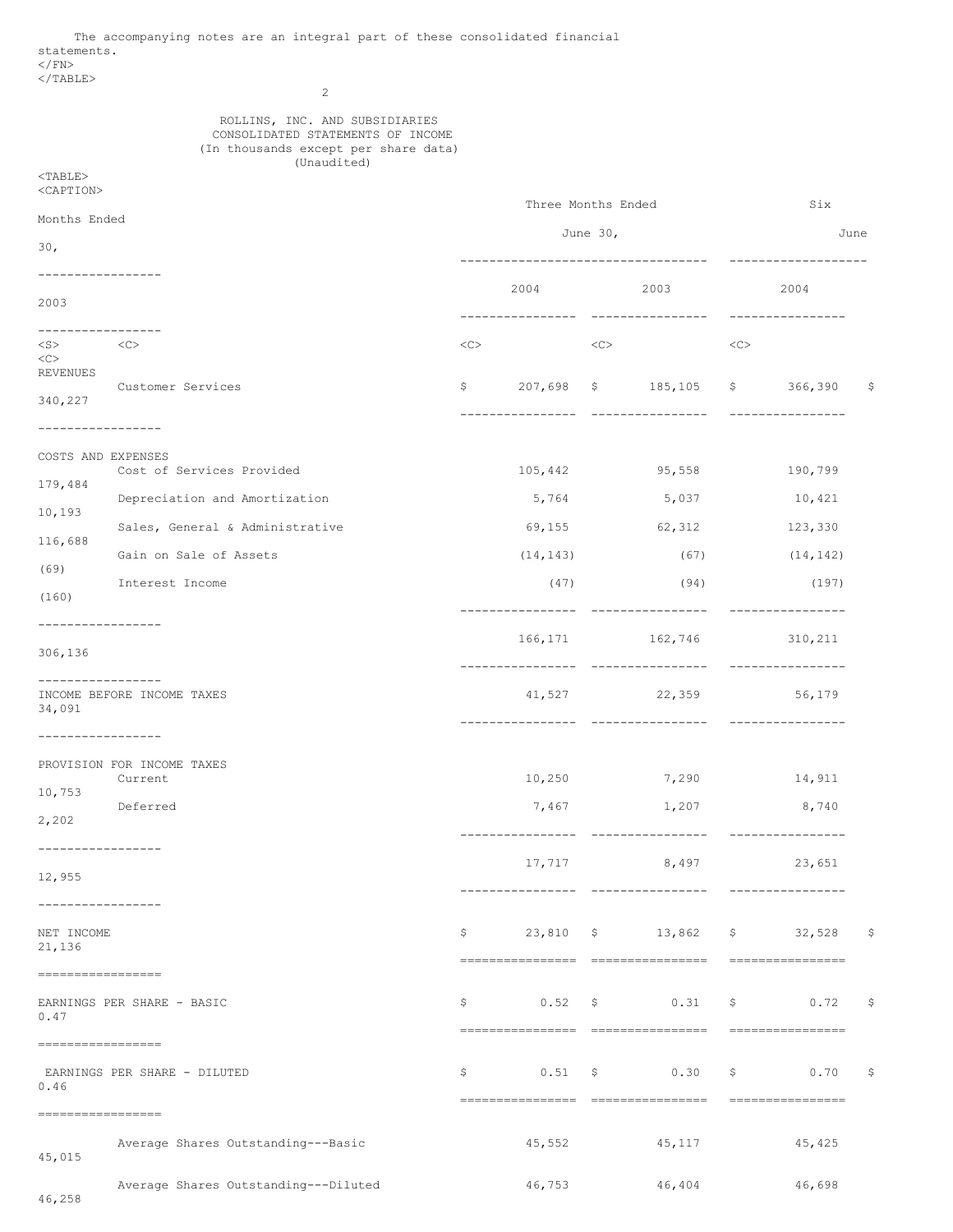0.10

DIVIDENDS PER SHARE  $\qquad \qquad$  \$ 0.06 \$ 0.05 \$ 0.12 \$

================ ================ ================

# =================  ${ <\hspace{-1.5pt}{\rm FN} \hspace{-1.5pt}>}$

The accompanying notes are an integral part of these consolidated financial statements.

3

 $\rm  FN>$ 

</TABLE>

## ROLLINS, INC. AND SUBSIDIARIES CONSOLIDATED STATEMENTS OF CASH FLOWS (In thousands) (Unaudited)

<TABLE> <CAPTION>

|                                                   |                                                                                                                       |              | -------------------------------- | Six Months Ended<br>June $30$ , |
|---------------------------------------------------|-----------------------------------------------------------------------------------------------------------------------|--------------|----------------------------------|---------------------------------|
| ---------                                         |                                                                                                                       |              | 2004                             |                                 |
| 2003                                              |                                                                                                                       |              | __________________               | --------                        |
| . <u>.</u> .<br>$<$ S $>$<br>OPERATING ACTIVITIES |                                                                                                                       | $<<$ $<$ $>$ |                                  | <<                              |
| 21,136                                            | Net Income                                                                                                            | $\mathsf{S}$ | 32,528                           | \$                              |
|                                                   | Adjustments to Reconcile Net Income to Net<br>Cash Provided by Operating Activities:<br>Depreciation and Amortization |              | 10,421                           |                                 |
| 10, 193                                           | Deferred Income Taxes                                                                                                 |              | 8,740                            |                                 |
| 2,364                                             |                                                                                                                       |              |                                  |                                 |
| 163                                               | Other, Net                                                                                                            |              | 202                              |                                 |
| 0                                                 | Gain on Sale of Assets                                                                                                |              | (14, 142)                        |                                 |
|                                                   | (Increase) Decrease in Assets, Net of Businesses Acquired:<br>Trade Receivables                                       |              | (7, 390)                         |                                 |
| (6, 517)                                          |                                                                                                                       |              |                                  |                                 |
| (358)                                             | Materials and Supplies                                                                                                |              | (655)                            |                                 |
| (1, 566)                                          | Other Current Assets                                                                                                  |              | (2, 578)                         |                                 |
| (60)                                              | Other Non-Current Assets                                                                                              |              | (2, 235)                         |                                 |
|                                                   | Increase (Decrease) in Liabilities, Net of Businesses Acquired:<br>Accounts Payable and Accrued Expenses              |              | 10,172                           |                                 |
| 11,874                                            | Unearned Revenue                                                                                                      |              | 5,668                            |                                 |
| 1,799                                             | Accrued Insurance                                                                                                     |              | (1, 643)                         |                                 |
| 177                                               | Accrual for Termite Contracts                                                                                         |              | 1,076                            |                                 |
| (466)                                             |                                                                                                                       |              |                                  |                                 |
| (5, 864)                                          | Long-Term Accrued Liabilities                                                                                         |              | (4, 393)                         |                                 |
| --------                                          |                                                                                                                       |              | ------------------               | $- - - - - - - -$               |
| 32,875                                            | Net Cash Provided by Operating Activities                                                                             |              | 35,771                           |                                 |
| ---------                                         |                                                                                                                       |              | ------------------               | $- - - - - - - -$               |
|                                                   |                                                                                                                       |              |                                  |                                 |
| INVESTING ACTIVITIES                              | Sale of Marketable Securities, Net                                                                                    |              | 21,866                           |                                 |
| 0                                                 | Purchases of Equipment and Property                                                                                   |              | (3, 751)                         |                                 |
| (2, 332)                                          | Acquisitions                                                                                                          |              | (103, 155)                       |                                 |
| (1, 508)                                          |                                                                                                                       |              |                                  |                                 |
| 0                                                 | Proceeds From Sale of Assets, Net of Deferred Gain                                                                    |              | 15,468                           |                                 |
|                                                   |                                                                                                                       |              | -----------------                |                                 |
| (3, 840)                                          | Net Cash Used in Investing Activities                                                                                 |              | (69, 572)                        |                                 |
| ---------                                         |                                                                                                                       |              | ---------------                  |                                 |

FINANCING ACTIVITIES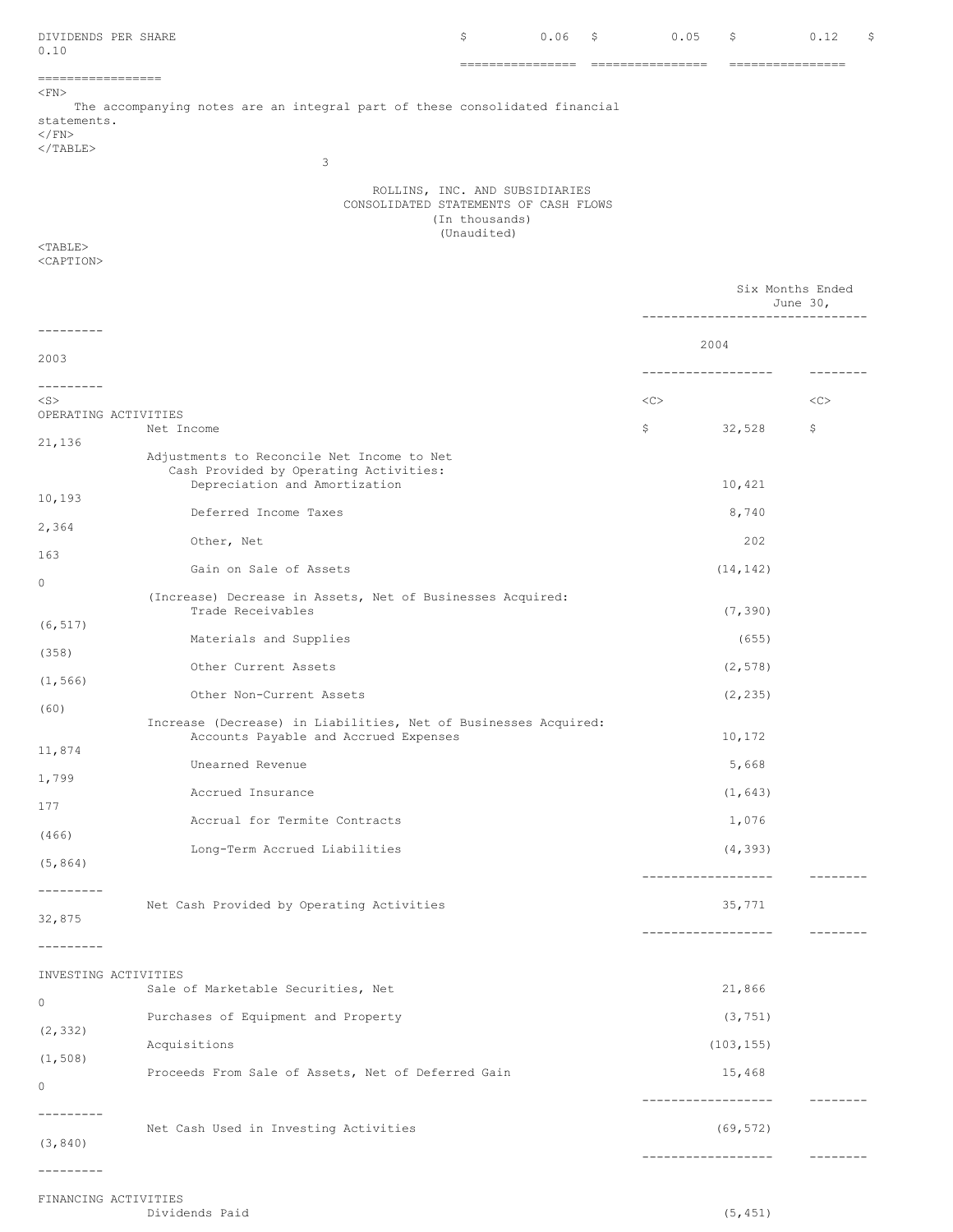| (4, 500) | Other                                                      | 1,577        |    |
|----------|------------------------------------------------------------|--------------|----|
| 2,015    |                                                            |              |    |
|          | Net Cash Used in Financing Activities                      | (3, 874)     |    |
| (2, 485) |                                                            |              |    |
|          |                                                            |              |    |
|          | Net (Decrease) Increase in Cash and Short-Term Investments | (37, 675)    |    |
| 26,550   | Cash and Short-Term Investments At Beginning of Period     | 59,540       |    |
| 38,315   |                                                            |              |    |
|          | Cash and Short-Term Investments At End of Period           | \$<br>21,865 | \$ |
| 64,865   |                                                            |              |    |
|          |                                                            |              |    |

=================

 $\langle$ FN>

The accompanying notes are an integral part of these consolidated financial statements.  $<$ / $FN$ 

 $<$ /TABLE>

4 ROLLINS, INC. AND SUBSIDIARIES NOTES TO CONSOLIDATED FINANCIAL STATEMENTS (Unaudited)

NOTE 1. BASIS OF PREPARATION AND OTHER

Basis of Preparation - The consolidated financial statements included herein have been prepared by Rollins, Inc. (the "Company"), without audit, pursuant to the rules and regulations of the Securities and Exchange Commission applicable to quarterly reporting on Form 10-Q. These consolidated financial statements have been prepared in accordance with Statement of Financial Accounting Standard No. 94, Consolidation of All Majority-Owned Subsidiaries ("SFAS 94") and Rule 3A-02(a) of Regulation S-X. In accordance with SFAS 94 and with Rule 3A-02(a) of Regulation S-X, the Company's policy is to consolidate all subsidiaries and investees where it has voting control. The Company does not have any subsidiaries or investees where it has less than a 100% equity interest or less than 100% voting control, nor does it have any interest in other investees, joint ventures, or other entities that require consolidation.

Footnote disclosures normally included in financial statements prepared in accordance with accounting principles generally accepted in the United States have been condensed or omitted as permitted by such rules and regulations. These consolidated financial statements should be read in conjunction with the financial statements and related notes contained in the Company's annual report on Form 10-K for the year ended December 31, 2003.

In the opinion of management, the consolidated financial statements included herein contain all adjustments, consisting of a normal recurring nature, necessary to present fairly the financial position of the Company as of June 30, 2004 and December 31, 2003, and the results of its operations and cash flows for the three and six months ended June 30, 2004 and 2003. Operating results for the three and six months ended June 30, 2004 are not necessarily indicative of the results that may be expected for the year ending December 31, 2004.

The Company has only one reportable segment, its pest and termite control business. The Company's results of operations and its financial condition are not reliant upon any single customer or a few customers or the Company's foreign operations.

Estimates Used in the Preparation of Consolidated Financial Statements - The preparation of the consolidated financial statements in conformity with accounting principles generally accepted in the United States requires Management to make estimates and assumptions that affect the amounts reported in the accompanying notes and financial statements. Actual results could differ from those estimates.

Cash and Short-Term Investments - The Company considers all investments with a maturity of three months or less to be cash equivalents. Short-term investments, all of which are cash equivalents, are stated at cost, which approximates fair market value.

Marketable Securities - From time to time, the Company maintains investments held by several large, well-capitalized financial institutions. The Company's investment policy does not allow investment in any securities rated less than "investment grade" by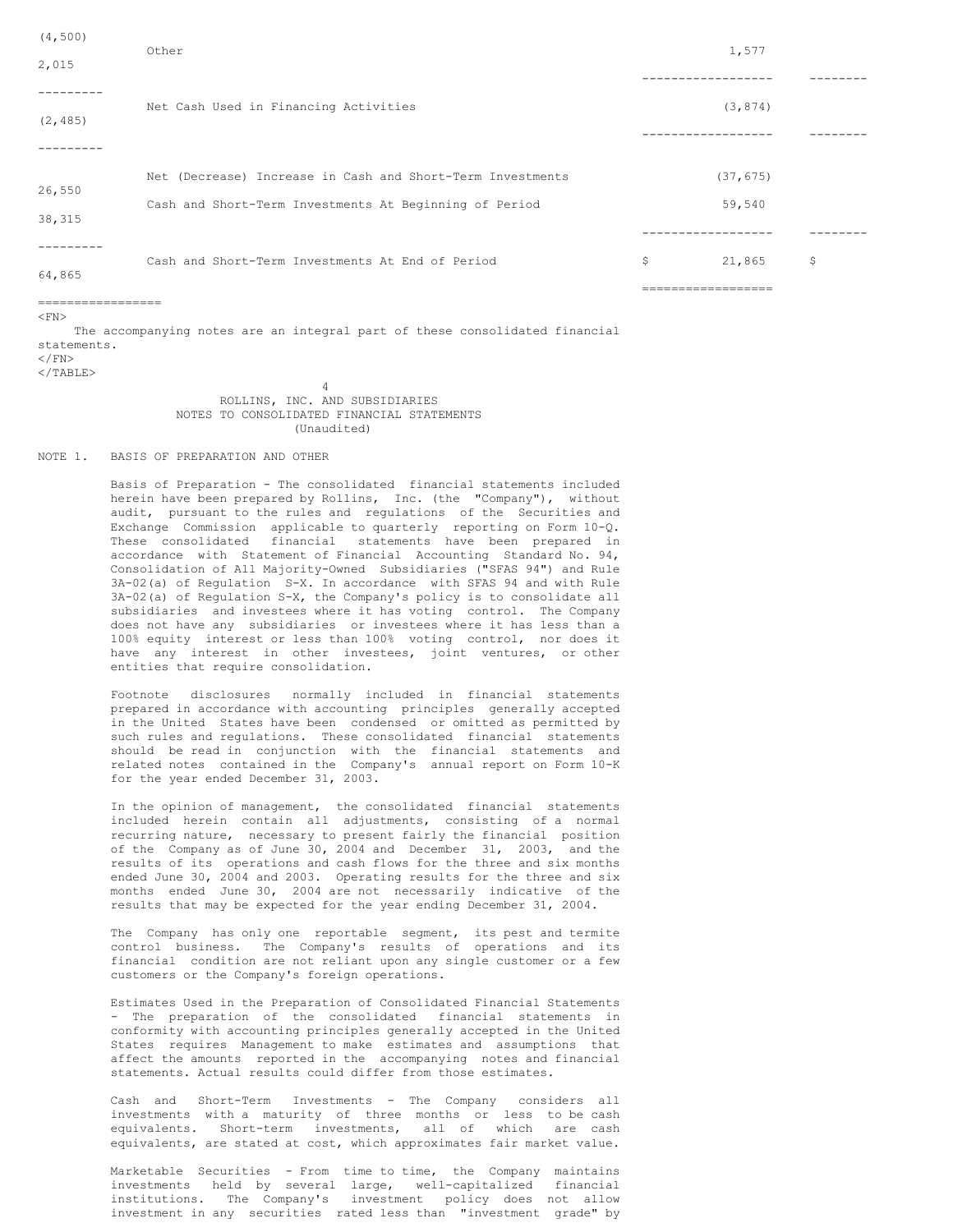Management determines the appropriate classification of debt securities at the time of purchase and re-evaluates such designations as of each balance sheet date. Debt securities are classified as available-for-sale because the Company does not have the intent to hold the securities to maturity. Available-for-sale securities are stated at their fair values, with the unrealized gains and losses, net of tax, reported as a separate component of stockholders' equity. Realized gains and losses and declines in value judged to be other than temporary on available-for-sale securities are included in interest income. In the first quarter of 2004, the Company sold the balance of its marketable securities, the proceeds of which were used to pay the primary portion of the Western Industries, Inc. acquisition completed in the second quarter of 2004. The cost of securities sold is based on the specific identification method. Interest and dividends on securities classified as available-for-sale are included in interest income. The Company's marketable securities generally consist of United States government, corporate and municipal debt securities.

Comprehensive Income (Loss) - Other Comprehensive Income (Loss) results from foreign currency translations and unrealized gain/losses on marketable securities.

New Accounting Standards - In December 2002, the FASB issued Interpretation No. 46, Consolidation of Variable Interest Entities ("FIN 46"). The Interpretation requires that a variable interest entity be consolidated

5

by a company if that company is subject to a majority of the risk of loss from the variable interest entity's activities or entitled to receive a majority of the entity's residual returns or both. The consolidation requirements of FIN 46 were effective in 2003 for all variable interest entities created or acquired after January 31, 2003. In December 2003, the Financial Accounting Standards Board issued a revision to FIN 46 referred to as Interpretation No. 46 (R). Among other provisions, the revision extended the adoption date of FIN 46 (R) to the first quarter of 2004 for variable interest entities created prior to February 1, 2003. The Company adopted FIN 46 (R) in the first quarter of 2004 for variable interest entities created prior to February 1, 2003. The adoption did not have a significant effect on the Company's financial position or results of operations.

Franchising Program - Orkin had 46 franchises as of June 30, 2004, including international franchises in Mexico, established in 2000, and Panama, established in 2003. Transactions with franchises involve sales of customer contracts to establish new franchises, initial franchise fees and royalties. The customer contracts and initial franchise fees are typically sold for a combination of cash and notes due over periods ranging up to 5 years. As of June 30, 2004 and December 31, 2003, notes receivable from franchises aggregated \$4.7 million and \$3.9 million, respectively. The Company recognizes gains from the sale of customer contracts at the time they are sold to franchises and collection on the notes is reasonably assured. The gain amounted to approximately \$41,000 in the second quarter of 2004 compared to \$481,000 in second quarter of 2003, and is included as revenues in the accompanying Consolidated Statements of Income. The Company has recognized gains from the sale of customer contracts of approximately \$0.9 million for the six months ended June 30, 2004, as compared to approximately \$2.1 million for the six months ended June 30, 2003. Initial franchise fees are deferred for the duration of the initial contract period and are included as unearned revenue in the Consolidated Statements of Financial Position. Deferred franchise fees amounted to \$1.5 million and \$1.4 million at June 30, 2004 and December 31, 2003, respectively. Royalties from franchises are accrued and recognized as revenues as earned on a monthly basis. Revenues from royalties were \$464,000 in the second quarter of 2004 compared to \$419,000 in the second quarter of 2003 and were \$811,000 and \$656,000 for the six months ended June 30, 2004 and 2003, respectively. The Company's maximum exposure to loss relating to the franchises aggregated \$3.2 million and \$2.5 million at June 30, 2004 and December 31, 2003, respectively.

Fair Value of Financial Instruments - The Company's financial instruments consist of cash, short-term investments, marketable securities, trade and notes receivables, accounts payable and other short-term liabilities. The carrying amounts of these financial instruments approximate their fair values.

Seasonality - The revenues of the Company are affected by the seasonal nature of the Company's pest and termite control services as evidenced by the following chart.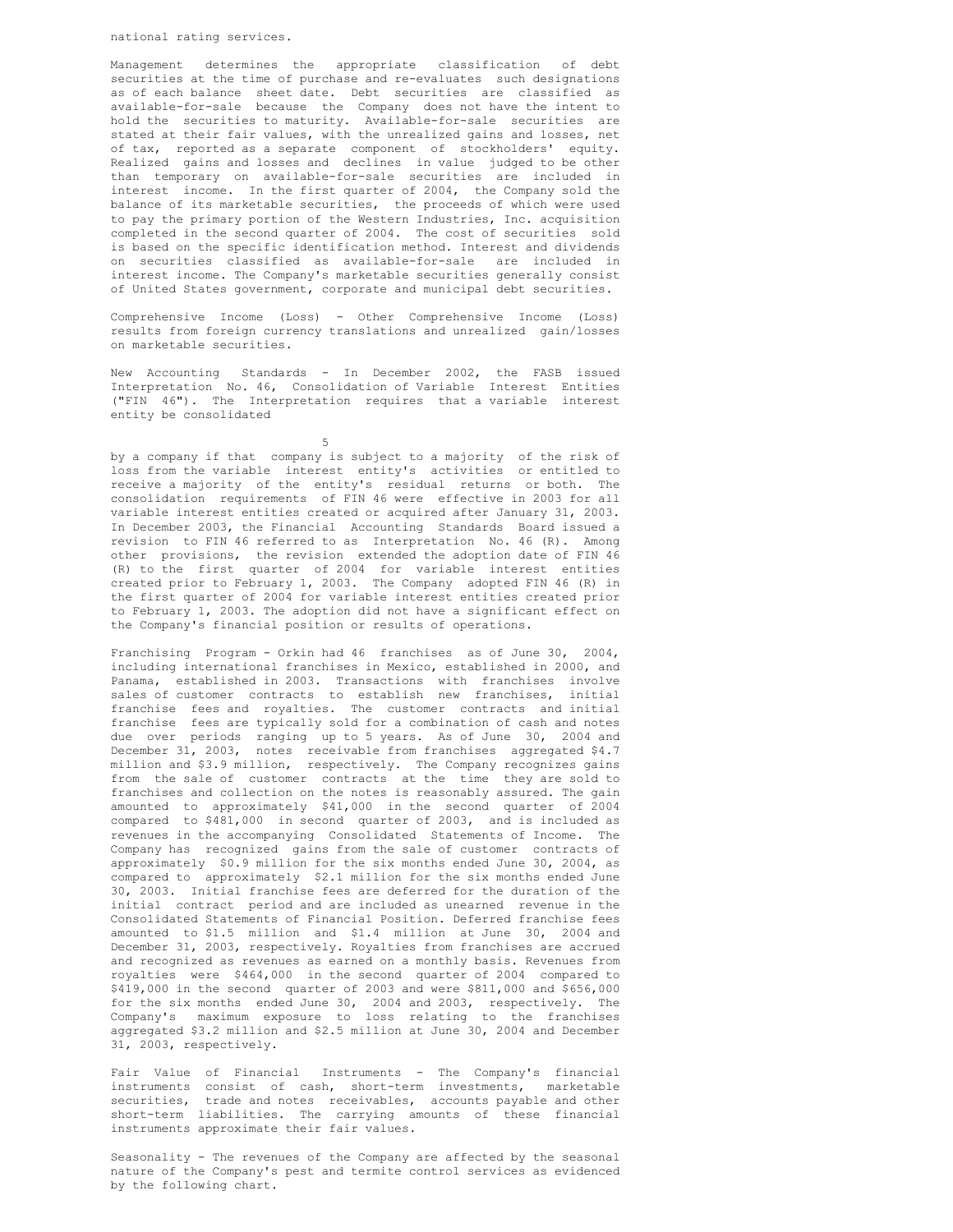|                                 | Total Net Revenues   |                      |                      |  |  |  |
|---------------------------------|----------------------|----------------------|----------------------|--|--|--|
|                                 | 2004                 | 2003                 | 2002                 |  |  |  |
| First Ouarter<br>Second Quarter | \$158,692<br>207,698 | \$155,122<br>185,105 | \$153,302<br>184,189 |  |  |  |
| Third Ouarter                   | N/A                  | 178,262              | 174,063              |  |  |  |
| Fourth Quarter                  | N/A                  | 158,524              | 153,871              |  |  |  |

6

# NOTE 2. EARNINGS PER SHARE

<TABLE>

In accordance with SFAS No. 128, Earnings Per Share ("EPS"), the Company presents basic EPS and diluted EPS. Basic EPS is computed on the basis of weighted-average shares outstanding. Diluted EPS is computed on the basis of weighted-average shares outstanding plus common stock options outstanding during the year which, if exercised, would have a dilutive effect on EPS. A reconciliation of the number of weighted-average shares used in computing basic and diluted EPS is as follows:

| Months Ended                                                                     |            | Six<br>June                                                                                                                                                                                                                                                     |          |
|----------------------------------------------------------------------------------|------------|-----------------------------------------------------------------------------------------------------------------------------------------------------------------------------------------------------------------------------------------------------------------|----------|
| 30,                                                                              | June $30r$ |                                                                                                                                                                                                                                                                 |          |
| --------------<br>(In thousands except per share data amounts)<br>2003           | 2004 700   | ----------------------------<br>2003 — 2004 — 2005 — 2006 — 2006 — 2006 — 2006 — 2006 — 2006 — 2006 — 2006 — 2006 — 2006 — 2006 — 2006 — 2006 — 2006 — 2006 — 2006 — 2006 — 2006 — 2006 — 2006 — 2006 — 2006 — 2006 — 2006 — 2006 — 2006 — 2006 — 2006 — 2006 — | 2004     |
| $<$ S $>$<br>$\langle C \rangle$ $\langle C \rangle$<br>$<\infty$                | $<\infty$  | $<<$ $<$ $<$ $>$                                                                                                                                                                                                                                                | <<       |
| Basic and diluted earnings available to stockholders<br>(numerator):<br>\$21,136 |            | \$23,810 \$13,862                                                                                                                                                                                                                                               | \$32,528 |
| Shares (denominator):<br>Weighted-average shares outstanding<br>45,015           |            | 45,552 45,117                                                                                                                                                                                                                                                   | 45,425   |
| Effect of Dilutive securities:<br>Employee Stock Options<br>1,243                |            | 1,201 1,287 1,273<br>--------------------------                                                                                                                                                                                                                 |          |
| Adjusted Weighted-Average Shares and<br>Assumed Exercises<br>46,258              |            | 46,753 46,404 46,698                                                                                                                                                                                                                                            |          |
| Per share amounts:<br>Basic earnings per common share<br>\$0.47                  |            | $$0.52$ $$0.31$                                                                                                                                                                                                                                                 | \$0.72   |
| Diluted earnings per common share<br>\$0.46                                      | \$0.51     | \$0.30                                                                                                                                                                                                                                                          | \$0.70   |

----------------

</TABLE>

NOTE 3. LEGAL PROCEEDINGS

Orkin, one of the Company's subsidiaries, is a named defendant in Helen Cutler and Mary Lewin v. Orkin Exterminating Company, Inc. et al. pending in the District Court of Houston County, Alabama. The plaintiffs in the above mentioned case filed suit in March of 1996 and are seeking monetary damages and injunctive relief for alleged breach of contract arising out of alleged missed or inadequate reinspections. The attorneys for the plaintiffs contend that the case is suitable for a class action and the court has ruled that the plaintiffs would be permitted to pursue a class action lawsuit against Orkin. Orkin believes this case to be without merit and intends to defend itself vigorously at trial. The trial has been continued and a new date has not been set. At this time, the final outcome of the litigation cannot be determined. However, in the opinion of Management, the ultimate resolution of this action will not have a material adverse effect on the Company's financial position, results of operations or liquidity.

Orkin is also a named defendant in Butland et al. v. Orkin Exterminating Company, Inc. et al. pending in the Circuit Court of Hillsborough County, Tampa, Florida. The plaintiffs filed suit in March of 1999 and are seeking monetary damages and injunctive relief. The Court ruled in early April 2002, certifying the class action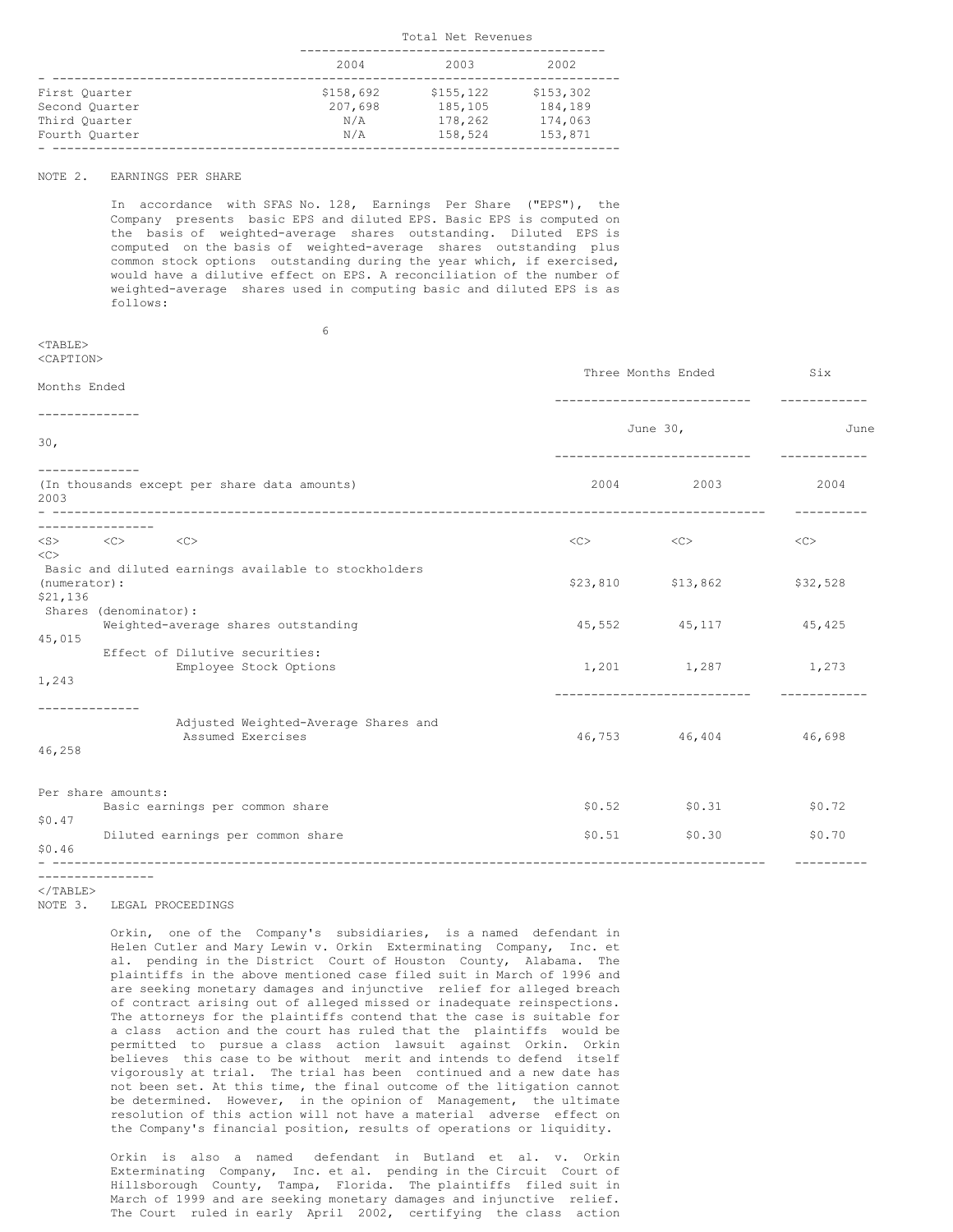lawsuit against Orkin. Orkin appealed this ruling to the Florida Second District Court of Appeals which remanded the case back to the trial court for further findings. Orkin believes this case to be without merit and intends to defend itself vigorously through trial, if necessary. At this time, the final outcome of the litigation cannot be determined. However, in the opinion of Management, the ultimate resolution of this action will not have a material adverse effect on the Company's financial position, results of operations or liquidity.

Orkin is involved in certain environmental matters primarily arising in the normal course of business. In the opinion of Management, the Company's liability under any of these matters would not materially affect its financial condition or results of operations.

Orkin has received from the Office of the Florida Attorney General a subpoena for documents relating to the company's termite work in the state of Florida. Orkin is cooperating fully with the Office of the Attorney General.

Additionally, in the normal course of business, Orkin is a defendant in a number of lawsuits, which allege that plaintiffs have been damaged as a result of the rendering of services by Orkin personnel and equipment. Orkin is actively contesting these actions. Certain of these lawsuits have been filed (Ernest W. Warren and Dolores G. Warren et al. v. Orkin Exterminating Company, Inc., et al.; Francis D. Petsch, et al. v. Orkin Exterminating Company, Inc. et al.; and Bob J. Stevens v. Orkin Exterminating Company, Inc. and Rollins, Inc.) in which the Plaintiffs are seeking certification of a class. The cases originate in Georgia, Florida, and Texas. Furthermore, the Company has been named a defendant in Larry Hanna, et. al. v. Rollins, Inc. dba Rollins Service Bureau pending in the District Court for the Northern District of Indiana (Hammond Division) in which the Plaintiffs are seeking certification of a class. The Company does not believe that any of these actions, individually, is material to the Company. The action alleges violation of the Fair Debt Collection Practices Act. The Company believes all of these cases to be without merit and intends to vigorously contest certification and defend itself through trial, if necessary. In the opinion of Management, the outcome of these actions will not have a material adverse effect on the Company's financial position, results of operations or liquidity.

#### NOTE 4. STOCKHOLDERS' EQUITY

During the second quarter and six months ended June 30, 2004, approximately 125,000 and 374,000 shares of common stock were issued upon exercise of stock options by employees. As permitted by SFAS No. 123, Accounting for Stock-Based Compensation, the Company accounts for employee stock compensation plans using the intrinsic value method prescribed by Accounting Principles Board Opinion No. 25, Accounting for Stock Issued to Employees. No stock-based employee compensation cost is reflected in net income, as all options granted had an exercise price equal to the market value of the underlying common stock on the date of grant. The following table illustrates the effect on net income and earnings per share if the Company had applied the fair value recognition provisions of FASB Statement No. 123, Accounting for Stock-Based Compensation, to stock-based employee compensation.

7

 $<$ TABLE> <CAPTION>

|          |                                                                                  | Three Months Ended<br>June $30$ , |                                 | Six Months Ended<br>June $30r$ |      |  |
|----------|----------------------------------------------------------------------------------|-----------------------------------|---------------------------------|--------------------------------|------|--|
|          | (In thousands, except per share data)                                            | 2004                              | 2003                            | 2004                           | 2003 |  |
|          |                                                                                  |                                   |                                 |                                |      |  |
|          | $<$ S $>$<br>Net income, as reported                                             | $\langle C \rangle$<br>\$23,810   | $\langle C \rangle$<br>\$13,862 | $<<$ $<$ $>$<br>\$32,528       | <<   |  |
| \$21,136 | Deduct: Total stock-based employee<br>compensation expense determined under fair |                                   |                                 |                                |      |  |
| (966)    | value based method for all awards, net of<br>related tax effects                 | (202)                             | (483)                           | (404)                          |      |  |
|          | Pro forma net income                                                             |                                   | \$23,608 \$13,379 \$32,124      |                                |      |  |
| \$20,170 |                                                                                  |                                   |                                 |                                |      |  |
|          |                                                                                  |                                   |                                 |                                |      |  |
| \$0,47   | Earnings per share:<br>Basic-as reported                                         | \$0.52                            | \$0.31                          | \$0.72                         |      |  |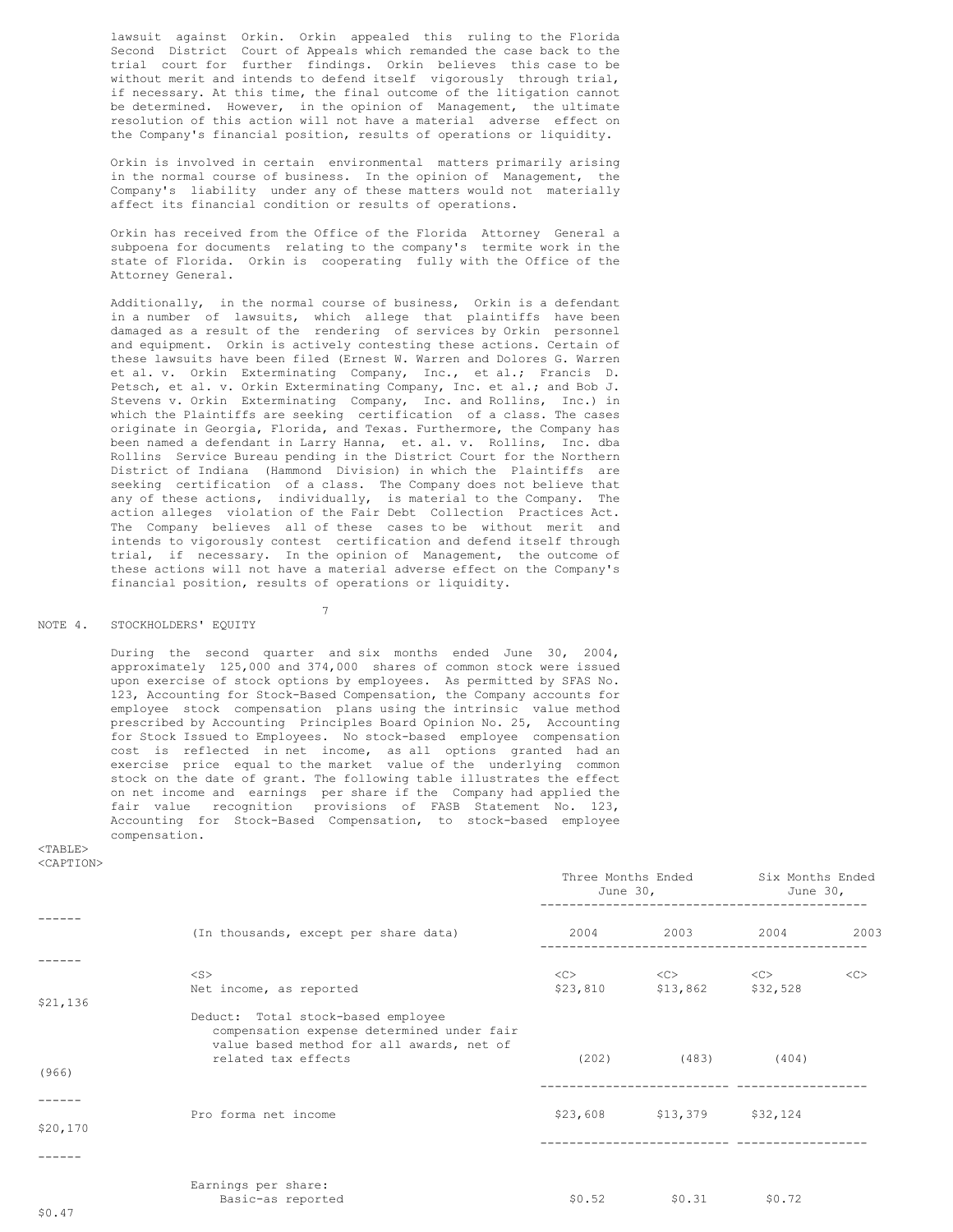| \$0.45 | Basic-pro forma     | \$0.52 | \$0.30 | \$0.71 |
|--------|---------------------|--------|--------|--------|
| \$0.46 | Diluted-as reported | \$0.51 | \$0.30 | \$0.70 |
| \$0.44 | Diluted-pro forma   | \$0.50 | \$0.29 | \$0.69 |

 $<$ /TABLE>

### NOTE 5. ACCUMULATED OTHER COMPREHENSIVE LOSS

Accumulated other comprehensive loss consists of the following (in

thousands):

<TABLE>

<CAPTION>

|                                                                         |    | Minimum<br>Pension<br>Liability | Foreign<br>Currency<br>Transaltion |       | Unrealized<br>Loss on<br>Marketable<br>Securities |          |    | Total       |
|-------------------------------------------------------------------------|----|---------------------------------|------------------------------------|-------|---------------------------------------------------|----------|----|-------------|
| $<$ S $>$                                                               | << |                                 | <<                                 |       | <<                                                |          | << |             |
| Balance at January 1, 2003                                              | \$ | (16, 182)                       | \$                                 | (765) | \$                                                | $\Omega$ |    | \$(16, 947) |
| Change during 2003:                                                     |    |                                 |                                    |       |                                                   |          |    |             |
| Before-tax amount                                                       |    | 26,079                          |                                    | 842   |                                                   | (108)    |    | 26,813      |
| Tax benefit (expense)                                                   |    | (9, 897)                        |                                    | (324) |                                                   | 41       |    | (10, 180)   |
|                                                                         |    | 16,182                          |                                    | 518   |                                                   | (67)     |    | 16,633      |
| Balance at December 31, 2003<br>Change during first six months of 2004: | \$ | $\Omega$                        | \$                                 | (247) | \$                                                | (67)     | \$ | (314)       |
| Before-tax amount                                                       |    | 0                               |                                    | (281) |                                                   | 108      |    | (173)       |
| Tax benefit (expense)                                                   |    |                                 |                                    | 114   |                                                   | (41)     |    | 73          |
|                                                                         |    | $\Omega$                        |                                    | (167) |                                                   | 67       |    | (100)       |
| Balance at June 30, 2004                                                | \$ | $\circ$                         | $\mathsf{S}^-$                     | (414) | \$                                                | $\circ$  | \$ | (414)       |
|                                                                         |    |                                 |                                    |       |                                                   |          |    |             |

 $<$ /TABLE>

8

NOTE 6. ACCRUAL FOR TERMITE CONTRACTS

The Company maintains an accrual for termite contracts representing the estimated costs of reapplications, repair claims and associated labor, chemicals, and other costs relative to termite control services performed prior to the balance sheet date. A reconciliation of the beginning and ending balances of the accrual for termite contracts is as follows:

|                                                                                            | Six Months Ended<br>June 30, |                    |  |
|--------------------------------------------------------------------------------------------|------------------------------|--------------------|--|
| (In thousands)                                                                             | 2004                         | 2003               |  |
| Beginning Balance<br>Current Period Provision<br>Settlements, Claims and Expenditures Made | \$43,873<br>9,793            | \$46,446<br>12,592 |  |
| During the Period<br>Western                                                               | (8, 734)<br>393              | (13, 058)          |  |
| Ending Balance                                                                             | \$45,325                     | \$45,980           |  |

NOTE 7. PENSION AND POST-RETIREMENT BENEFIT PLANS

The following represents the net periodic pension benefit costs and related components in accordance with SFAS 132 ( R ):

Components of Net Pension Benefit Cost

<TABLE> <CAPTION>

|                                | Three Months Ended<br>June 30, |          | Six Months Ended<br>June 30, |          |
|--------------------------------|--------------------------------|----------|------------------------------|----------|
| (in thousands)                 | 2004                           | 2003     | 2004                         | 2003     |
| $<$ S $>$                      | <<                             | <<       | <<                           | <<>      |
| Service Cost                   | \$1,297                        | \$1,171  | \$2,594                      | \$2,342  |
| Interest Cost                  | 2,074                          | 1,950    | 4.148                        | 3,900    |
| Expected Return on Plan Assets | (2, 394)                       | (2, 123) | (4, 788)                     | (4, 246) |
| Amortization of:               |                                |          |                              |          |
| Prior Service Benefit          | (217)                          | (217)    | (434)                        | (434)    |
| Unrecognized Net Loss          | 845                            | 506      | 1,690                        | 1,012    |
| Net Periodic Benefit Cost      | \$1,605                        | \$1,287  | \$3,210                      | \$2,574  |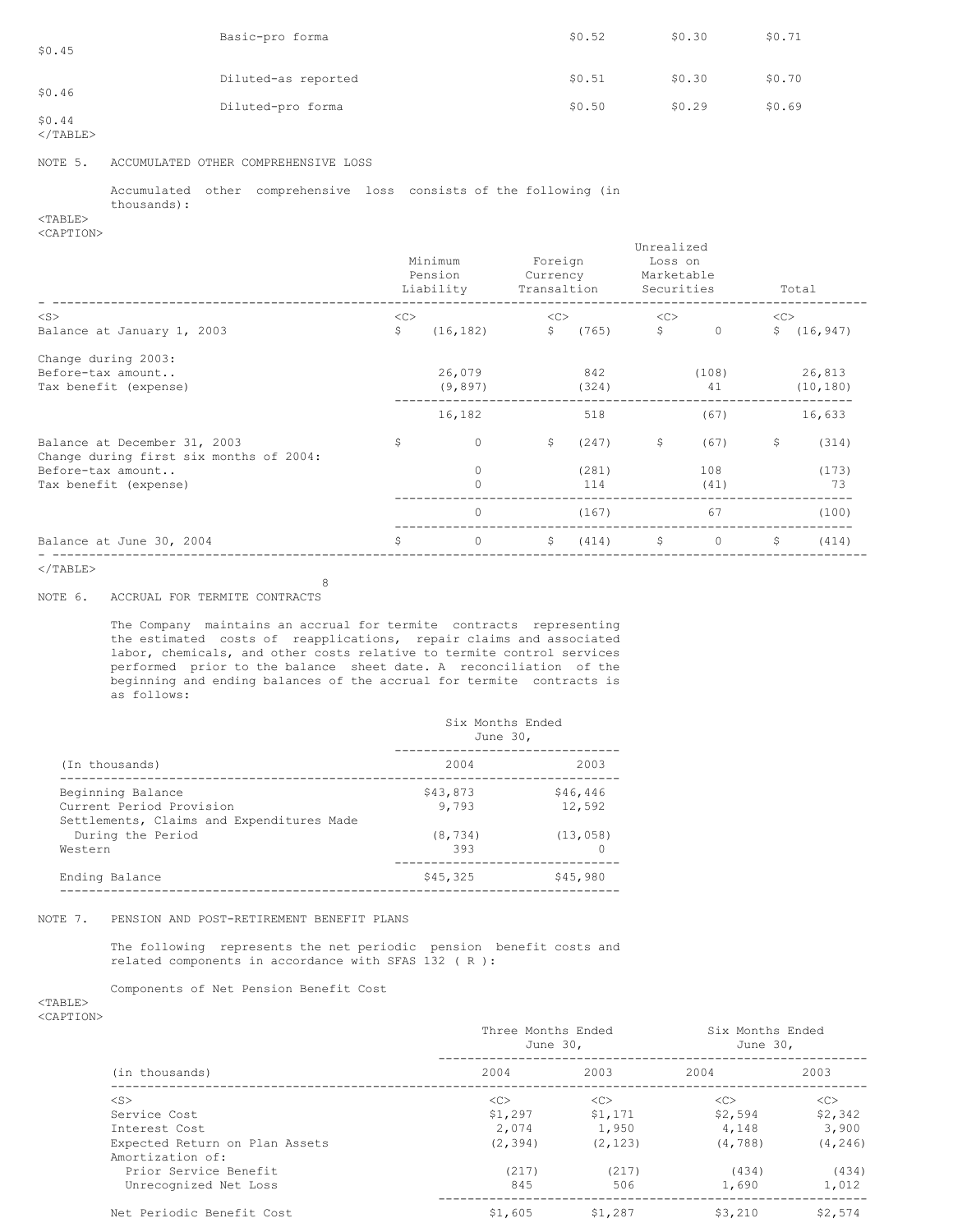A contribution of \$3.0 million was made to the pension plan in April 2004. The Company expects to contribute an additional amount up to \$3.0 million to the pension plan in 2004.

--------------------------------------------------------------------------------------------------------

## NOTE 8. RELATED PARTY TRANSACTIONS

On April 28, 2004, the Company sold real estate in Okeechobee County, Florida to LOR, Inc., a company controlled by R. Randall Rollins, Chairman of the Board of Rollins, Inc. and Gary W. Rollins, Chief Executive Officer, President and Chief Operating Officer of Rollins, Inc. for \$16.6 million in cash. The sale resulted in a net gain after tax of \$8.1 million or \$0.17 per share since the real estate had appreciated over approximately 30 years it had been owned by the Company. The Company deferred a portion of the gain pending the completion of a survey that may result in the return of a portion of the proceeds. The real estate was under a lease agreement with annual rentals of \$131,939 that expired June 30, 2007. On May 28, 2004, the Company sold real estate in Sussex County, Delaware to LOR, Inc. for \$111,000 in cash. The sale resulted in an immaterial net gain after tax. The Board of Directors, at its quarterly meeting on January 27, 2004, approved the formation of a committee (the "Committee") made up of Messrs. Bill J. Dismuke and James B. Williams, who are independent directors, to evaluate the transactions. The Committee was furnished with full disclosure of the transactions, including independent appraisals, and determined that the terms of the transactions were reasonable and fair to the Company. The Company is also contemplating the sale of an additional piece of real estate in Sussex County, Delaware to LOR, Inc. or an entity wholly owned by LOR, Inc. In addition, the Company is contemplating the purchase of real estate located at 2158 Piedmont Road, N.E., Atlanta, Georgia 30324, adjacent to the Company's headquarters, from LOR, Inc.

# NOTE 9. ACQUISITIONS

On April 30, 2004, the Company acquired substantially all of the assets and assumed certain liabilities of Western Pest Services ("Western"), and the Company's consolidated financial statements include the operating results of Western from the date of the acquisition. Neither Western nor its principals had any prior relationship with the Company or its affiliates. Western was engaged in the provision of pest control services and the Company intends to continue this business. The acquisition was made pursuant to an Asset Purchase Agreement (the "Western Agreement") dated March 8, 2004, between Rollins, Inc. and Western Industries, Inc. and affiliates. The consideration for the assets and certain noncompetition agreements (the "Purchase Price") was approximately \$106.6 million, including approximately \$7.0 million of assumed liabilities and excluding all consideration of Residex Corporation. The Purchase Price was funded with cash on hand, the sale of property located in Okeechobee County, Florida and a \$15.0 million senior unsecured revolving credit facility.

9

Pursuant to the Western Agreement, the Company acquired substantially all of Western's property and assets, including accounts receivable, real property leases, seller contracts, governmental authorizations, data and records, intangible rights and property and insurance benefits. As described in the Western Agreement, the Company assumed only specified liabilities of Western, including current balance sheet liabilities of the seller and obligations under disclosed assigned contracts.

The Company engaged an independent valuation firm to determine the allocation of the purchase price to Goodwill and identifiable Intangible assets. Such valuation resulted in the allocation of \$41.3 million to Goodwill and \$55.2 million to other intangible assets, principally customer contracts. The finite-lived intangible assets, principally customer contracts, are being amortized over periods principally ranging from 8 to 12.5 years on a straight-lined basis.

On April 30, 2004, in a transaction ancillary to the Western acquisition, the Company acquired Residex Corporation ("Residex"), a company that distributes chemicals and other products to pest management professionals, pursuant to an Asset Purchase Agreement (the "Residex Agreement") dated March 8, 2004, between Rollins, Inc. and Western Industries, Inc., JBD Incorporated and Residex Corporation. Subsequently on April 30, 2004, the Company sold Residex to an industry distribution group. The amounts involved were not material and no gain or loss was recognized on the transaction.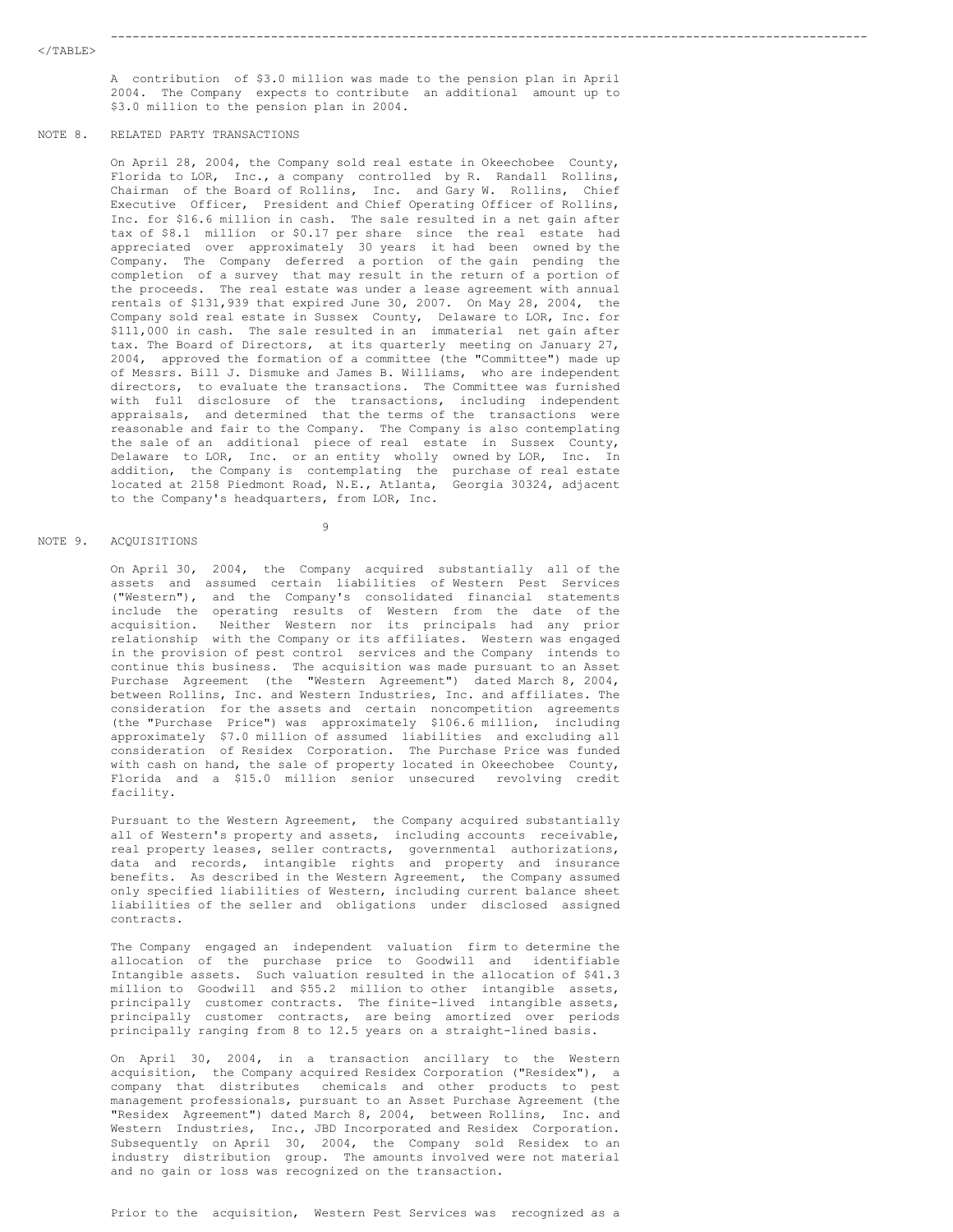premier pest control business and ranked as the 8th largest company in the industry. Based in Parsippany, NJ, the Company provides pest elimination and prevention to homes and businesses to over 130,000 customers from New York to Virginia with additional operations in Georgia and Florida. Western is primarily a commercial pest control service company and its existing businesses complement most of the services that Orkin offers, in an area of the country in which Orkin has not been particularly strong, the Northeast. The Company's consolidated statements of income include the results of operations of Western for the period beginning May 1, 2004 through June 30, 2004.

### NOTE 10. PRO FORMA FINANCIAL INFORMATION

The pro forma financial information presented below gives effect to the Western acquisition as if it had occurred as of the beginning of our fiscal year 2004 and 2003, respectively. The information presented below is for illustrative purposes only and is not necessarily indicative of results that would have been achieved if the acquisition actually had occurred as of the beginning of such years or results which may be achieved in the future.

10

| $<$ TABLE><br><caption></caption>                         |           | Three Months Ended                           |    |                                                        |              | Six                                             |  |
|-----------------------------------------------------------|-----------|----------------------------------------------|----|--------------------------------------------------------|--------------|-------------------------------------------------|--|
| Months Ended<br>30 <sub>1</sub>                           | June 30,  |                                              |    |                                                        | June         |                                                 |  |
| -----------------<br>2003                                 |           | ------------------------------------<br>2004 |    | 2003                                                   |              | -------------------<br>2004<br>---------------- |  |
| -----------------<br>$<$ S $>$<br><<<br><b>REVENUES</b>   | $<\infty$ |                                              | << |                                                        | <<           |                                                 |  |
| Customer Services<br>377,817<br>-----------------         | \$        |                                              |    | =====================================                  | $\mathsf{S}$ | $393,068$ \$<br>=================               |  |
| INCOME BEFORE INCOME TAXES<br>32,103<br>================= |           |                                              |    | 41,071 21,049<br>===================================== |              | 56,137<br>=================                     |  |
| NET INCOME<br>19,904<br>=================                 | \$        |                                              |    | 23,549 \$ 13,050                                       |              | $$32,513$ \$<br>=================               |  |
| EARNINGS PER SHARE - BASIC<br>0.44<br>=================   | \$        | 0.52 S                                       |    | 0.29<br>====================================           | \$           | $0.72$ \$<br>=================                  |  |
| EARNINGS PER SHARE - DILUTED<br>0.43<br>================= | \$        | $0.50$ \$                                    |    | 0.28                                                   | $\mathsf{S}$ | $0.70$ \$                                       |  |
| Average Shares Outstanding---Basic<br>45,015              |           | 45,552                                       |    | 45,117                                                 |              | 45,425                                          |  |
| Average Shares Outstanding---Diluted<br>46,258            |           |                                              |    | 46,753 46,404                                          |              | 46,698                                          |  |

 $<$ /TABLE>

Item 2. Management's Discussion and Analysis of Financial Condition and Results of Operations.

Overview

The Company's investment in its new marketing and sales initiatives and continued emphasis on customer retention as well as the acquisition of Western, resulted in revenue growth of 12.2% in the second quarter of 2004 compared to the second quarter of 2003.

For the second quarter of 2004, the Company had net income of \$23.8 million compared to net income of \$13.9 million in the second quarter of 2003, which represents a 71.8% increase. Included in second quarter's net income was a one-time gain from the sale of assets of \$8.1 million, net of tax, or \$0.17 per share. In addition to the revenue increase of 12.2%, the Company's Cost of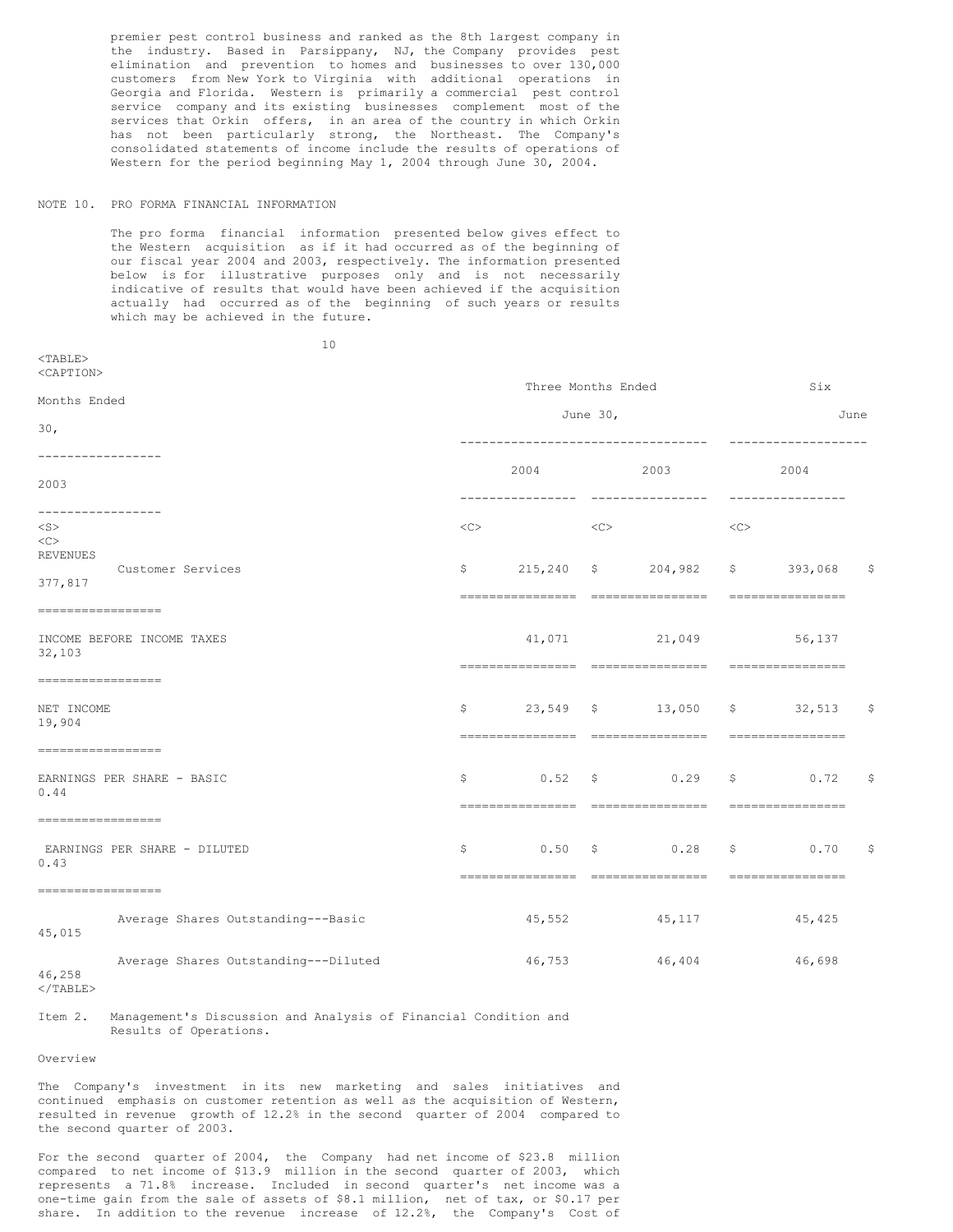Services Provided decreased 0.8 percentage points, as a percentage of revenues, and the Company achieved an improvement in Sales, General and Administrative expenses of 0.4 percentage point, as a percentage of revenues.

The financial results for the second quarter of 2004 were positively impacted by the continued benefit of our recent service and sales and marketing initiatives, which included every-other-month residential pest control service, Gold Medal premium commercial pest control services, the investment in Business Development Managers for every Orkin division, the Commercial Pest Control Quality Assurance Program, termite directed liquid and baiting treatment, and the creation of or enhancement of regional call centers, which have enabled better accountability over leads and better coordination of scheduling starts for new customers.

The Company finalized the acquisition of Western on April 30, 2004 and reported an additional \$13.7 million in revenues for the second quarter of 2004. Western also contributed approximately \$3.0 million to the Company's cash flow for the second quarter of 2004 however, it did not contribute to the Company's earnings, due to goodwill amortization and some post acquisition related expenses. The Company was able to fund all but \$15.0 million of the \$110.0 million that it paid for Western primarily with cash on-hand. The Company's strong cash flow allowed it to end the second quarter of 2004 with zero debt from the acquisition, and \$21.9 million in cash and short-term investments.

The improving results that the Company reported for both the quarter and first six months of 2004 are primarily attributable to the success it is having in implementing its 2004 initiatives. The Company set the bar high for Orkin this year, as it does each year, and is on track to improve its performance in sales, customer and employee retention and profitability.

Residential pest control growth is being driven by service improvements, primarily in lead generation. The "market segmentation" work that the Company had done previously, in which it identified the ideal customer groups for Orkin is contributing to the financials and quality of phone leads. The three segments the Company is targeting are 1) Big Branders, those who want the best and are willing to pay for it; 2) Relationship Seekers, prospects concerned about pest prevention and driven by reputation, responsiveness and trust, 3) and Safety First customers, those seeking a pest control company with the most professional, best

11

trained and knowledgeable technicians. These characteristics are all attributes that Orkin delivers every day and the Company believes its advertising is hitting these objectives.

This year the Company is also attracting more prospective customers to its Orkin.com web site. In the first quarter of 2002, the Company had 25 leads on its site. This year it generated approximately 3,600 leads. Having a user friendly web site, at a time where people are using the Internet more and more to manage their active lives, shall prove to be an important channel for generating leads and improving sales in the future.

The Company has also achieved greater efficiency in the handling and capturing of phone inquiries from prospective customers. It has moved more of its branch telephone calls to regional centers. The use of these centers means fewer dropped leads, and the ability to route calls when demand peaks to a "backup" call center that can take the call. The Company has also upgraded the phone equipment and skill set of the people who handle these calls. As a result of these two actions, the Company is experiencing an improved rate of closure at these locations and positive increases in leads in part because it can better control their documentation and handling. This improved accountability should enable the Company to build a better database for future direct mail solicitation or telemarketing.

The Company continues to invest in its commercial business area, where its strategy has moved from building awareness to industry specific targeted programs. The Company continues to see increased interest in its Gold Medal initiative, which was introduced last year and addresses the food processing industry. The Company is also enjoying favorable revenue momentum as a result of its national account business.

On July 1, 2004, the Company announced that Orkin will formally work with the U.S. Centers for Disease Control and Prevention ("CDC") on educational projects targeting pest-related health risks. Over the next 12 months the Company will collaborate with the CDC on three major shared efforts.

- o First, the Company will be co-developing materials for Orkin training and customer service, which will assist Orkin's pest management professionals in providing more comprehensive information to their customers. Included in this information will be prevention guidance on vector-borne and zoonotic diseases. These are diseases that are transmitted to humans by fleas and ticks.
- o Second, together with the CDC, it will develop and distribute public information regarding pests and prevention of associated infectious diseases.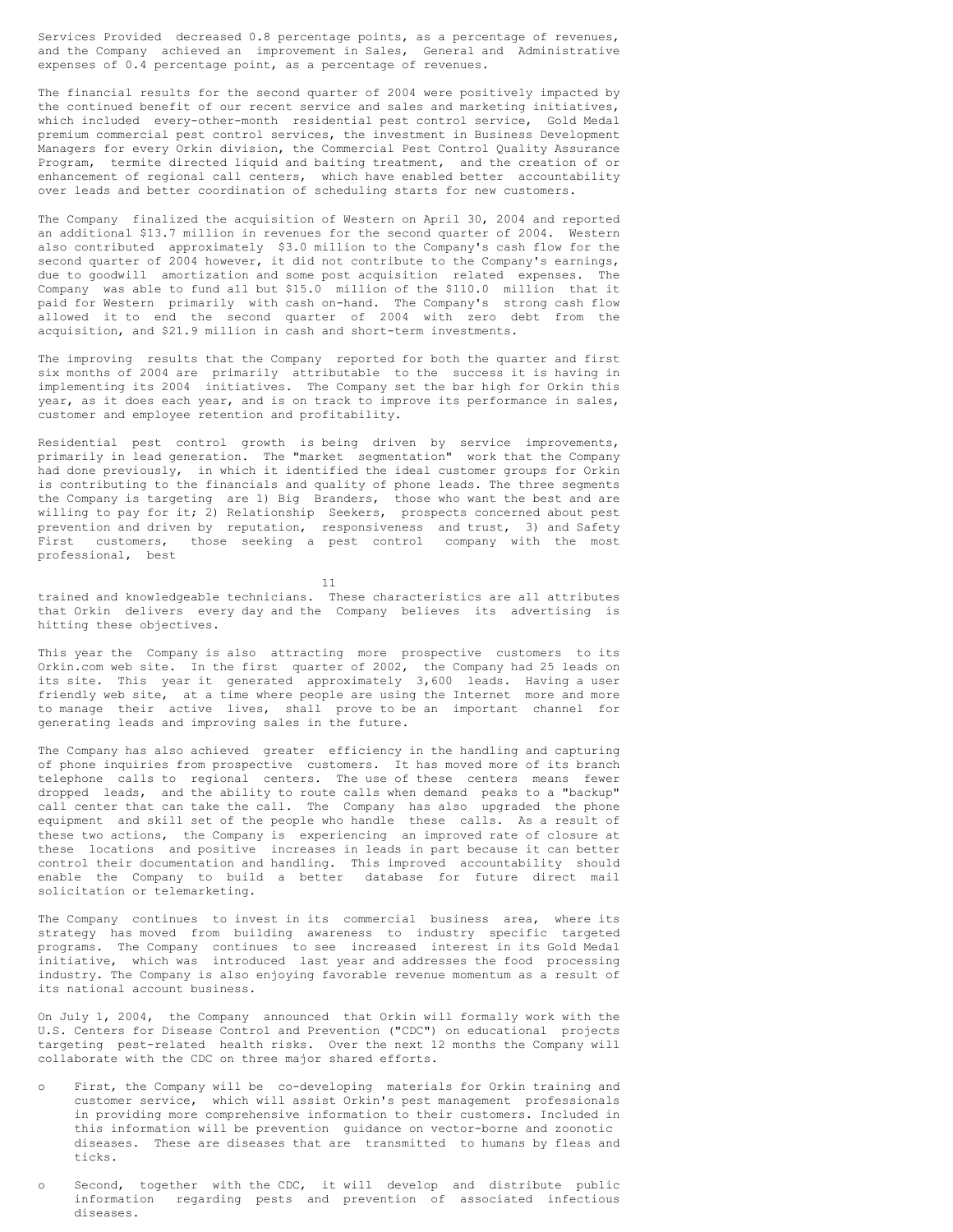o And at the same time, the Company will be expanding health-related information on Orkins' web site www.orkin.com.

With increased concern over pest-related diseases over the past few years, the Company and the CDC recognize the importance to do a better job informing the public. The Company believes that this collaboration will enhance its ability to share important information with the public about health risks from certain pests and allow it to enhance its award-winning training and customer service while further distinguishing Orkin as the pest control leader.

The Company continues to expand its growth through the Orkin franchise program. This program is primarily used in smaller markets where it is currently not economically feasible to locate a conventional Orkin branch. There is a contractual buyback provision at the Company's option with a pre-determined purchase price using a formula applied to revenues of the franchise. There were 46 Company franchises at the end of the first quarter of 2004 compared to 44 at December 31, 2003.

```
Results of Operations
<TABLE><CAPTION>
```
 $<$ /TABLE>

|                                              | % Better/         |                |                                              |                        |                 |       |
|----------------------------------------------|-------------------|----------------|----------------------------------------------|------------------------|-----------------|-------|
| Better/                                      |                   |                | Three Months Ended Worse as Six Months Ended |                        |                 | Worse |
| as                                           |                   |                | June 30, Compared to                         | June 30,               |                 |       |
| Compared to                                  |                   |                | Prior Year                                   |                        |                 | Prior |
| Year                                         |                   |                |                                              |                        |                 |       |
| -------<br>(in thousands)                    |                   |                | 2004 2003 2004 2004 2003                     |                        |                 |       |
| 2004                                         |                   |                |                                              |                        |                 |       |
| ----------                                   |                   |                |                                              |                        |                 |       |
| $<$ S $>$<br><<                              | <<>               | $<<$ $>$       | $\langle C \rangle$                          | $<<$ $>$               | <<              |       |
| Revenues<br>7.7%                             | \$207,698         | \$185, 105     | 12.2%                                        | \$366,390              | \$340,227       |       |
| Cost of Services Provided<br>(6.3)           |                   | 105,442 95,558 | (10.3)                                       |                        | 190,799 179,484 |       |
| Depreciation and Amortization<br>(2.2)       |                   | 5,764 5,037    |                                              | $(14.4)$ 10,421 10,193 |                 |       |
| Sales, General and Administrative<br>(5.7)   | $69,155$ $62,312$ |                | (11.0)                                       |                        | 123,330 116,688 |       |
| Gain on Sale of Assets<br>N/M                | (14, 143)         | (67)           |                                              | $N/M$ (14,142) (69)    |                 |       |
| Interest Income<br>23.1                      | (47)              | (94)           | $(50.0)$ (197) (160)                         |                        |                 |       |
| ---------<br>Income Before Income Taxes      |                   |                | $41,527$ 22,359 85.7 56,179 34,091           |                        |                 |       |
| 64.8<br>Provision for Income Taxes<br>(82.6) |                   |                | $17,717$ 8,497 (108.5) 23,651 12,955         |                        |                 |       |
| ---------<br>Net Income<br>53.9%             |                   |                | \$23,810 \$13,862 71.8% \$32,528 \$21,136    |                        |                 |       |

12

Revenues for the quarter ended June 30, 2004 increased to \$207.7 million, an increase of \$22.6 million or 12.2%, inclusive of the Western acquisition completed on April 30, 2004 and the additional termite renewals deferred from the first quarter of 2004 and recognized in the second quarter of 2004, from last year's second quarter revenues of \$185.1 million. For the second quarter of 2004 the primary revenue driver was the acquisition of Western as well as the residential pest control business, which grew at 6.8%. The Company's movement over the last year to regional incoming call centers has led to greater efficiency in the handling and capturing of calls and with the improved closure, greater sales and revenue. Every-other-month service, our primary residential pest control service offering, continues to grow in importance, comprising 55.3% of our residential pest control customer base at June 30, 2004. Revenues for the six month period ended June 30, 2004 increased to \$366.4 million, an increase of \$26.2 million or 7.7% from last year's first six month period revenues of \$340.2 million. The Company's foreign operations accounted for approximately 6% of total second quarter revenues of 2004 compared to approximately 6% in the second quarter of 2003.

The revenues of the Company are affected by the seasonal nature of the Company's pest and termite control services as evidenced by the following chart.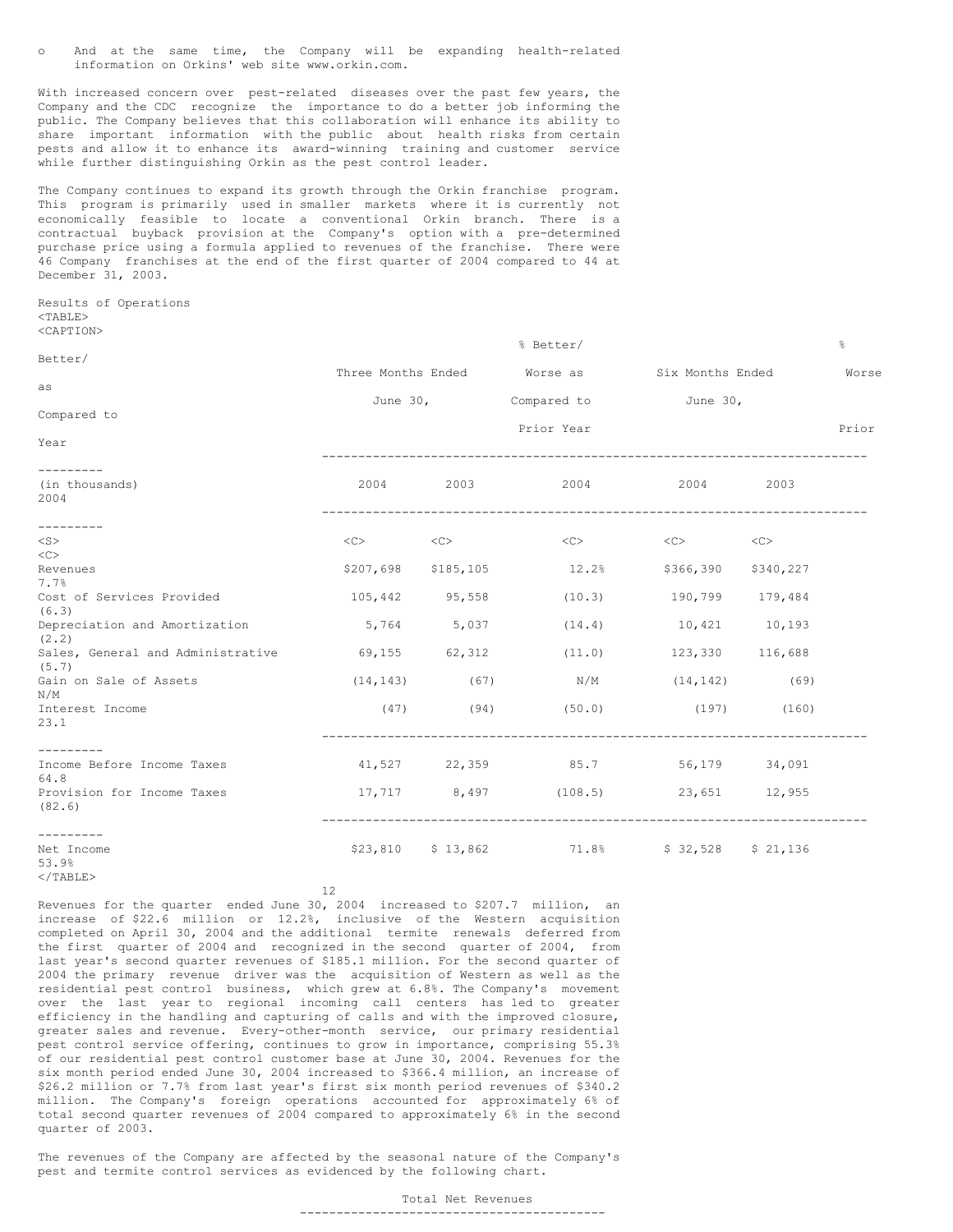|                | 2004      | 2003      | 2002      |
|----------------|-----------|-----------|-----------|
|                |           |           |           |
| First Ouarter  | \$158,692 | \$155.122 | \$153,302 |
| Second Ouarter | 207,698   | 185,105   | 184,189   |
| Third Quarter  | N/A       | 178,262   | 174,063   |
| Fourth Ouarter | N/A       | 158,524   | 153,871   |
|                |           |           |           |

Cost of Services Provided for the second quarter ended June 30, 2004 increased \$9.9 million or 10.3%, although the expense expressed as a percentage of revenues decreased by 0.8 percentage points, representing 50.8% of revenues for the second quarter 2004 compared to 51.6% of revenues in the prior year second quarter. For the first six months of 2004, Cost of Services Provided increased \$11.3 million or 6.3%, while margins improved by 0.7 percentage points, representing 52.1% of revenues for the first six months of 2004 compared to 52.8% of revenues in the prior year. Cost of Services Provided as a percentage of revenues decreased primarily due to continuing improvements in insurance and claims, as well as continued employee productivity improvements at Orkin. These were partially offset by Western's higher Cost of Services Provided as a percentage of revenues. One area in which the Company experienced some minor expense increases was fleet, which was the result of higher lease, fuel and the cost of the Western fleet.

Sales, General and Administrative for the second quarter ended June 30, 2004 increased \$6.8 million or 11.0% and, as a percentage of revenues, improved by 0.4 percentage points or 0.9%, representing 33.3% of total revenues compared to 33.7% for the prior year quarter. For the first six months of 2004, Sales, General and Administrative increased \$6.6 million or 5.7%, while margins improved by 0.6 percentage points, representing 33.7% of revenues for the first six months of 2004 compared to 34.3% of revenues in the prior year. The decrease in Sales, General and Administrative as a percentage of revenue was mainly attributable to the absence of an ineffective advertising campaign that was conducted in Canada in 2003. The savings were partially offset by the higher Sales, General and Administrative costs of Western.

Depreciation and Amortization expenses for the quarter ended June 30, 2004 were \$727,000, or 14.4%, higher than the prior year quarter. For the first six months of 2004, Depreciation and Amortization expenses were approximately \$228,000, or 2.2%, higher than the prior year. The increase was due to the addition of depreciation and amortization from the acquisition of Western partially offset by lower capital spending and certain technology assets becoming fully depreciated in the last twelve months. As part of the Western acquisition, \$55.2 million of finite-lived intangible assets, principally customer contracts, were acquired. They will be amortized over periods principally ranging from 8 to 12.5 years. This represents a non-cash charge and will increase our amortization by approximately \$6.0 million to approximately \$12.8 million per year.

The Company's tax provision of \$17.7 million for the second quarter ended June 30, 2004 reflects increased pre-tax income over the prior year period and an increase in the effective tax rate. The effective tax rate was 42.7% for the second quarter ended June 30, 2004, up from 38.0% for the second quarter ended June 30, 2003. The increase reflects increases in the Company's effective state income tax rate, a "true-up" adjustment to deferred income taxes, as well as the impact of permanent differences associated with the Company's Canadian operations.

### Critical Accounting Policies

We view critical accounting policies to be those policies that are very important to the portrayal of our financial condition and results of operations, and that require Management's most difficult, complex or subjective judgments. The circumstances that

13

make these judgments difficult or complex relate to the need for Management to make estimates about the effect of matters that are inherently uncertain. We believe our critical accounting policies to be as follows:

Accrual for Termite Contracts--The Company maintains an accrual for termite contracts representing the estimated costs of reapplications, repair claims, associated labor and chemicals, settlements, awards and other costs relative to termite control services performed prior to the balance sheet date. The Company contracts an independent third party actuary on an annual basis to provide the Company an estimate of the liability based upon historical claims information for the largest portion of the accrual. In addition, Management estimates and accrues for costs outside the scope of the actuarial study including the estimated costs of retreatments, representing costs to be incurred that are estimatable at the balance sheet date, as well as liability and costs associated with claims in litigation. The actuarial study and historical experience are major considerations in determining the accrual balance, along with Management's knowledge of changes in business practices, contract changes, ongoing claims, and termite remediation trends. The accrual is established based on all these factors. Management makes judgments utilizing these operational and other factors but recognizes that they are inherently subjective due to the difficulty in predicting settlements and awards. Other factors that may impact future cost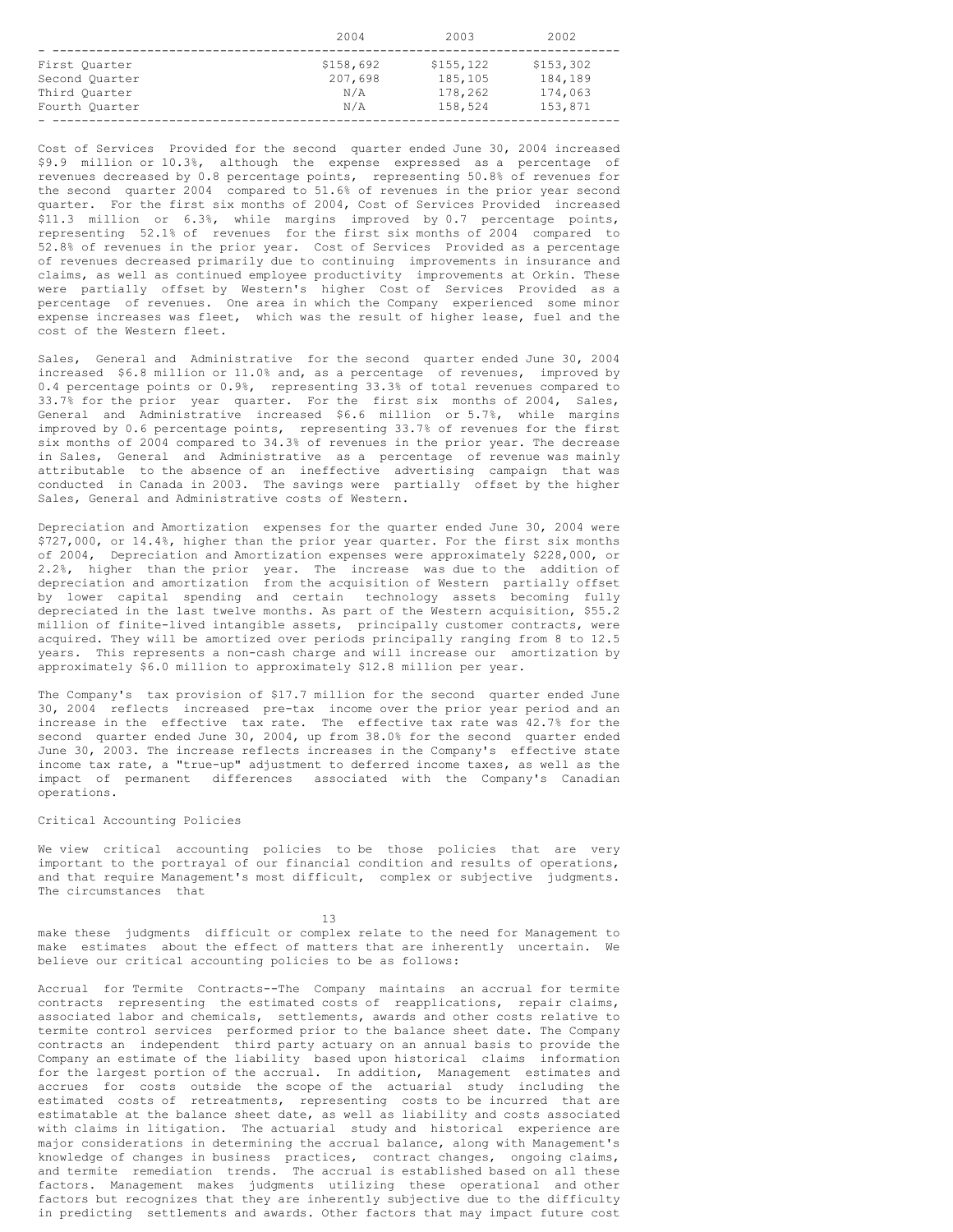include chemical life expectancy and government regulation. It is significant that the actual number of claims has decreased in recent years due to changes in the Company's business practices. However, it is not possible to accurately predict future significant claims. Positive changes to our business practices include revisions made to our contracts, more effective treatment methods that include a directed-liquid baiting program, more effective termiticides, and expanded training methods and techniques.

Accrued Insurance--The Company self-insures, up to specified limits, certain risks related to general liability, workers' compensation and vehicle liability. The estimated costs of existing and future claims under the self-insurance program are accrued based upon historical trends as incidents occur, whether reported or unreported (although actual settlement of the claims may not be made until future periods) and may be subsequently revised based on developments relating to such claims. The Company contracts an independent third party actuary on an annual basis to provide the Company an estimated liability based upon historical claims information. The actuarial study is a major consideration, along with Management's knowledge of changes in business practices and existing claims compared to current balances. The reserve is established based on all these factors. Management's judgment is inherently subjective and a number of factors are outside Management's knowledge and control. Additionally, historical information is not always an accurate indication of future events. It should be noted that the number of claims has been decreasing due to the Company's proactive risk management to develop and maintain ongoing programs. However, it is not possible to accurately predict future significant claims. Initiatives that have been implemented include pre-employment screening and an annual motor vehicle report required on all its drivers, utilization of a Global Positioning System that has been fully deployed to our Company vehicles, post-offer physicals for new employees, and pre-hire, random and post-accident drug testing. The Company has improved the time required to report a claim by utilizing a "Red Alert" program that provides serious accident assessment twenty four hours a day and seven days a week and has instituted a modified duty program that enables employees to go back to work on a limited-duty basis.

Revenue Recognition--The Company's revenue recognition policies are designed to recognize revenues at the time services are performed. For certain revenue types, because of the timing of billing and the receipt of cash versus the timing of performing services, certain accounting estimates are utilized. Residential and commercial pest control services are primarily recurring in nature on a monthly or bi-monthly basis, while certain types of commercial customers may receive multiple treatments within a given month. In general, pest control customers sign an initial one-year contract, and revenues are recognized at the time services are performed. For pest control customers, the Company offers a discount for those customers who prepay for a full year of services. The Company defers recognition of these advance payments and recognizes the revenue as the services are rendered. The Company classifies the discounts related to the advance payments as a reduction in revenues. Termite baiting revenues are recognized based on the delivery of the individual units of accounting. At the inception of a new baiting services contract upon quality control review of the installation, the Company recognizes revenue for the delivery of the monitoring stations, initial directed liquid termiticide treatment and installation of the monitoring services. The amount deferred is the fair value of monitoring services to be rendered after the initial service. The amount deferred for the undelivered monitoring element is then recognized as income on a straight-line basis over the remaining contract term, which results in recognition of revenue in a pattern that approximates the timing of performing monitoring visits. Baiting renewal revenue is deferred and recognized over the annual contract period on a straight-line basis that approximates the timing of performing the required monitoring visits. Traditional termite treatments are recognized as revenue at the time services are performed. Traditional termite contract renewals are recognized as revenues at the renewal date in order to match the revenue with the approximate timing of the corresponding service provided. Interest income on installment receivables is accrued monthly based on actual loan balances and stated interest rates. Franchise fees are treated as unearned revenue in the Statement of Financial Position for the duration of the initial contract period. Royalties from Orkin franchises are accrued and recognized as revenues as earned on a monthly basis. Gains on sales of pest control customer accounts to franchises are recognized at the time of sale and when collection of the proceeds under notes are reasonably assured.

Contingency Accruals--The Company is a party to legal proceedings with respect to matters in the ordinary course of business. In accordance with Statement of Financial Accounting Standards No. 5, Accounting for Contingencies, the Company estimates and accrues for its liability and costs associated with the litigation. Estimates and accruals are determined in

14

consultation with outside counsel. It is not possible to accurately predict the ultimate result of the litigation. However, in the opinion of Management, the outcome of the litigation will not have a material adverse impact on the Company's financial condition or results of operations.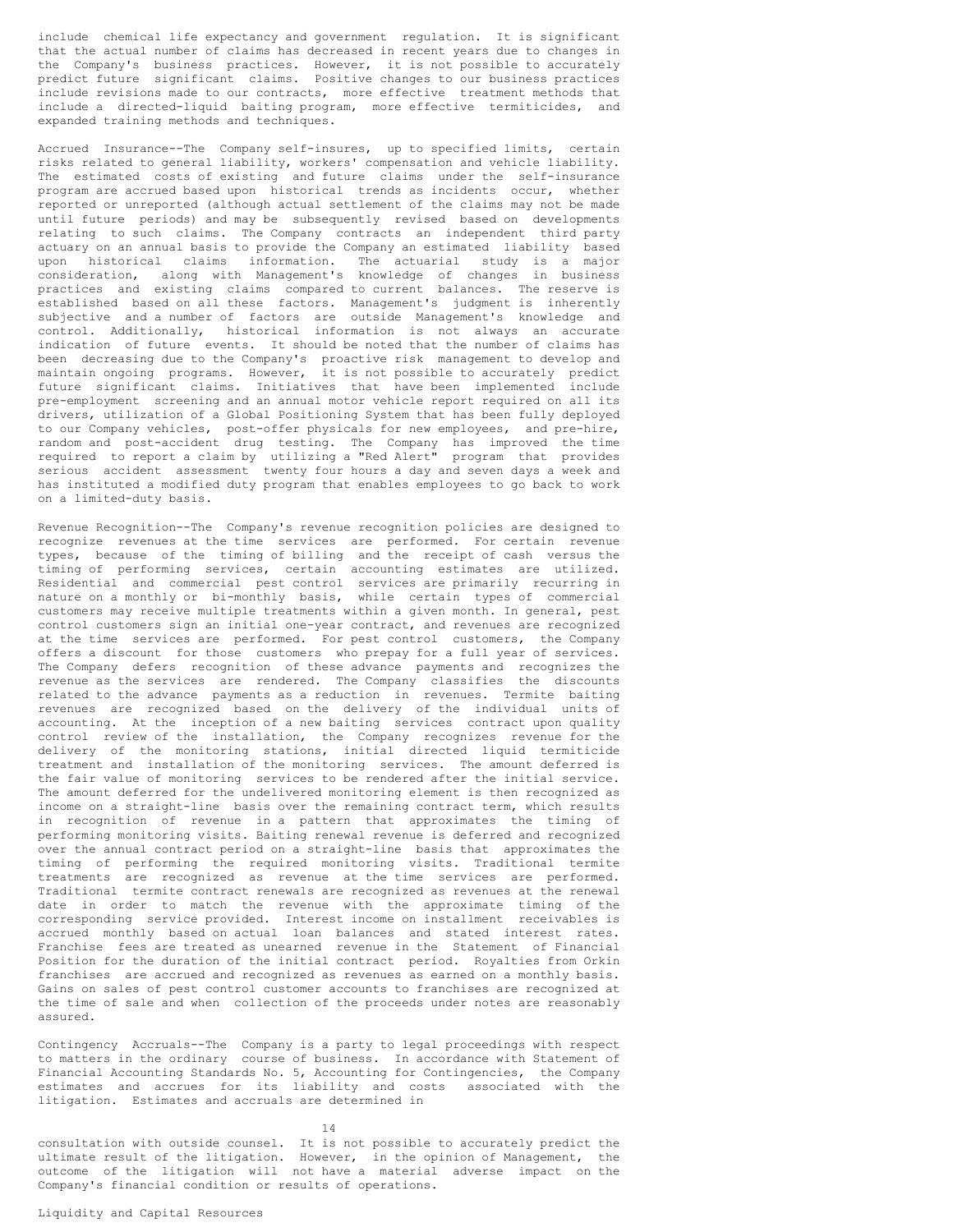Six Months Ended June 30,

| (in thousands)                                                                                                              | 2004                              | 2003                             |
|-----------------------------------------------------------------------------------------------------------------------------|-----------------------------------|----------------------------------|
| Net Cash Provided by Operating Activities<br>Net Cash Used in Investing Activities<br>Net Cash Used in Financing Activities | \$35,771<br>(69, 572)<br>(3, 874) | \$32,875<br>(3, 840)<br>(2, 485) |
| Net Increase in Cash and Short-Term Investments                                                                             | \$(37, 675)                       | \$26,550                         |

The Company believes its current cash and short-term investments balances, future cash flows from operating activities and available borrowings under its \$70.0 million credit facilities will be sufficient to finance its current operations and obligations, and fund expansion of the business for the foreseeable future and the acquisition of other select pest control businesses. The Company's operating activities generated cash of \$35.8 million for the first six months ended June 30, 2004, compared with cash provided by operating activities of \$32.9 million for the same period in 2003. Cash flows from operating activities in 2004 were consistent with 2003 due primarily to higher net income and provision for deferred income taxes offset by increased gains on sale of assets.

The Company invested approximately \$3.8 million in capital expenditures during the first six months ended June 30, 2004, compared to \$2.3 million during the same period in 2003, and expects to invest between \$4.0 million and \$7.0 million for the remainder of 2004. Capital expenditures for the first six months consisted primarily of the purchase of equipment replacements and upgrades and improvements to the Company's management information systems. During the first six months, the Company made acquisitions totaling \$103.2 million, compared to \$1.5 million during the same period in 2003. Acquisitions were primarily funded by cash on hand, sales of marketable securities of approximately \$21.9 million, proceeds from sale of assets and borrowings under a senior unsecured revolving credit facility (See below for further discussion). A total of \$5.5 million was paid in cash dividends (\$0.12 per share) during the first six months of 2004, compared to \$4.5 million or \$0.10 per share during the same period in 2003. The Company did not repurchase any shares of Common Stock in the first six months of 2004 and there remain 649,684 shares authorized to be repurchased. The capital expenditures and cash dividends were funded entirely through existing cash balances and operating activities. The Company maintains \$70.0 million credit facilities with commercial banks, of which no borrowings were outstanding as of June 30, 2004 or July 15, 2004. The Company maintains approximately \$33.6 million in Letters of Credit.

On April 28, 2004, the Company entered into a \$15.0 million senior unsecured revolving credit facility. The entire amount of the credit facility was used to fund a portion of the Western Industries, Inc. acquisition that the Company closed on April 30, 2004. The Company repaid the full amount of the credit facility in May 2004.

On April 28, 2004, the Company sold real estate in Okeechobee County, Florida to LOR, Inc., a company controlled by R. Randall Rollins, Chairman of the Board of Rollins, Inc. and Gary W. Rollins, Chief Executive Officer, President and Chief Operating Officer of Rollins, Inc. for \$16.6 million in cash. The sale resulted in a net gain after tax of \$8.1 million or \$0.17 per share since the real estate had appreciated over approximately 30 years it had been owned by the Company. The Company deferred a portion of the gain pending the completion of a survey that may result in the return of a portion of the proceeds. The real estate was under a lease agreement with annual rentals of \$131,939 that expired June 30, 2007. On May 28, 2004, the Company sold real estate in Sussex County, Delaware to LOR, Inc. for \$111,000 in cash. The sale resulted in an immaterial net gain after tax. The Board of Directors, at its quarterly meeting on January 27, 2004, approved the formation of a committee (the "Committee") made up of Messrs. Bill J. Dismuke and James B. Williams, who are independent directors, to evaluate the transactions. The Committee was furnished with full disclosure of the transactions, including independent appraisals, and determined that the terms of the transactions were reasonable and fair to the Company. The Company is also contemplating the sale of an additional piece of real estate in Sussex County, Delaware to LOR, Inc. or an entity wholly owned by LOR, Inc. In addition, the Company is contemplating the purchase of real estate located at 2158 Piedmont Road, N.E., Atlanta, Georgia 30324, adjacent to the Company's headquarters, from LOR, Inc.

On April 30, 2004, the Company acquired substantially all of the assets and assumed certain liabilities of Western Pest Services ("Western"), and the Company's consolidated financial statements include the operating results of Western from the date of the acquisition. Neither Western nor its principals had any prior relationship with the Company or its affiliates. Western was engaged in the provision of pest control services and the Company intends to continue this business. The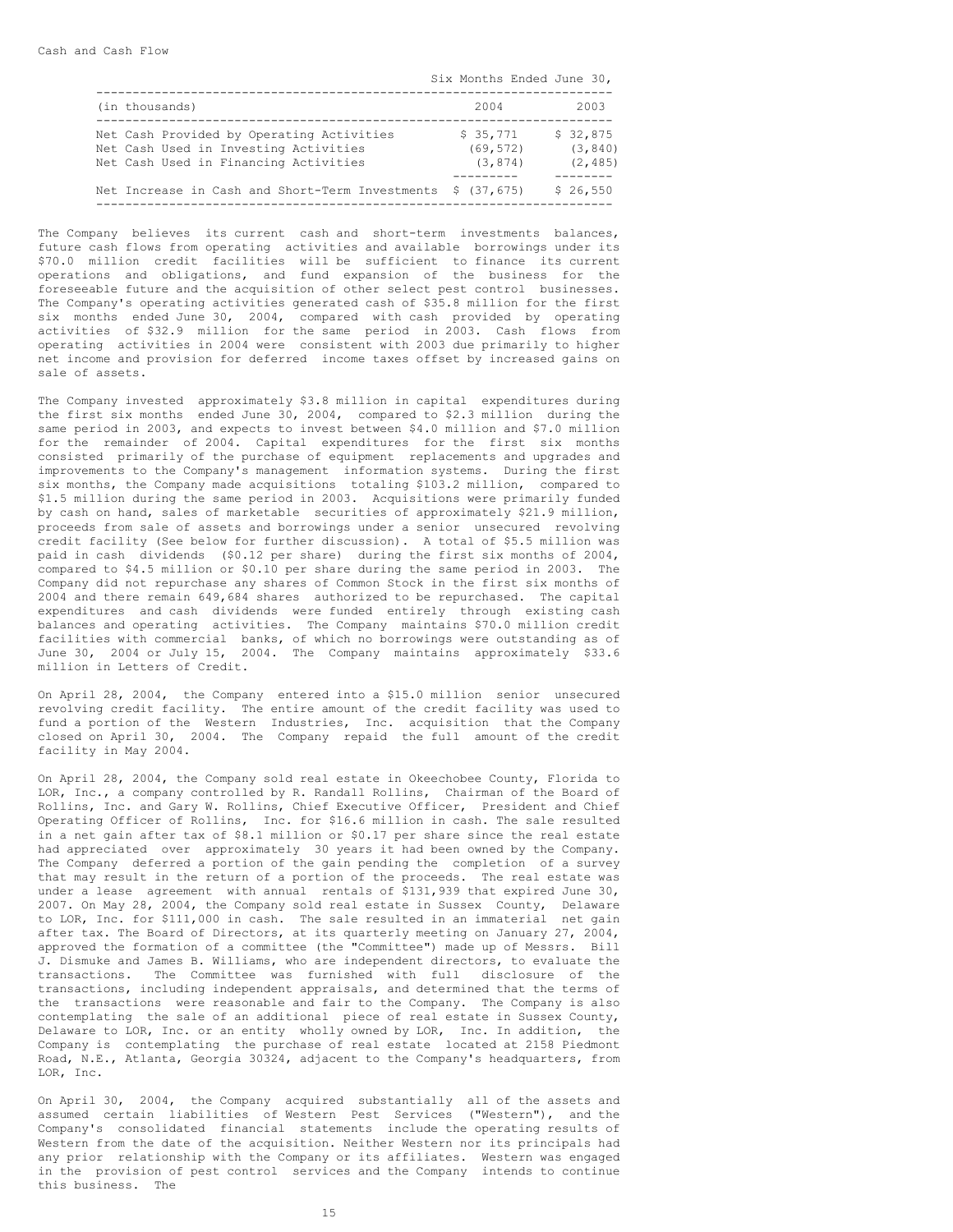acquisition was made pursuant to an Asset Purchase Agreement

(the "Western Agreement") dated March 8, 2004, between Rollins, Inc. and Western Industries, Inc. and affiliates. The consideration for the assets and certain noncompetition agreements (the "Purchase Price") was approximately \$106.6 million, including approximately \$7.0 million of assumed liabilities and excluding all consideration of Residex Corporation. The Purchase Price was funded with cash on hand, the sale of property located in Okeechobee County, Florida and a \$15.0 million senior unsecured revolving credit facility.

Pursuant to the Western Agreement, the Company acquired substantially all of Western's property and assets, including accounts receivable, real property leases, seller contracts, governmental authorizations, data and records, intangible rights and property and insurance benefits. As described in the Western Agreement, the Company assumed only specified liabilities of Western, including current balance sheet liabilities of the seller and obligations under disclosed assigned contracts.

The Company engaged an independent valuation firm to determine the allocation of the purchase price to Goodwill and identifiable Intangible assets. Such valuation resulted in the allocation of \$41.3 million to Goodwill and \$55.2 million to other intangible assets, principally customer contracts. The finite-lived intangible assets, principally customer contracts, are being amortized over periods principally ranging from 8 to 12.5 years on a straight-lined basis.

On April 30, 2004, in a transaction ancillary to the Western acquisition, the Company acquired Residex Corporation ("Residex"), a company that distributes chemicals and other products to pest management professionals, pursuant to an Asset Purchase Agreement (the "Residex Agreement") dated March 8, 2004, between Rollins, Inc. and Western Industries, Inc., JBD Incorporated and Residex Corporation. Subsequently on April 30, 2004, the Company sold Residex to an industry distribution group. The amounts involved were not material and no gain or loss was recognized on the transaction.

Prior to the acquisition, Western Pest Services was recognized as a premier pest control business and ranked as the 8th largest company in the industry. Based in Parsippany, NJ, the Company provides pest elimination and prevention to homes and businesses to over 130,000 customers from New York to Virginia with additional operations in Georgia and Florida. Western is primarily a commercial pest control service company and its existing businesses complement most of the services that Orkin offers, in an area of the country in which Orkin has not been particularly strong, the Northeast. The Company's consolidated statements of income include the results of operations of Western for the period beginning May 1, 2004 through June 30, 2004.

Orkin, one of the Company's subsidiaries, is aggressively defending a class action lawsuit filed in Hillsborough County, Tampa, Florida. In early April 2002, the Circuit Court of Hillsborough County certified the class action status of Butland et al. v. Orkin Exterminating Company, Inc. et al. Orkin is also a defendant in Helen Cutler and Mary Lewin v. Orkin Exterminating Company, Inc. et al pending in the District Court of Houston County, Alabama. Other lawsuits against Orkin, and in some instances the Company, are also being vigorously defended, including the Warren, Petsch, and Stevens cases. The Company has been named a defendant in Larry Hanna, et. al. v. Rollins, Inc. dba Rollins Service Bureau pending in the District Court for the Northern District of Indiana (Hammond Division) in which the Plaintiffs are seeking certification of a class. For further discussion, see Note 3 to the accompanying financial statements.

A contribution of \$3.0 million was made to the pension plan in April 2004. The Company expects to contribute an additional amount up to \$3.0 million to the pension plan in 2004. In the opinion of Management, additional Plan contributions will not have a material effect on the Company's financial position, results of operations or liquidity.

#### Impact of Recent Accounting Pronouncements

In December 2002, the FASB issued Interpretation No. 46, Consolidation of Variable Interest Entities ("FIN 46"). The Interpretation requires that a variable interest entity be consolidated by a company if that company is subject to a majority of the risk of loss from the variable interest entity's activities or entitled to receive a majority of the entity's residual returns or both. The consolidation requirements of FIN 46 were in 2003 effective for all variable interest entities created or acquired after January 31, 2003. In December 2003, the Financial Accounting Standards Board issued a revision to FIN 46 referred to as Interpretation No. 46 (R). Among other provisions, the revision extended the adoption date of FIN 46 (R) to the first quarter of 2004 for variable interest entities created prior to February 1, 2003. The Company adopted FIN 46 (R) in the first quarter of 2004 for variable interest entities created prior to February 1, 2003. The adoption did not have a significant effect on the Company's financial position or results of operations (see Note 1 to the accompanying financial statements).

#### Forward-Looking Statements

This Quarterly Report contains forward-looking statements within the meaning of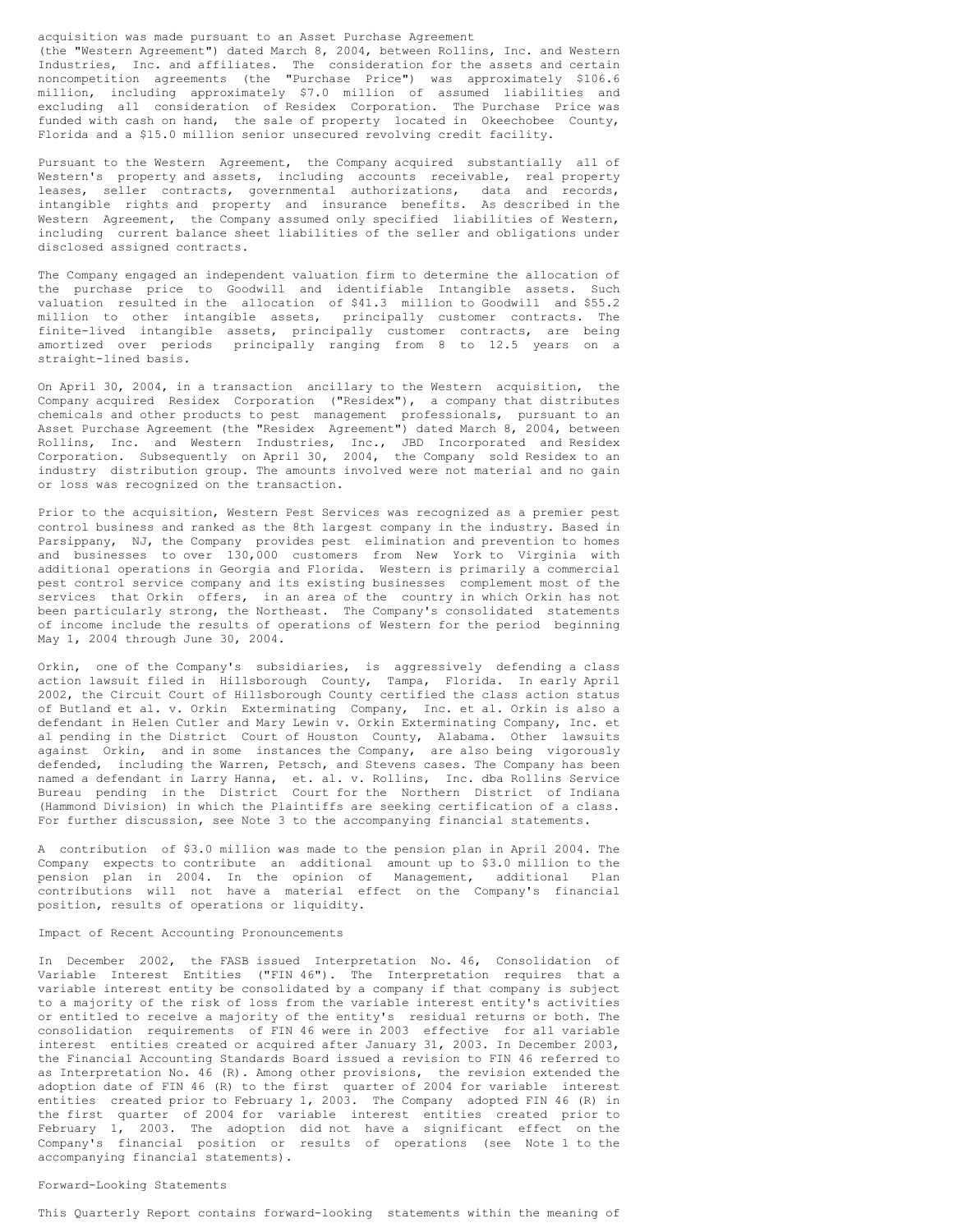the Private Securities Litigation Reform Act of 1995. Such forward-looking statements include statements regarding the expected amount and impact of potential future pension plan contributions, the expected impact of related party transactions, the outcome of litigation arising in the ordinary course of business and the outcome of the Helen Cutler and Mary Lewin v. Orkin Exterminating Company, Inc. et al.

16

("Cutler") and the Butland et al. v. Orkin Exterminating Company, Inc. et al. ("Butland") litigation on the Company's financial position, results of operations and liquidity; the adequacy of the Company's resources to fund operations and obligations; the Company's projected 2004 capital expenditures; the expected performance of the commercial business, franchise growth; and the impact of recent accounting pronouncements. The actual results of the Company could differ materially from those indicated by the forward-looking statements because of various risks, timing and uncertainties including, without limitation, the possibility of an adverse ruling against the Company in the Cutler, Butland or other litigation; general economic conditions; market risk; changes in industry practices or technologies; the degree of success of the Company's termite process reforms and pest control selling and treatment methods; the Company's ability to identify potential acquisitions; climate and weather trends; competitive factors and pricing practices; potential increases in labor costs; and changes in various government laws and regulations, including environmental regulations and additional risks discussed in the Company's Form 10-K for 2003. All of the foregoing risks and uncertainties are beyond the ability of the Company to control, and in many cases the Company cannot predict the risks and uncertainties that could cause its actual results to differ materially from those indicated by the forward-looking statements.

# Item 3. Quantitative and Qualitative Disclosures About Market Risk.

As of June 30, 2004, the Company maintained an investment portfolio subject to short-term interest rate risk exposure. The Company has been affected by the impact of lower interest rates on interest income from its short-term investments. The Company is also subject to interest rate risk exposure through borrowings on its \$70.0 million credit facilities. Due to the absence of such borrowings as of June 30, 2004, this risk was not significant in the first six months of 2004 and is not expected to have a material effect upon the Company's results of operations or financial position going forward. The Company is also exposed to market risks arising from changes in foreign exchange rates. The Company believes that this foreign exchange rate risk will not have a material effect upon the Company's results of operations or financial position going forward.

#### Item 4. Controls and Procedures.

Under the supervision and with the participation of our Management, including our principal executive officer and principal financial officer, we conducted an evaluation of the effectiveness of the design and operations of our disclosure controls and procedures, as defined in rules 13a-15(e) and 15d-15(e) under the Securities Exchange Act of 1934, as of June 30, 2004. Based on this evaluation, our principal executive officer and principal financial officer concluded that our disclosure controls and procedures were effective at the reasonable assurance level such that the material information required to be included in our Securities and Exchange Commission ("SEC") reports is recorded, processed, summarized and reported within the time periods specified in SEC rules and forms relating to Rollins, Inc., including our consolidated subsidiaries, and was made known to them by others within those entities, particularly during the period when this report was being prepared.

In addition, there were no significant changes in our internal control over financial reporting during the quarter that could significantly affect these controls. As of June 30, 2004, we did not identify any significant deficiency or material weaknesses in our internal controls, and therefore no corrective actions were taken.

# 17

PART II OTHER INFORMATION

Item 1. Legal Proceedings.

See Note 3 to Part I, Item 1 for discussion of certain litigation.

## Item 4. Submission of Matters to a Vote of Security Holders.

Because the Company's directors have staggered three-year terms, Mr. R. Randall Rollins, Mr. James B. Williams, Mr. Gary W. Rollins and Mr. Henry B. Tippie continue to serve as directors of the Company but were not up for reelection at the Company's Annual Meeting of Stockholders on April 27, 2004.

The Company's Annual Meeting of Stockholders was held on April 27, 2004. At the meeting, stockholders voted on the following proposal:

1. To elect two Class III Directors for the three-year term expiring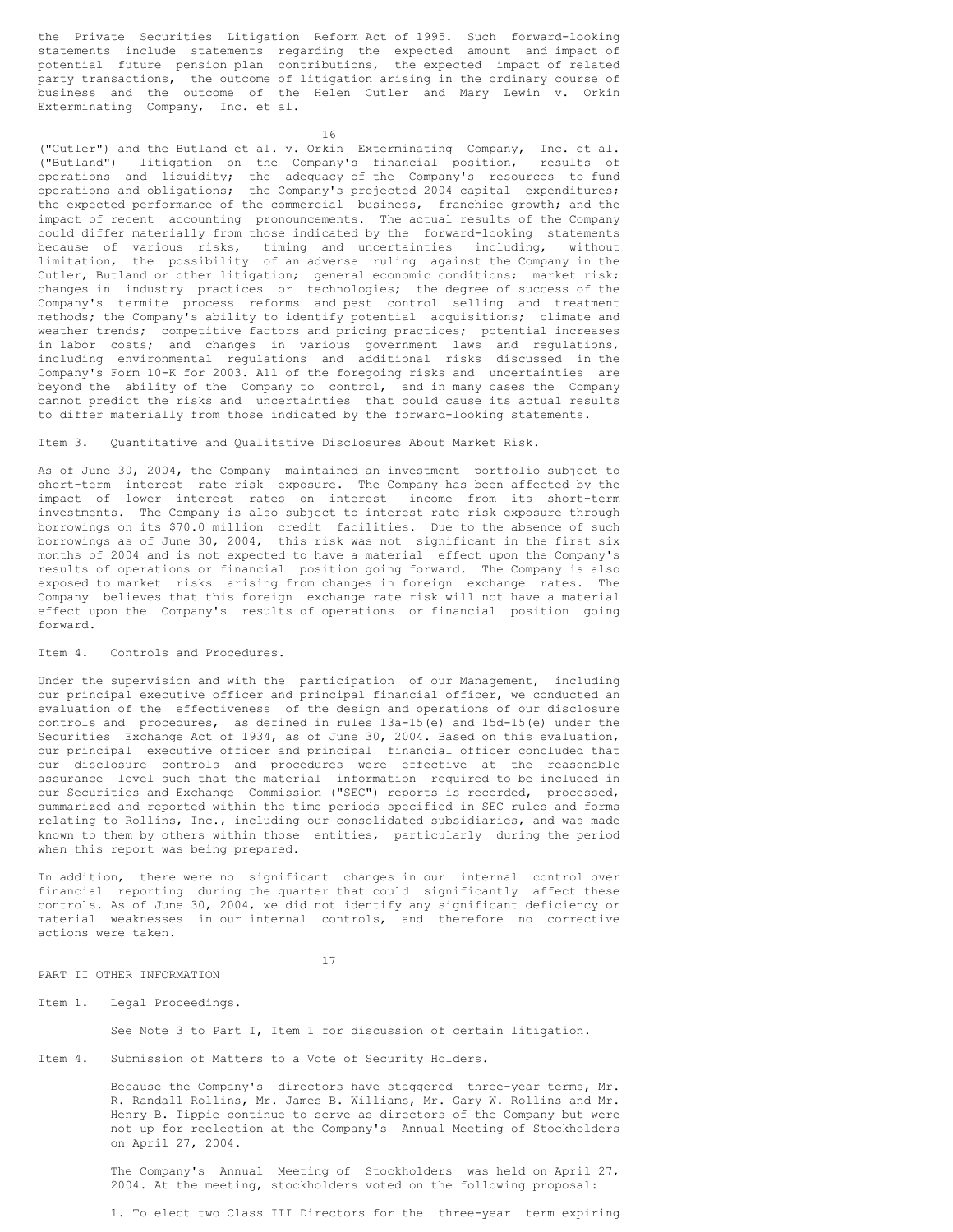in 2007. Each nominee for Class III Director was elected by a vote of the stockholders as follows:

| Election of Class III Directors: | For        | Withheld  |
|----------------------------------|------------|-----------|
|                                  |            |           |
|                                  |            |           |
| Wilton Looney                    | 42,576,086 | 1,104,078 |
| Bill J. Dismuke                  | 43,168,460 | 511.704   |

- Item 6. Exhibits and Reports on Form 8-K.
	- (a) Exhibits
	- (2) (i) Asset Purchase Agreement by and among Orkin, Inc. (as assigned to Rollins, Inc.) and Western Industries, Inc., Western Exterminating Company, Inc. et al. dated March 8, 2004 incorporated herein by reference to Exhibit (2) (i) as filed with its Form 10-Q for the quarter ended March 31, 2004, as amended.
	- (2) (ii) Purchase and Sale Agreement by and among Rollins Continental, Inc. et al. dated April 28, 2004.
	- (3) (i) Restated Certificate of Incorporation of Rollins, Inc. is incorporated herein by reference to Exhibit (3) (i) as filed with its Form 10-K for the year ended December 31, 1997.
	- (ii) Amended and Restated By-laws of Rollins, Inc. is incorporated herein by reference to Exhibit (3) (ii) as filed with its Form 10-Q for the quarterly period ended March 31, 2004.
	- (4) Form of Common Stock Certificate of Rollins, Inc. is incorporated herein by reference to Exhibit (4) as filed with its Form 10-K for the year ended December 31, 1998.
	- (31.1) Certification of Chief Executive Officer Pursuant to Item 601(b)(31) of Regulation S-K, as adopted pursuant to Section 302 of the Sarbanes-Oxley Act of 2002.
	- (31.2) Certification of Chief Financial Officer Pursuant to Item 601(b)(31) of Regulation S-K, as adopted pursuant to Section 302 of the Sarbanes-Oxley Act of 2002.
	- (32.1) Certification of Chief Executive Officer and Chief Financial Officer Pursuant to 18 U.S.C. Section 1350, As Adopted Pursuant to Section 906 of the Sarbanes-Oxley Act of 2002.

18

(b) Reports on Form 8-K.

On April 28, 2004, the Company furnished a report on Form 8-K, which reported under Items 7 and 9 financial results for its first quarter ended March 31, 2004.

On April 28, 2004, the Company furnished a report on Form 8-K, which reported under Items 7 and 9 that the Board of Directors on April 27, 2004 declared a regular quarterly dividend of \$0.06 per share payable June 10, 2004 to stockholders of record at the close of business May 10, 2004.

On May 5, 2004, the Company filed a report on Form 8-K, which reported under Items 5 and 7 that on May 3, 2004, Rollins, Inc. had completed its acquisition of Western Pest Services and affiliates for a cash payment of approximately \$110.0 million.

On May 17, 2004, the Company filed a report on Form 8-K, which reported under Items 2 and 7 that on April 30, 2004, Rollins, Inc. had acquired substantially all of the assets and assumed certain liabilities of Western Pest Services.

> 19 SIGNATURES

Pursuant to the requirements of the Securities Exchange Act of 1934, the registrant has duly caused this report to be signed on its behalf by the undersigned thereunto duly authorized.

> ROLLINS, INC. (Registrant)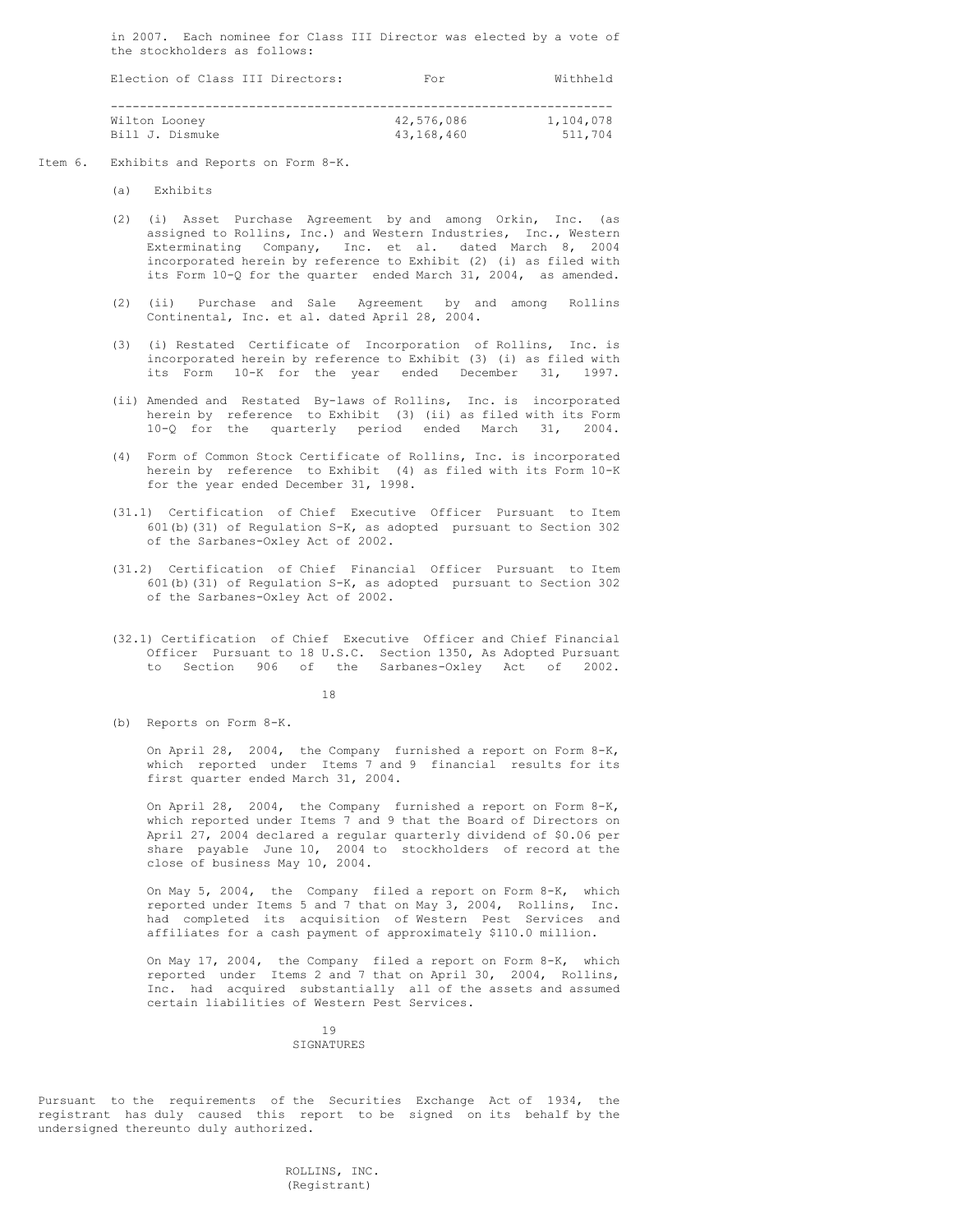| Date: July 30, 2004 |  | By: $/s/$ Gary W. Rollins                                                                                                  |
|---------------------|--|----------------------------------------------------------------------------------------------------------------------------|
|                     |  | Gary W. Rollins<br>Chief Executive Officer, President<br>and Chief Operating Officer<br>(Member of the Board of Directors) |
| Date: July 30, 2004 |  | By: $/s/$ Harry J. Cynkus                                                                                                  |
|                     |  | Harry J. Cynkus<br>Chief Financial Officer and Treasurer<br>(Principal Financial and Accounting<br>Officer)                |

20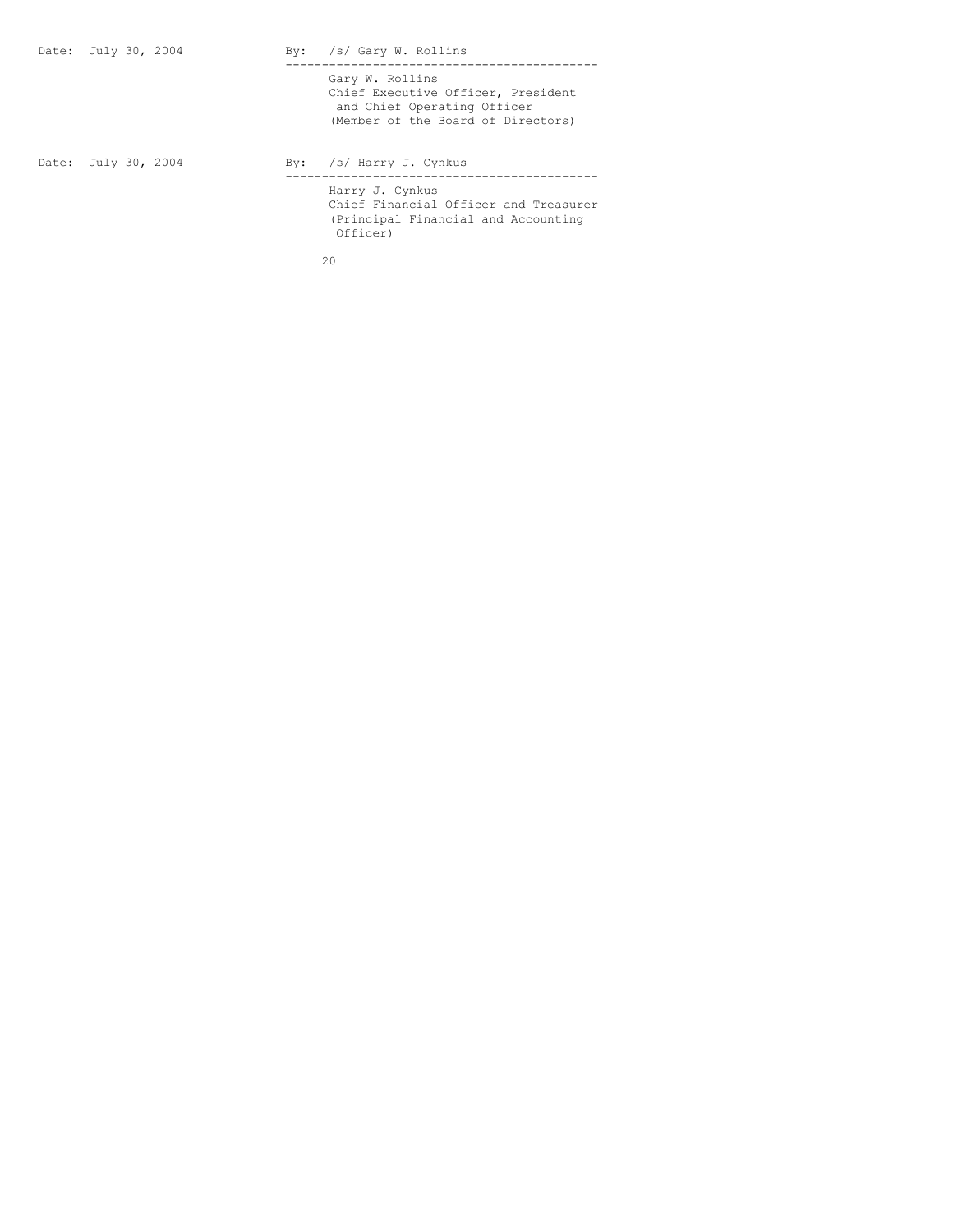#### PURCHASE AND SALE AGREEMENT

#### OKEECHOBEE COUNTY, FLORIDA

THIS PURCHASE AND SALE AGREEMENT (hereinafter referred to as the "Agreement") is made and entered into as of April 28, 2004 by and between ROLLINS CONTINENTAL, INC., a New York corporation ("Seller") and LOR INC., a Georgia corporation ("Purchaser").

#### W I T N E S S E T H:

WHEREAS, Seller desires to sell to Purchaser and Purchaser desires to purchase from Seller certain real property in accordance with the terms and conditions hereinafter provided.

NOW, THEREFORE, for and in consideration of the sum of Ten and No/100 Dollars (\$10.00), in hand paid, and other good and valuable consideration, the receipt and sufficiency of which are hereby acknowledged, Seller and Purchaser do hereby covenant and agree as follows:

#### ARTICLE 1 PROPERTY

1.1 Purchase of Property. Subject to the terms of this Agreement, Seller agrees to sell and convey to Purchaser, and Purchaser agrees to buy from Seller, the following:

(a) certain real property containing approximately 8,993.20 acres more or less located in Section 14, 15, 16, 17, 18, 19, 20, 21, 22, 23, 26, 27, 28, 29, 30, 31, 32, 33, 34 and 35, Township 34 South, Range 35 East, Okeechobee County, Florida, and being more particularly described on Exhibit A and incorporated herein by reference, together with all buildings, structures, improvements, appurtenances, rights, easements and rights-of-way incident thereto (collectively, the "Real Property");

(b) all tangible personal property and fixtures of any kind owned by Seller and attached to or used in connection with the ownership, maintenance, use, leasing, service, or operation of the Real Property (collectively, the "Personal Property");

(c) all intangible property of any kind owned by Seller and related to the Real Property or the Personal Property, including without limitation, Seller's rights and interests, if any, in and to the following (to the extent assignable): (a) all plans and specifications and other architectural and engineering drawings; (b) all warranties and guaranties given or made in respect; (c) all consents, authorizations, variances or waivers, licenses, applications, permits and approvals from any governmental or quasi-governmental agency, department, board, commission, bureau or other entity or instrumentality (collectively, the "Intangible Property;" the Intangible Property, the Personal Property and the Real Property collectively, the "Property").

# ARTICLE 2

# PURCHASE PRICE, EARNEST MONEY, CLOSING AND CONDITIONS

2.1 Purchase Price. Subject to the adjustments provided for elsewhere in this Agreement, including the Survey Purchase Price Adjustment described in Section 4.4 below, the purchase price (the "Purchase Price") for the Property shall be SIXTEEN MILLION SIX HUNDRED THIRTY-SEVEN THOUSAND AND NO/100THS DOLLARS (\$16,637,000.00). In calculating the Purchase Price, the parties have assumed that the Real Property contains approximately 8,992.97 acres of land, thus yielding a per acre price of \$1,850.00 (the "Acre Price"). Purchase Price shall be paid by Purchaser to Seller in cash at Closing by wire transfer of federal funds, or by cashier's or certified check, or by closing attorney's escrow account check, at Purchaser's election, provided that such amount shall be adjusted for the "Earnest Money" (hereinafter defined in Section 2.2 below) and the closing prorations described hereinbelow.

2.2 Earnest Money. Purchaser shall deliver to Fidelity National Title Insurance Company, Two Parkway Center, 1800 Parkway Place, Suite 700, Marietta, GA 30067 (the "Escrow Agent"), not later than two (2) business days after the date hereof, the sum of  $N/A$   $N_0/100$  Dollars (N/A) (the "Earnest Money"), which Earnest Money, together with any interest earned thereon, shall be either credited to or delivered to Purchaser at Closing, if not theretofore disbursed in accordance with the terms and conditions of this Agreement. After the expiration of the Inspection Period, the Earnest Money shall be at risk and shall be nonrefundable, except as expressly provided herein, including without limitation, Seller's inability, refusal or unwillingness to satisfy the closing conditions set forth in Section 5.1 below, and the terms of Sections 4.1, 4.2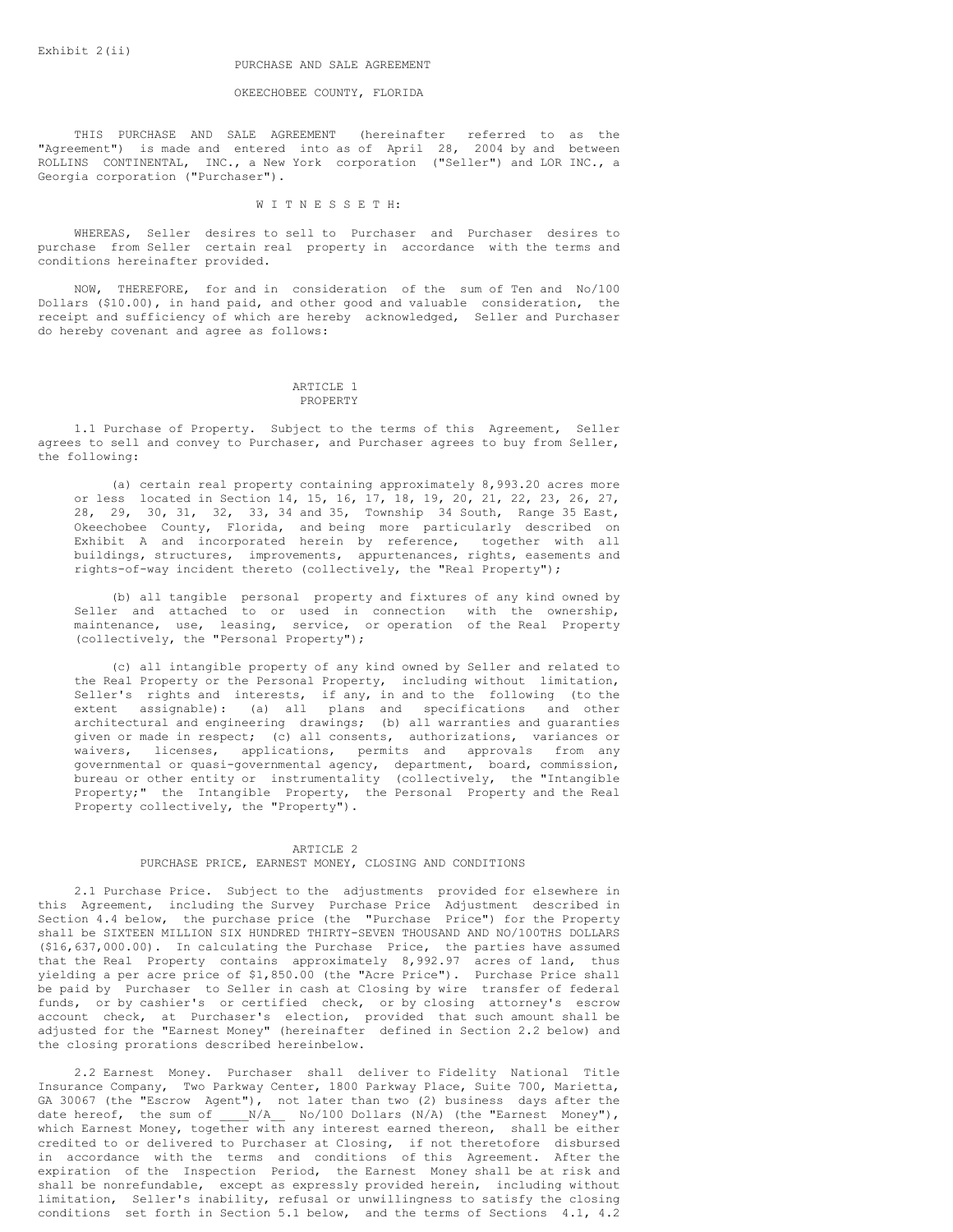and 9.2 and of Article 8.

2.3 Closing. The consummation of the purchase and sale of the Property herein contemplated (such consummation being herein referred to as the "Closing") shall take place on April 28, 2004.

In the event the date of Closing falls on a Saturday, Sunday or holiday, the date of Closing shall be extended until, and shall occur on, the next business day.

2.4 Place of Closing. The Closing shall take place at the offices of Arnall Golden Gregory LLP, at 1201 West Peachtree Street, Suite 2800, Atlanta, Georgia, or at such other place in the metropolitan Atlanta area as may be reasonably designated by Seller and Purchaser.

2.5 Exchange. Seller agrees that Seller shall cooperate with Purchaser's desire to exchange other property of like kind and qualifying use within the meaning of Section 1031 of the Internal Revenue Code of 1986, as amended, and the Regulations promulgated thereunder, for fee title in the Property, provided that Seller shall not be obligated to incur any additional expense or liability as a result of so structuring this transaction (other than sums incurred in connection with the review of necessary exchange documents), and said exchange shall not extend the date of Closing without the mutual consent of Purchaser and Seller, nor shall Seller be required to take title to any exchange property for the benefit of Purchaser.

2

Purchaser agrees that Purchaser shall cooperate with Seller's desire to exchange other property of like kind and qualifying use within the meaning of Section 1031 of the Internal Revenue Code of 1986, as amended, and the Regulations promulgated thereunder, for fee title in the Property, provided that Purchaser shall not be obligated to incur any additional expense or liability as a result of so structuring this transaction (other than sums incurred in connection with the review of necessary exchange documents), and said exchange shall not extend the date of Closing without the mutual consent of Seller and Purchaser, nor shall Purchaser be required to take title to any exchange property for the benefit of Seller.

Reference is made to that certain Master Exchange Agreement dated January 8, 2004, between Purchaser and SunTrust Delaware Trust Company ("SunTrust") (the "Exchange Agreement"). Seller and Purchaser hereby acknowledge the Purchase Price shall be funded by proceeds currently held by SunTrust as qualified intermediary under the Exchange Agreement. Purchaser and Seller hereby acknowledge and agree that SunTrust's liability under this Agreement shall be limited to the Earnest Money deposited with Escrow Agent. The parties further agree that no duty, obligation, representation or warranty of Purchaser under this Agreement (if any) shall be assigned to SunTrust in connection with consummation of the transactions contemplated herein.

2.6 Rights of Escrow Agent. Upon receipt of the Earnest Money, Escrow Agent shall promptly deposit the same into a government insured interest-bearing escrow account with such bank as Escrow Agent may select subject to Purchaser's and Seller's reasonable approval (the "Depository"). The parties hereby acknowledge and agree that Escrow Agent shall have the right to disburse the Earnest Money to Purchaser or Seller upon ten (10) days' written notice to the parties, but only if Escrow Agent shall not have received any written objections to such disbursement within ten (10) days after receipt by Purchaser and Seller of said notice. The parties hereto hereby acknowledge that the Escrow Agent shall have no liability to any party on account of its failure to disburse the Earnest Money and any interest thereon in the event of an unresolved dispute as to which party is entitled to receive the same. In the event of any dispute as to who is entitled to receive the Earnest Money and any interest thereon, Escrow Agent shall have the right, at its sole election, either to retain the funds and disburse them in accordance with the final order of a court of competent jurisdiction or to deposit the Earnest Money and any interest thereon with said court, pending a final decision of such controversy. The parties hereto further agree that Escrow Agent shall not be liable for failure of the Depository and shall only be liable otherwise in the event of its negligence or willful misconduct. Escrow Agent's fee for serving in such capacity and Escrow Agent's out-of-pocket expenses shall be paid 50% by Seller and 50% by Purchaser. All interest earned on the Earnest Money shall accrue to the benefit of Purchaser, but shall be credited, delivered or otherwise disbursed together with the Earnest Money in accordance with the terms and conditions of this Agreement. Purchaser's taxpayer identification number is 58-1317627.

ARTICLE 3

#### INSPECTION

3

3.1 Inspection of Property. Purchaser, its agents and representatives shall have a period (the "Inspection Period") of N/A from the date hereof in which to conduct due diligence with respect to the Property and to enter upon and make such studies, tests and/or inspections of the Property, including environmental inspections, at Purchaser's sole cost and expense, as Purchaser deems necessary or appropriate. Such due diligence shall include review of all zoning, utility,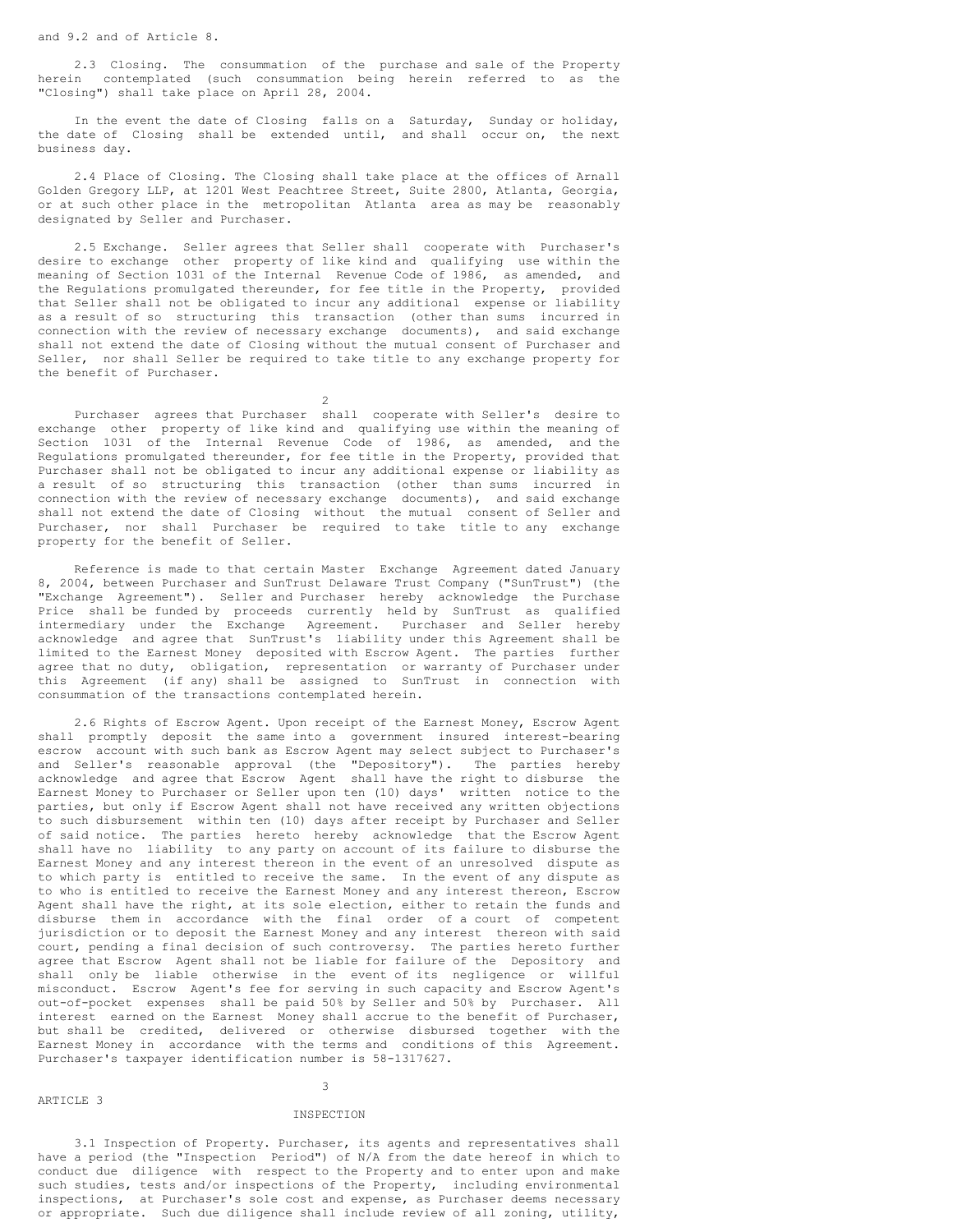engineering, access, title, geotechnical, environmental and cost issues associated with developing the Property, including obtaining any necessary governmental approvals or permits. In the event that Purchaser, in its sole discretion, determines that the Property is, for any reason whatsoever (including, without limitation, economic reasons), unsatisfactory to Purchaser, Purchaser shall have until the end of the last day of the Inspection Period (as it may be extended) to notify Seller in writing that Purchaser has elected to terminate this Agreement. If Purchaser elects to terminate this Agreement pursuant to the preceding sentence, then Escrow Agent shall promptly deliver One Hundred and No/100 Dollars (\$100.00) to Seller from the Earnest Money and Purchaser shall promptly deliver to Seller copies of any and all studies, tests, reports, title examinations, surveys or similar material that Purchaser has had prepared with respect to the Property (which deliveries and payment Seller acknowledges and agrees constitute adequate consideration for the rights granted to Purchaser under this Agreement through the Inspection Period). Escrow Agent shall deliver the balance of the Earnest Money and any interest thereon to Purchaser and, upon Seller's receipt of such deliveries and payment and Purchaser's receipt of the balance of the Earnest Money, this Agreement shall be terminated and neither Purchaser nor Seller shall have any further rights or obligations hereunder, except for the survival of certain provisions as expressly provided for herein. In the event the final day of the Inspection Period falls on a Saturday, Sunday or holiday, the Inspection Period shall be extended until the next business day. Purchaser shall pay all costs incurred in making such studies, tests and/or inspections and shall indemnify Seller against and defend and hold Seller harmless from any liens, claims, losses and liabilities arising out of Purchaser's exercising its right and privilege to go upon the Property; provided this indemnity shall not require Purchaser to indemnify Seller for items merely discovered by Purchaser, such as environmental matters. This indemnity shall survive the termination of this Agreement. Provided that Purchaser has not terminated this Agreement prior to the expiration of the Inspection Period, Purchaser shall continue to have the right prior to Closing to make on-site inspections of the Property during reasonable business hours in accordance with the terms and limitations of this Section 3.1. As provided in Section 2.2 above, if Purchaser does not terminate this Agreement prior to the expiration of the Inspection Period, the Earnest Money thereafter shall be at risk and shall be nonrefundable, except as expressly provided herein.

3.2 As-Is Condition. Seller expressly disclaims any representations or warranties of any kind, whether express or implied, with respect to the Property and its condition or fitness for a particular purpose, other than such representations and warranties as are expressly set forth in this Agreement. Except as otherwise specifically provided herein, the Property is to be conveyed by Seller and accepted by Purchaser in "As-Is, Where-Is, with All Faults" condition at Closing. The provisions of this Section 3.2 shall survive Closing.

> 4 ARTICLE 4 TITLE; SURVEY

4.1 Title. N/A.

4.2 Objections to Title. N/A.

4.3 Lease. Seller and Purchaser acknowledge that the Purchaser is currently in possession of the Property pursuant to that certain Lease for Pasturage Grazing and Hunting (the "Lease"), dated July 1, 2002 between Seller as lessor and Rollins Ranch, a division of Purchaser, as lessee. Purchaser and Seller hereby agree that the Lease shall terminate and any payments thereunder shall be prorated on a per diem basis at Closing. Any unfulfilled obligations, including without limitation, the indemnity contained in Paragraph VI of the lease shall survive termination indefinitely.

4.4 Survey. Within ten (10) days from the date hereof, Purchaser shall order either an ALTA/ACSM Land Title Survey or a Florida Equivalent Survey (defined below) (the "Survey") of the Property to determine the acreage and boundaries of the Property. The parties acknowledge that the Survey will not be available prior to Closing. The cost of the Survey shall be paid by Purchaser. Purchaser shall use commercially reasonable efforts to have the Survey completed within nine (9) months from the date of Closing. Following receipt of the Survey, Purchaser shall cause a copy of the Survey to be delivered to Seller, and provided the Survey is reasonably acceptable to Seller, the Purchase Price shall be re-calculated on the basis of the actual acreage of the Property as shown by the Survey (the "Survey Purchase Price Adjustment"). If the Survey shows that the total acreage of the Property is less than 8,993.20 acres, then the Purchase Price shall be reduced by an amount equal to the Acre Price times the Acreage Shortfall (as defined below), and Seller shall promptly deliver to Purchaser cash equal to the amount overpaid at Closing; and (ii) if the Survey shows that the total acreage of the Property is greater than 8,993.20, then the Purchase Price shall be increased by an amount equal to the Acre Price times the Acreage Excess (as defined below), and Purchaser shall promptly deliver to Seller cash equal to the amount underpaid at Closing. As used herein, the term "Acreage Shortfall" shall mean a sum equal to 8,993.20 acres less the number of acres established by the Survey, and the term "Acreage Excess" shall mean a sum equal to the number of acres established by the Survey less 8,993.20 acres. As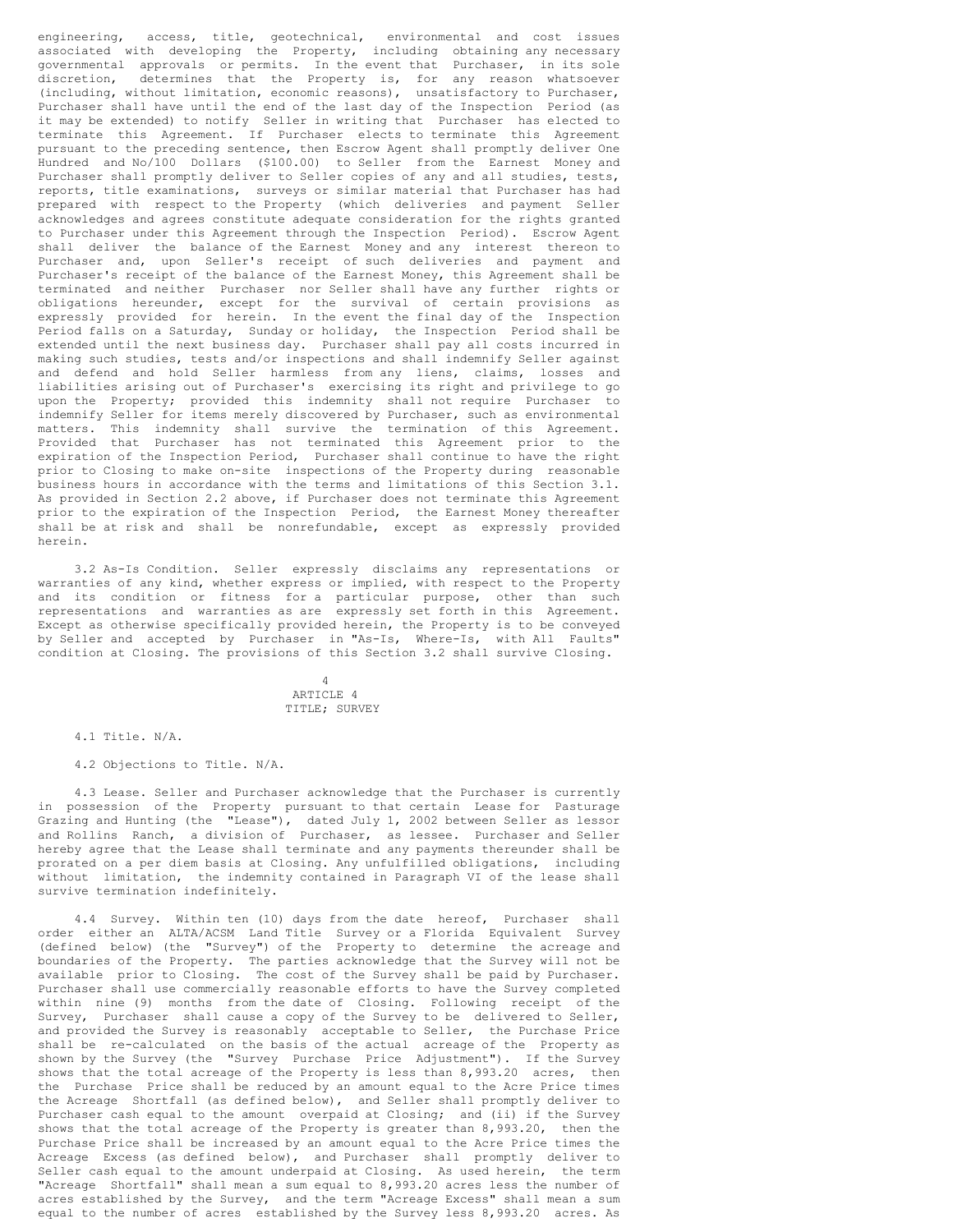used herein, the term "Florida Equivalent Survey" shall mean a survey prepared in accordance with the minimum technical standards set forth in the Florida Administrative Code. Following delivery of such Survey, Seller agrees promptly to execute and deliver to Purchaser a Quitclaim Deed conveying all of Seller's rights, interests and title in and to the Property shown on the Survey. This provision shall survive the Closing.

### 5 ARTICLE 5 CLOSING

5.1 Seller's Deliveries and Conditions to Purchaser's Obligations. Seller shall execute and deliver at Closing the following documents, dated the date of Closing, the form of each of which shall be reasonably acceptable to Seller and Purchaser (provided any form attached hereto shall be acceptable to Seller and Purchaser, except that QuitClaim Deeds must also be acceptable to the Title Company), and the execution and accuracy of which shall be a condition to Purchaser's obligation to consummate the purchase and sale herein contemplated:

(a) Quitclaim Deed. A Quitclaim Deed, in the form attached hereto as Exhibit B, duly executed by Seller conveying title to the Property, with the record legal description, together with all real property transfer tax returns required by the State of Florida;

(b) Bill of Sale and Intangible Property Assignment. A Bill of Sale (the "Bill of Sale"), in the form attached hereto as Exhibit C, duly executed by Seller conveying title to the Personal Property, without warranty as to the title or condition of such Personal Property;

(c) Certificate of Non-Foreign Status. A certificate, in the form attached hereto as Exhibit D, duly executed by Seller setting forth Seller's address and Social Security or tax identification number and certifying that Seller is not a foreign person for purposes of the Foreign Investment in Real Property Tax Act ( a/k/a "FIRPTA");

(d) Quitclaim Deed. If the legal description of the Property prepared from the Survey differs from the legal description of the Property attached to the Quitclaim Deed delivered at Closing, then Seller shall also execute and deliver to Purchaser at Closing, or thereafter as provided in Section 4.4 hereof a second Quitclaim Deed, in the form attached hereto as Exhibit E, duly executed by Seller and conveying the Property to Purchaser using the Survey legal description (the "Additional Quitclaim Deed").

(e) Owner's Affidavit. Two (2) counterparts of the Owner's Affidavit, in the form attached hereto as Exhibit F, duly executed by Seller and notarized, as approved by the Title Company for the issuance of the Title Policy without exception for parties in possession (other than Purchaser or anyone acting by, through or under Purchaser), mechanics', materialmen's or other statutory liens.

(f) Owner's Affidavit as to Mineral Leases. Two (2) counterparts of the Owner's Affidavit as to Mineral Leases, in the form attached hereto as Exhibit G, duly executed by Seller and notarized, as approved by the Title Company.

(g) Evidence of Authority. Such documentation as may be reasonably required by Purchaser and the Title Company to establish that this Agreement, the transactions contemplated herein and the execution and delivery of the documents required hereunder are duly authorized, executed and delivered.

6

(h) Seller's Certificate. Two (2) counterparts of a certificate executed and sealed by Seller, evidencing the reaffirmation of the truth and accuracy in all material respects of Seller's representations, warranties and agreements set forth in Article VII hereof.

(i) Settlement Statement. Four (4) counterparts of a settlement statement executed by Seller, setting forth the amounts paid by or on behalf of and/or credited to each of Purchaser and Seller pursuant to this Agreement at Closing (the "Settlement Statement").

(j) Keys and Records. All of the keys to any door or lock on the Property and such original non-confidential books and records in Seller's possession as may be reasonably necessary for the continued operation of the Property.

(k) Additional Documents. Such other documents, as are customary or may be reasonably necessary to consummate the sale of the Property or to induce the Title Company to issue the Title Policy.

5.2 Purchaser's Delivery and Conditions to Seller's Obligation. At Closing, Purchaser shall deliver to Seller the following documents, dated the date of Closing, the form of which shall be reasonably acceptable to Seller and Purchaser (provided any form attached hereto shall be acceptable to Seller and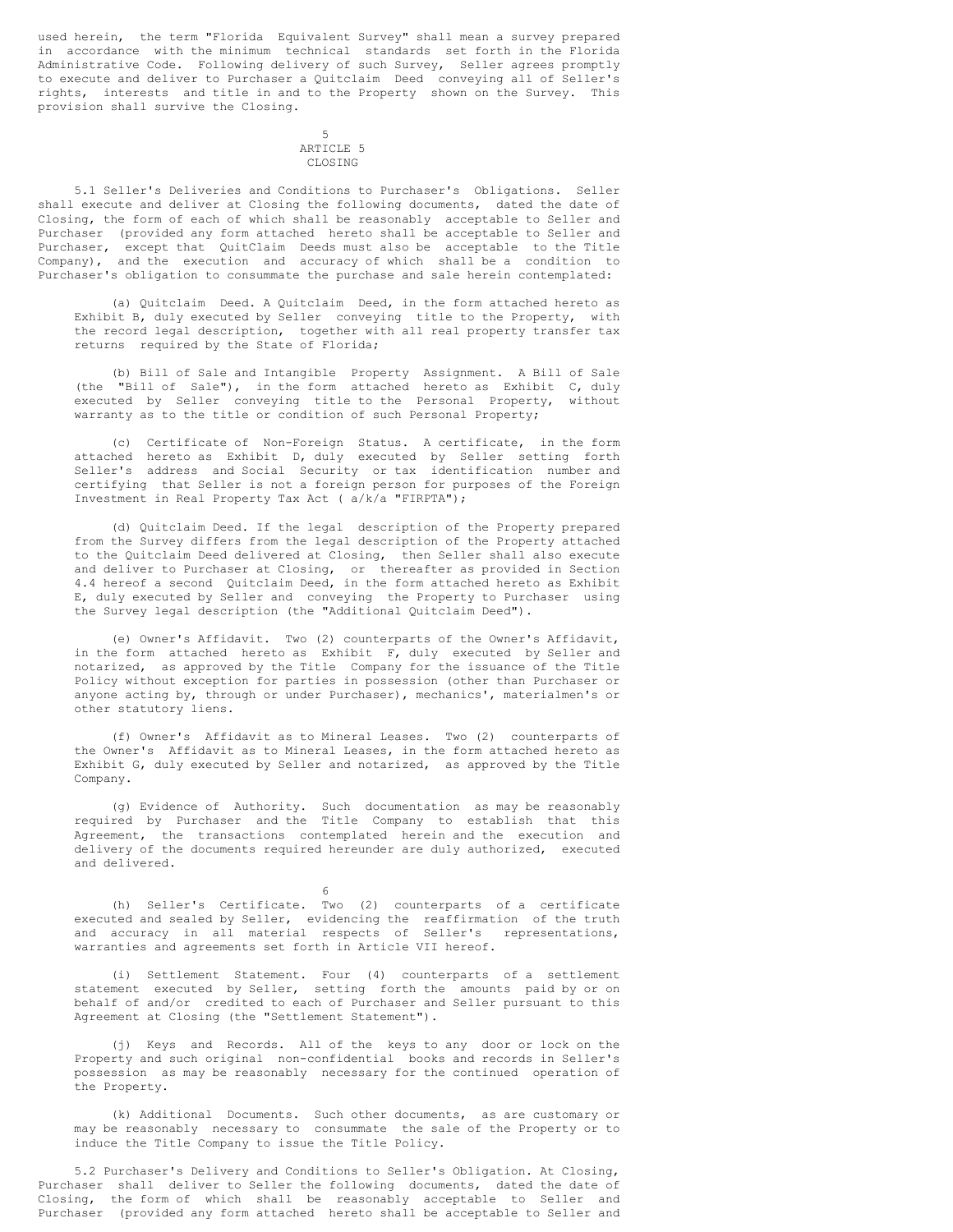Purchaser), and the executed and accuracy of which shall be a condition to Seller's obligation to consummate the purchase and sale herein contemplated.

(a) Purchase Price Funds. Immediately available funds in the full amount of the Purchase Price, as adjusted pursuant to the terms of this Agreement;

(b) Bill of Sale. Two (2) counterparts of the Bill of Sale, duly executed by Purchaser;

(c) Settlement Statement. Four (4) counterparts of the Settlement Statement.

(d) Additional Documents. Such other documents as are customary or may be reasonably necessary to consummate the sale of the Property or to induce the Title Company to issue the Title Policy.

5.3 Costs of the Parties. Seller shall pay (i) the State of Florida taxes imposed upon the transactions contemplated in this Agreement and the conveyance of the Property; (ii) the cost of all premiums payable with respect to the Title Policy, including the cost of any endorsements to the Title Policy; (iii) one-half of any closing fees or escrow fees charged by the Escrow Agent; (iv) the cost of recording any title clearance documents required in accordance with this Agreement; and (v) any additional costs and charges customarily charged to sellers in accordance with common escrow practices in the county in which the Property is located, other than those costs and charges specifically required to be paid by Purchaser hereunder. Purchaser shall pay (i) the cost of the Survey; (ii) the cost of recording the Quitclaim Deed delivered at Closing and the Additional QuitClaim Deed; (iii) one-half of any closing fees or escrow fees charged by the Escrow Agent; (iv) any additional costs and charges customarily charged to purchasers in accordance with common escrow practices in the county in which the Property is

7 located, other than those costs and charges specifically required to be paid by Seller hereunder. All costs and expenses of the parties' performance of their respective obligations hereunder and the consummation of the transactions contemplated herein that have not been assumed specifically by either party under the terms hereof shall be borne by the party incurring such cost or expense.

5.4 No Brokers. Seller represents and warrants that Seller has not dealt with any broker or other finder in connection with the sale to Purchaser of the Property. Seller will indemnify and hold harmless Purchaser from and against any and all claims, loss, liability, cost and expenses (including reasonable attorneys fees) resulting from any claim that may be made against Purchaser by any broker or person claiming a commission, fee or other compensation from Purchaser by reason of this transaction, if such claim arises by or on account of any act of Seller or Seller's representatives. This indemnity shall survive the Closing and any termination, cancellation or expiration of this Agreement.

Purchaser represents and warrants that Purchaser has not dealt with any broker or other finder in connection with the sale to Purchaser of the Property. Purchaser will indemnify and hold harmless Seller from and against any and all claims, loss, liability, cost and expenses (including reasonable attorneys fees) resulting from any claims that may be made against Seller by any broker or person claiming a commission, fee or other compensation from Seller by reason of this transaction if such claim arises by or on account of any act of Purchaser or Purchaser's representatives. This indemnity shall survive the Closing and any termination, cancellation or expiration of this Agreement.

#### ARTICLE 6 PRORATED ITEMS

6.1 Prorations. Property taxes, community improvement district assessments and other similar charges assessed against the Property shall be prorated between Seller and Purchaser at Closing. Such proration shall be adjusted after Closing based on actual tax bills received. This provision shall survive Closing.

# ARTICLE 7 REPRESENTATIONS, WARRANTIES AND COVENANTS OF SELLER

In order to induce Purchaser to enter into this Agreement, Seller makes the representations, warranties and covenants contained in this Article Seven, each of which is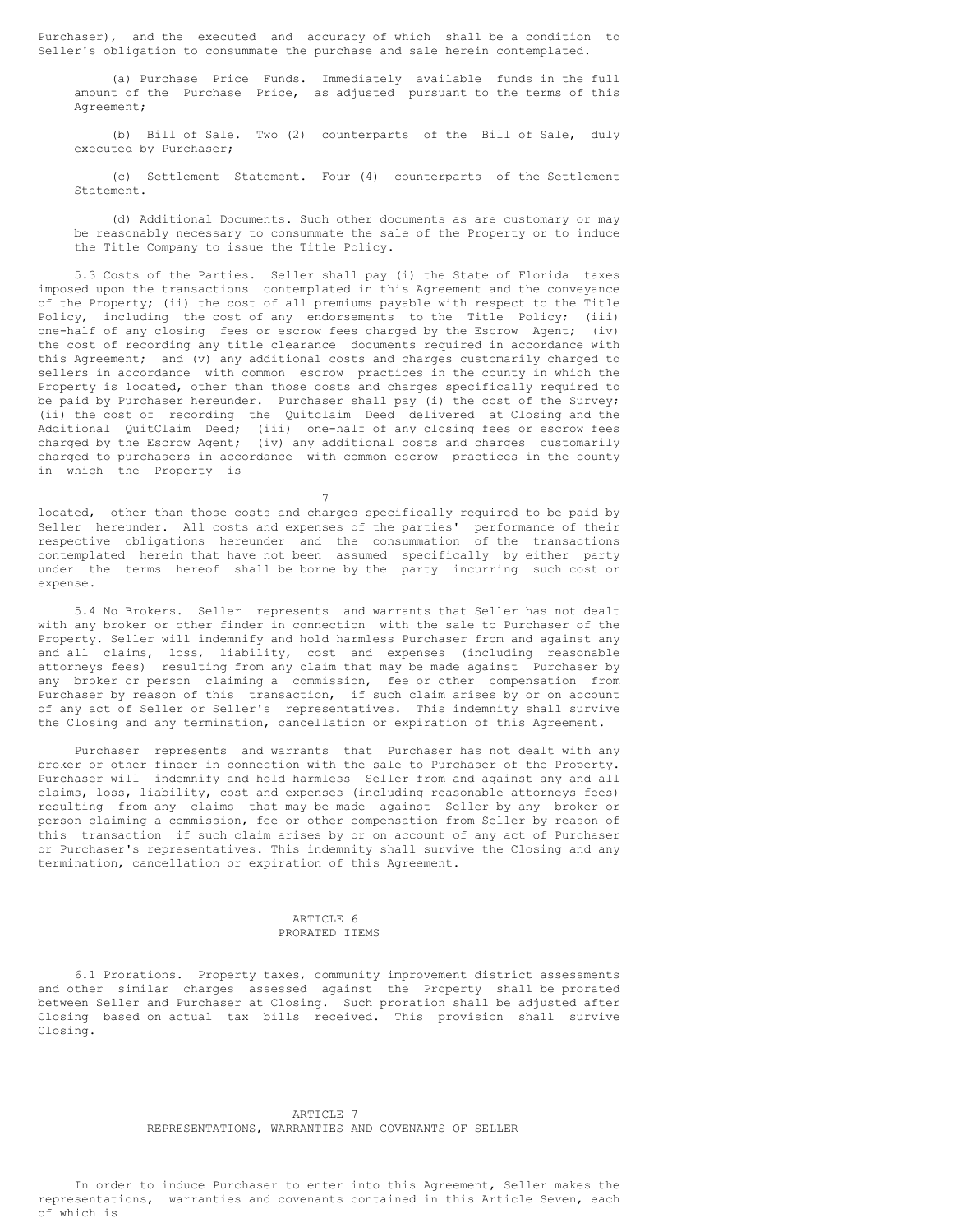material to and is relied upon by Purchaser. Seller represents, warrants and covenants as follows:

7.1 Organization; Authority to Sell. Seller is a duly organized and validly existing corporation and is in good standing under the laws of the State of New York. Seller is authorized to do business and in good standing under the laws of the State of Florida. Seller has the right, power and authority to (a) enter into this Agreement; (b) sell the Property to Purchaser in accordance with the terms and conditions hereof; and (c) perform and observe the terms and provisions hereof.

7.2 No Condemnation Proceedings. To Seller's knowledge, there are no condemnation or eminent domain proceedings pending, threatened or contemplated against the Property or any part of the Property, and Seller has received no notice, oral or written, of the desire of any public authority or other entity to take or use the Property or any part of the Property.

7.3 Compliance with Laws. To Seller's knowledge, Seller has not received notice of any violations of law, municipal or county ordinances or other legal requirements with respect to the Property (or any part thereof) or with respect to the use, occupancy or construction thereof.

7.4 Property Agreements. Except for the Lease and any agreements entered into by Purchaser on its behalf or on behalf of Seller, the Property is not subject to any leases, operating agreements, maintenance agreements, service agreements, management agreements, brokerage agreements, lease commission agreements or other agreements or instruments in force or effect entered into by Seller granting to any person or entity any right, title, interest or benefit in and to all or any part of the Property or any rights relating to the use, operation, management, maintenance or repair of all or any part of the Property.

7.5 Pending Litigation. To Seller's knowledge, there is no litigation or any administrative proceeding pending with respect to the Property, or which could affect Seller's ability to properly and timely perform under this Agreement or for which Seller has received service of process or written notice of the threat thereof.

7.6 Non-Foreign Person. Seller is not a "foreign person" for purposes of the withholding rules of FIRPTA.

7.7 Mechanic's Liens. At or prior to Closing, Seller shall pay for all labor that has been performed on, or materials furnished to, the Property at Seller's direction for which a mechanic's or materialmen's lien or liens could be claimed by any person or entity.

7.8 No Options or Contracts. Seller has granted no outstanding purchase options or rights of first refusal with respect to all or any part of the Property, and has entered into no outstanding contracts with others for the sale, mortgage or other transfer of all or any part of the Property.

7.9 Action of Seller, Etc. Seller has taken all necessary action to authorize the execution, delivery and performance of this Agreement, and upon the execution and delivery of any document to be delivered by Seller on or prior to the Closing, this Agreement and such

9

document shall constitute the valid and binding obligation and agreement of Seller, enforceable against Seller in accordance with its terms.

7.10 No Violations of Agreements. To Seller's knowledge, neither the execution, delivery or performance of this Agreement by Seller, nor compliance with the terms and provisions hereof, shall result in any breach of the terms, conditions or provisions of, or conflict with or constitute a default under, or result in the creation of any lien, charge or encumbrance upon the Property pursuant to the terms of any indenture, mortgage, deed of trust, deed to secure debt, note, evidence of indebtedness or any other agreement or instrument by which Seller or the Property are bound.

7.11 Environmental Matters. To Seller's knowledge, Seller has received no written notification from any governmental or quasi-governmental authority that that there are any violations of any federal or state environmental laws with respect to the Property, nor to Seller's knowledge, has Seller received any written notice from any governmental or quasi-governmental authority that such authority is contemplating an investigation of the Property with respect to a violation or suspected violation of any such environmental law.

7.12 No New Encumbrances. During the term of this Agreement, Seller shall not convey or encumber any portion of the Property or any rights therein without the prior written consent of Purchaser, which consent shall not be unreasonably withheld or delayed.

7.13 Warranties and Representations. The truth and accuracy in all material respects, as of the date of Closing, of all representations and warranties made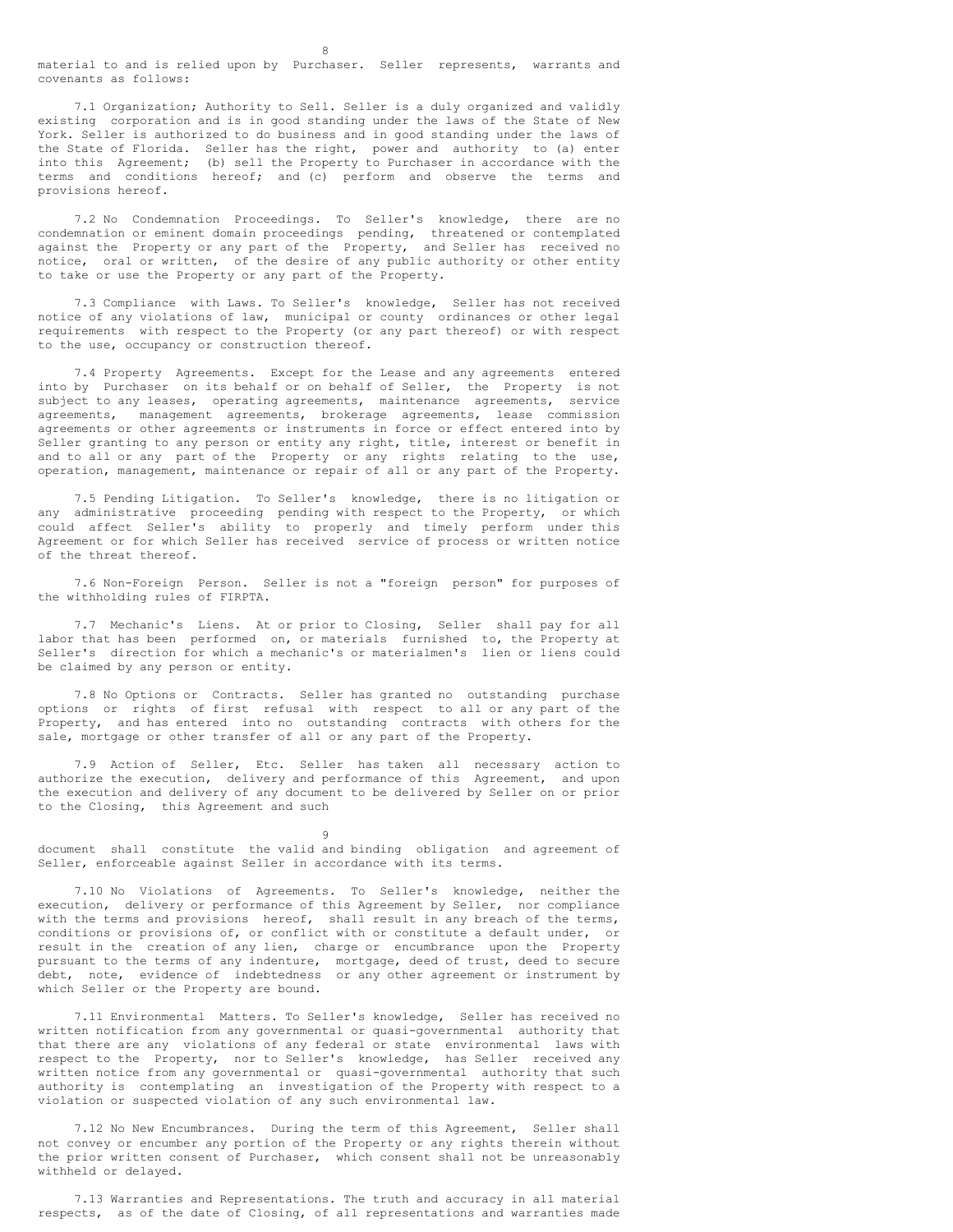by Seller herein shall be an express condition to Purchaser's obligation to consummate the transactions contemplated herein.

7.14 No Breach. Seller shall not be deemed to be in breach of any warranty contained in this Agreement or any other document executed by Seller at Closing which shall be determined to be inaccurate in any respect, if, at Closing, Purchaser has actual knowledge of such inaccuracy. The reference to phrase, the "knowledge" of Purchaser, shall be deemed to include, without limitation, the actual knowledge of Thorne S. Winter or Donald P. Carson, respectively of RFA Management Co.

# ARTICLE 8 CONDEMNATION

If the Property or any portion thereof be taken by condemnation or conveyed under the threat of condemnation prior to Closing, or if there is any threatened condemnation against the Property as of the date of Closing, Purchaser may, at its sole election, either: (i) terminate this Agreement by notifying Seller in writing on or before the last date for Closing as provided for above, in which case the Earnest Money and any interest thereon shall be delivered to Purchaser, and all rights and obligations of the parties under this Agreement shall expire, except for the survival of certain provisions as expressly provided for herein, and this Agreement shall terminate and be of no further force and effect; or (ii) proceed to Closing, in which event the Purchase Price shall be reduced by the total of any awards or other proceeds received by Seller on or before the date of Closing with respect to any taking, and, at Closing, Seller shall assign to

10

Purchaser all of its right to any and all awards or other proceeds paid or payable thereafter by reason of any taking. Seller shall notify Purchaser of the existence or threat of eminent domain proceedings promptly after Seller learns thereof.

# ARTICLE 9 DEFAULT; REMEDIES

9.1 Purchaser Default. If all conditions precedent to Purchaser's obligation to consummate the purchase of the Property have been waived by Purchaser or satisfied, and if Seller has performed its covenants and agreements hereunder, but Purchaser has breached its covenants and agreements hereunder and for any reason whatsoever has failed, refused or is unable to consummate the purchase and sale of the Property by the date of Closing, then the Escrow Agent shall deliver the Earnest Money and any interest thereon to Seller as full and complete liquidated damages, it being acknowledged by Purchaser and Seller that in such event it would be extremely impracticable and difficult to ascertain the actual damages that would be suffered by Seller. Upon proper delivery of the Earnest Money and any interest thereon to Seller as liquidated damages, as above provided, no party to this Agreement shall have any liability to any other party to this Agreement, and this Agreement shall, in its entirety, be deemed of no further force and effect, except for the survival of certain provisions as expressly provided for herein. Such liquidated damages shall be Seller's sole remedy for Purchaser's failure to close when obligated to do so.

9.2 Seller Default. If Seller has breached its covenants and agreements under this Agreement for any reason whatsoever, including without limitation the failure, refusal or inability of Seller to consummate the purchase and sale contemplated herein by the date of Closing, then Purchaser shall, at Purchaser's sole election, as Purchaser's sole and exclusive remedies:

(a) terminate this Agreement by written notice delivered to Seller on or before the date of Closing, in which case Escrow Agent shall refund to Purchaser the Earnest Money and any interest thereon and recover from Seller any actual damages (but not punitive or speculative damages incurred by Purchaser as a result of such default, including, without limitation, a reimbursement of all of Purchaser's out-of-pocket expenses incurred to the date of such termination (including, without limitation, Purchaser's attorneys' fees and expenses, surveyors' fees and expenses, and engineering fees and expenses); or

(b) obtain specific performance of this Agreement against Seller.

# ARTICLE 10 MISCELLANEOUS PROVISIONS

10.1 Entire Agreement; Counterparts. This Agreement constitutes the entire agreement between the parties hereto with respect to the transactions contemplated herein, and it supersedes all prior understandings or agreements between the parties. This Agreement may be executed in one or more duplicate original counterparts, each of which shall be effective as and shall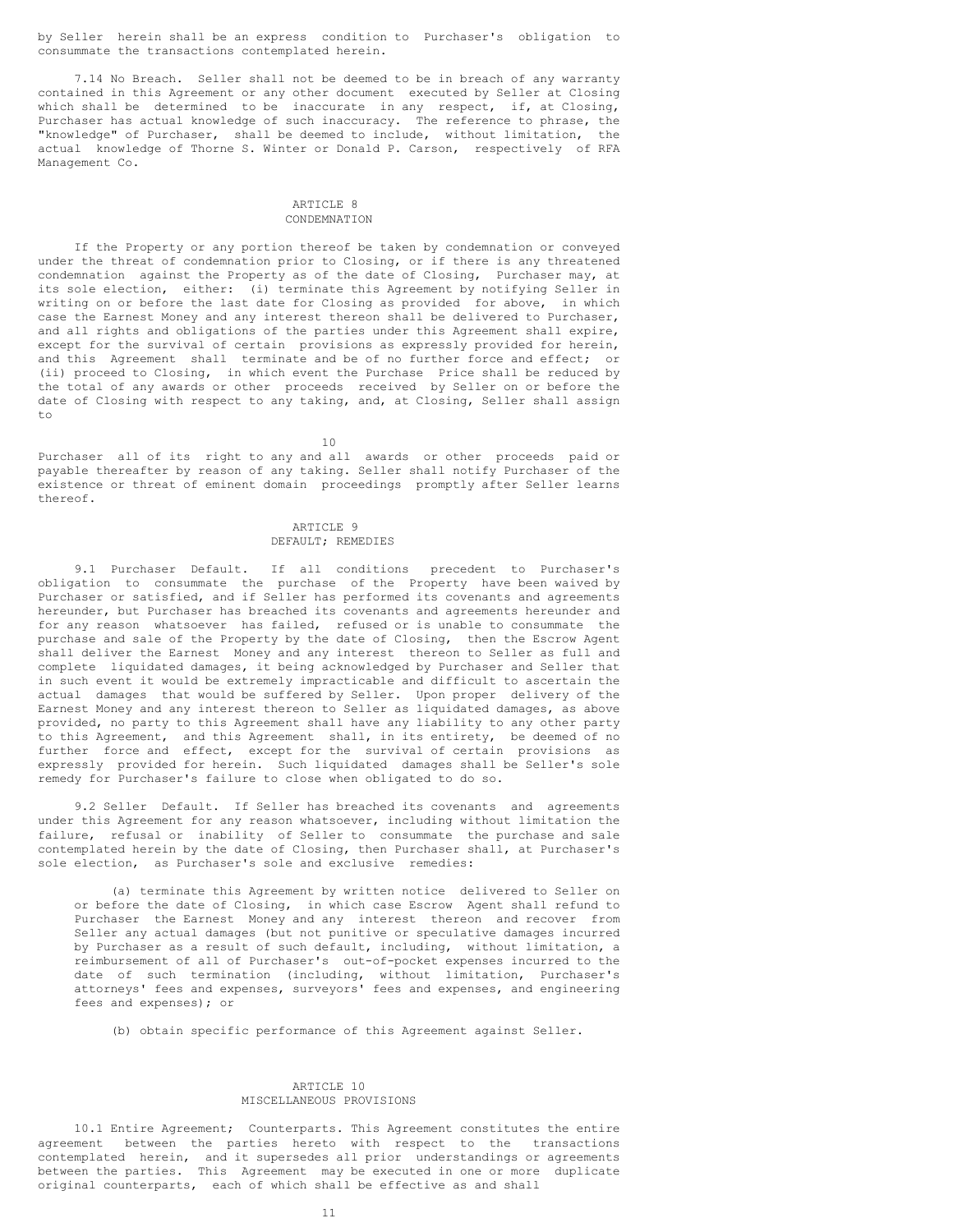constitute an original document binding upon the party or parties signing the same. It shall not be necessary for each party to execute all counterparts, provided that each party has executed at least one counterpart.

10.2 Binding Effect. This Agreement shall be binding upon and inure to the benefit of the parties hereto, and their respective heirs, devisees, personal representatives, permitted successors and permitted assigns.

10.3 Survival of Warranties. It is the express intention and agreement of the parties to this Agreement that all covenants, agreements, statements, representations and warranties made by Seller or Purchaser in this Agreement and stated to survive Closing shall survive this Agreement, the delivery of the deeds and the Closing for a period of nine (9) months following the Closing, other than, the provisions of Section 3.2, the indemnity contained in Section 3.1 and the indemnity and obligations referred to in the last sentence of Section 4.3 and Section 5.4, all of which shall survive Closing in accordance with their respective terms.

10.4 Waiver; Modification. Failure by Purchaser or Seller to insist upon or enforce any of its rights shall not constitute a waiver thereof. Either party hereto may waive the benefit of any provision or condition for its benefit contained in this Agreement. No oral modification hereof shall be binding upon the parties, and any modification shall be in writing and signed by the parties.

10.5 Time of Essence. TIME IS OF THE ESSENCE OF THIS AGREEMENT.

10.6 Construction. Each party hereto hereby acknowledges that all parties hereto participated equally in the drafting of this Agreement and that, accordingly, no court construing this Agreement shall construe it more stringently against one party than the other.

10.7 Governing Law. This Agreement shall be governed by, and construed in accordance with, the laws of the State of Florida.

10.8 Cumulative Remedies. Subject to the limitations set forth in Article Nine above, each and every one of the rights, benefits and remedies provided to Purchaser or Seller by this Agreement, or by any instrument or documents executed pursuant to this Agreement, are cumulative and shall not be exclusive of any other of said rights, remedies and benefits allowed by law or equity to Purchaser or Seller, except to the extent provided in Article Nine of this Agreement.

10.9 Date Hereof. For purposes of this Agreement, "the date hereof" or similar references shall mean the date first above written.

10.10 Assignment. In addition to the assignment permitted in Section 2.5 herein, Purchaser may assign its interest in this Agreement, either in whole or in part, without the prior written consent of Seller, to any entity which controls, is controlled by or is under common control with Purchaser, provided that such assignment shall not release Purchaser from liability hereunder.

10.11 Intentionally Deleted.

12

10.12 Radon. Radon is a naturally occurring radioactive gas that, when it has accumulated in a building in sufficient quantities, may present health risks to persons who are exposed to it over time. Levels of radon that exceed federal and state guidelines have been found in buildings in Florida. Additional information regarding radon and radon testing may be obtained from your county public health unit. Seller represents that it has no knowledge concerning the existence of radon gas on the property being sold to Purchaser. Purchaser agrees that Seller has no duty to investigate whether radon gas is now or ever was present on the property being sold to Purchaser. Purchaser releases and discharges Seller from any claims, demands, fees, expenses and liability if it is found that radon gas is present on the property. Purchaser agrees to indemnify, defend and hold Seller harmless from any claims, demands, attorney's fees, expenses and liability if it is found at any time that radon gas is present on the property.

10.13 Risk of Loss. Risk of loss from fire or other casualty to the buildings on the Property shall be Purchaser's until close of escrow and transfer of title. In the event of any damage or destruction to the Property, or any portion thereof, Seller and Purchaser shall proceed to close under this Agreement.

#### ARTICLE 11 NOTICES

11.1 Notices. All notices, requests, consents and other communications hereunder shall be in writing and shall be personally delivered, sent by facsimile transmission (provided a copy is thereafter promptly sent by overnight delivery as hereinafter provided), sent by Federal Express or other nationally recognized overnight or same day courier service providing a return receipt, or mailed by first-class registered or certified mail, return receipt requested, postage prepaid (and shall be effective when received) to the following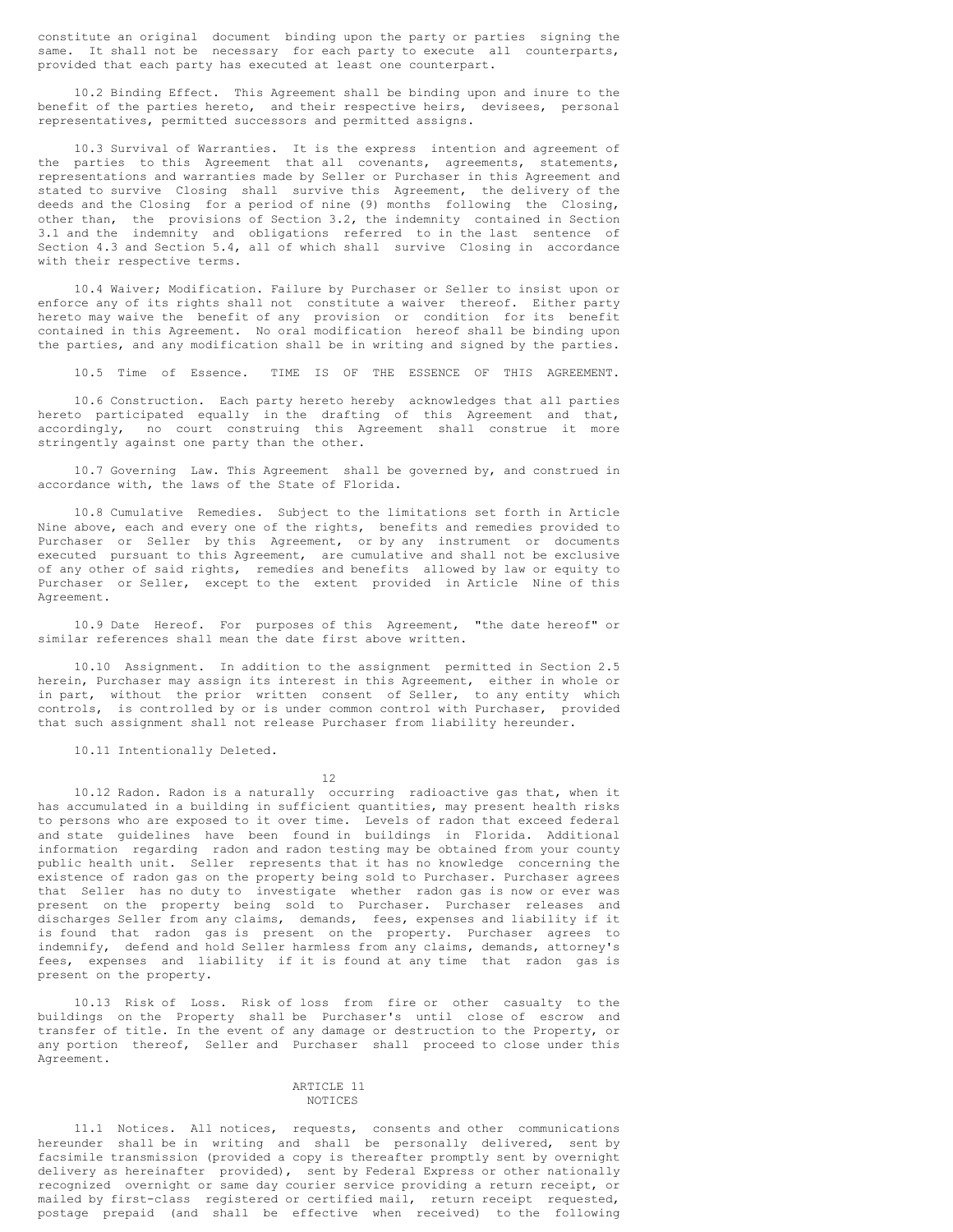If to Seller: Rollins Continental, Inc. 2170 Piedmont Road Atlanta, GA 30324 Attention: Ron Buchanan Telecopier: 404-888-2291 13 and a copy to: Arnall Golden Gregory LLP 2800 One Atlantic Center 1201 West Peachtree Street Atlanta, Georgia 30309-3450 Attention: Paula Abercrombie Ball Telecopier: 404-873-8717 If to Purchaser: LOR, Inc. c/o RFA Management, LLC 2801 Buford Highway Suite 470 Atlanta, GA 30329 Attention: Thorne S. Winter IV Telecopier: 404-486-4621 and a copy to: Jones Day 1420 Peachtree Street, NE Suite 800 Atlanta, Georgia 30309 Attention: Scott A. Specht Telecopier: 404-581-8330 ARTICLE 12 EXECUTION IN WITNESS WHEREOF, the parties have hereunto set their hands and seals as of the day and year first above written. SELLER: ROLLINS CONTINENTAL, INC. By: /s/ Harry J. Cynkus --------------------------------------- Harry J. Cynkus Secretary-Treasurer [CORPORATE SEAL] 15 PURCHASER: LOR, INC. By: /s/ Donald P. Carson ----------------------------------------- Donald P. Carson Secretary-Treasurer [CORPORATE SEAL] 16 EXHIBIT "A" ALL OF THE FOLLOWING PARCELS OF LAND lying and being in the County of Okeechobee, State of Florida, all being in Township 34 South, Range 35 East, and being more particularly described as follows:

Parcel 1:

S 1/2 of Section 15; E 1/2 of Section 16; All of Section 17; All of Section 18; All of Section 19; All of Section 20; All of Section 21; The N 1/2 of the N 1/2 and the S 1/2 of the SW 1/4 of Section 22;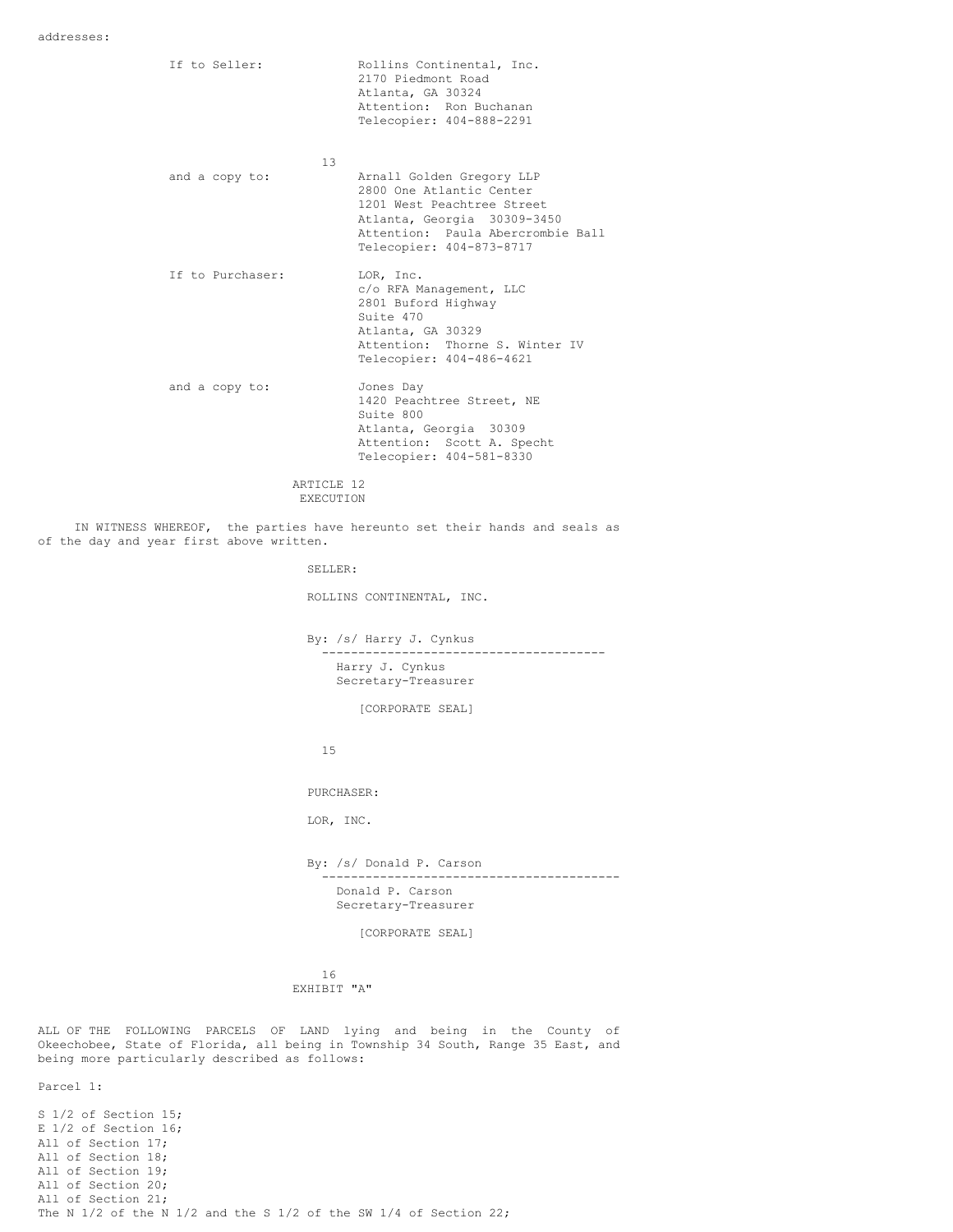All of Section 27; All of Section 28; All of Section 29; All of Section 33; and All of Section 34.

TOGETHER WITH all gas, oil, mineral and other sub-surface rights of the foregoing Parcel 1 owned by Grantor.

Being the same lands and premises granted and conveyed to Continental Broadcasting, Inc. by O. Wayne Rollins and Grace C. Rollins by deed dated August 18, 1960, and recorded in Book 45, Page 19 of Okeechobee County, Florida records, less and except Section 30, which was conveyed to Thomas L. Hammons and Gerlinde M. Hammons, by deed dated November 19, 1979, and recorded in Book 231, Page 1609 of Okeechobee County, Florida records.

Parcel 2:

All that parcel of the following described property lying west of U.S. Highway No. 441, to-wit:

The S 1/2 of the NW 1/4; N 1/2 of the SW 1/4; W 1/2 of the SE 1/4; and S 1/2 of the SE 1/4 of the SE 1/4, all in Section 22, Township 34 South, Range 35 East.

The W 1/2 of the NE 1/4 of Section 15; also, E 1/2 of the NE 1/4 of Section 15 (less a tract in the NE corner measuring 466.69 feet square and containing five acres) being KING'S SUBDIVISION of said land, according to plat thereof recorded in Plat Book 2, page 54, public records of Okeechobee County, Florida, LESS and EXCEPT, all of Block 1, Lots 1, 2, 3, 22, 23, 24 of Block 2; Lots 1, 2, 3, 22, 23 and 24 of Block 7, and Lots 10 to 17 inclusive of Block 8, in said Subdivision; all in Section 15, Township 34 South, Range 35 East.

NE 1/4 of the NW 1/4; S 1/2 of the NW 1/4; N 1/2 of the SW 1/4; SE 1/4 of the SW 1/4; all in Section 14, Township 34 South, Range 35 East; and the NW 1/4 of Section 23, Township 34 South, Range 35 East.

S 1/2 of Section 23; S 1/2 of the NW 1/4 and S 1/2 of Section 26; and Section 35; all in Township 34 South, Range 35 East.

TOGETHER WITH all gas, oil, mineral and other sub-surface rights of the foregoing Parcel 2 owned by Grantor.

Being the same lands and premises granted and conveyed to Continental Broadcasting, Inc. by O. Wayne Rollins and Grace C. Rollins, dated September 8, 1960, and recorded in Book 45, Page 21 of Okeechobee County, Florida records.

Parcel 3:

 $\overline{2}$ 

S 50 feet of Section 31; and All of Section 32.

TOGETHER WITH all gas, oil, mineral and other sub-surface rights of the foregoing Parcel 3 owned by Grantor.

Being the same lands and premises granted and conveyed to Continental Broadcasting, Inc. by Mary Sisler, dated January 18, 1967, and recorded in Book 102, Page 13 of Okeechobee County, Florida records, less and except a portion of Section 31, which was conveyed to Thomas L. Hammons and Gerlinde M. Hammons, by deed dated November 19, 1979, and recorded in Book 231, Page 1609 of Okeechobee County, Florida records.

3

Parcel 4:

The W 1/2 of Section 16, Township 34 South, Range 35 East.

TOGETHER WITH all gas, oil, mineral and other sub-surface rights of the foregoing Parcel 4 owned by Grantor.

Being the same lands and premises granted and conveyed to Continental Broadcasting, Inc. by Ernst Junker and Hilde Junker, dated March 10, 1969, and recorded in Book 112, Page 359 of Okeechobee County, Florida records.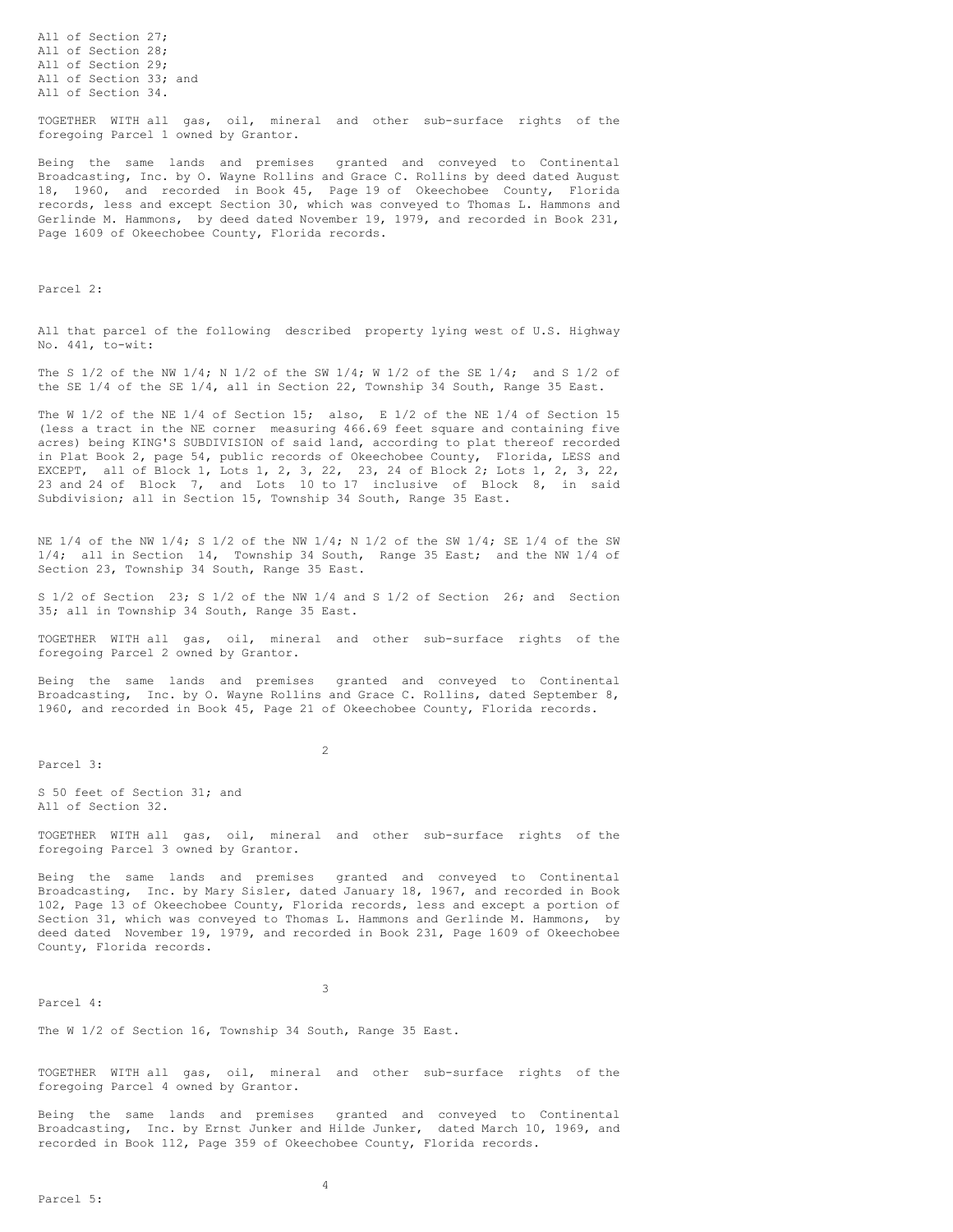The S 1/2 of NE 1/4 of Section 22, Township 34 South, Range 35 East.

TOGETHER WITH all gas, oil, mineral and other sub-surface rights of the foregoing Parcel 5 owned by Grantor.

Being the same lands and premises granted and conveyed to Continental Broadcasting, Inc. by Marjorie C. Leggett and Gordon V. Leggett dated May 26, 1972, and recorded in Book 137, Page 627 of Okeechobee County, Florida records.

5

Parcel 6:

The N 1/2 of NE 1/4 of SE 1/4 of Section 22, Township 34 South, Range 35 East; and N  $1/2$  of the S  $1/2$  of N/E  $1/4$  of the SE  $1/4$ , all in Section 22, Township 34 South, Range 35 East.

TOGETHER WITH all gas, oil, mineral and other sub-surface rights of the foregoing Parcel 6 owned by Grantor.

Being the same lands and premises granted and conveyed to Continental Broadcasting, Inc. by W.D. Coker and Zora R. Coker dated May 26, 1972, and recorded in Book 138, Page 193 of Okeechobee County, Florida records.

> 6 EXHIBIT B

Intentionally Deleted

EXHIBIT C

DOC TAX \$ RECORD \$

Prepared by and return to:

. <u>------------------------</u>-- ------------------------- - ------------------------- - -------------------------

#### QUITCLAIM DEED

This Indenture, made  $\qquad \qquad$ , 2004 by and between ROLLINS CONTINENTAL, INC., a New York Corporation, hereinafter referred to as Grantor, whose address is 2170 Piedmont Road, N.E., Atlanta, Georgia 30324, and OKEECHOBEE RANCH LLC, a Georgia limited liability company, whose address is c/o RFA Management Company, LLC, 2801 Buford Highway, Suite 470, Atlanta, Georgia 30329, hereinafter referred to as Grantee.

Witnesseth: Grantor, in consideration of the sum of ten dollars and other valuable considerations to it in hand paid by Grantee, receipt of which is hereby acknowledged, does hereby release, remise and quitclaim to Grantee any and all of the right, title and interest of Grantor in and to the following described property situate in Okeechobee County, Florida:

#### See Attached Exhibit A.

As used herein, the terms "Grantor" and "Grantee" shall include their respective heirs, devisees, personal representatives, successors and assigns; any gender shall include all genders, the plural number the singular and the singular, the plural.

In Witness Whereof, Grantor has caused this deed to be executed in its name by its undersigned duly authorized officer the date above written.

WITNESSES: ROLLINS CONTINENTAL, INC., a New York Corporation

By:/s/ Harry J. Cynkus - ------------------------------------ ------------------------------------

Signature of Witness The Harry J. Cynkus, Secretary-Treasurer

- ------------------------------------ (Corporate Seal)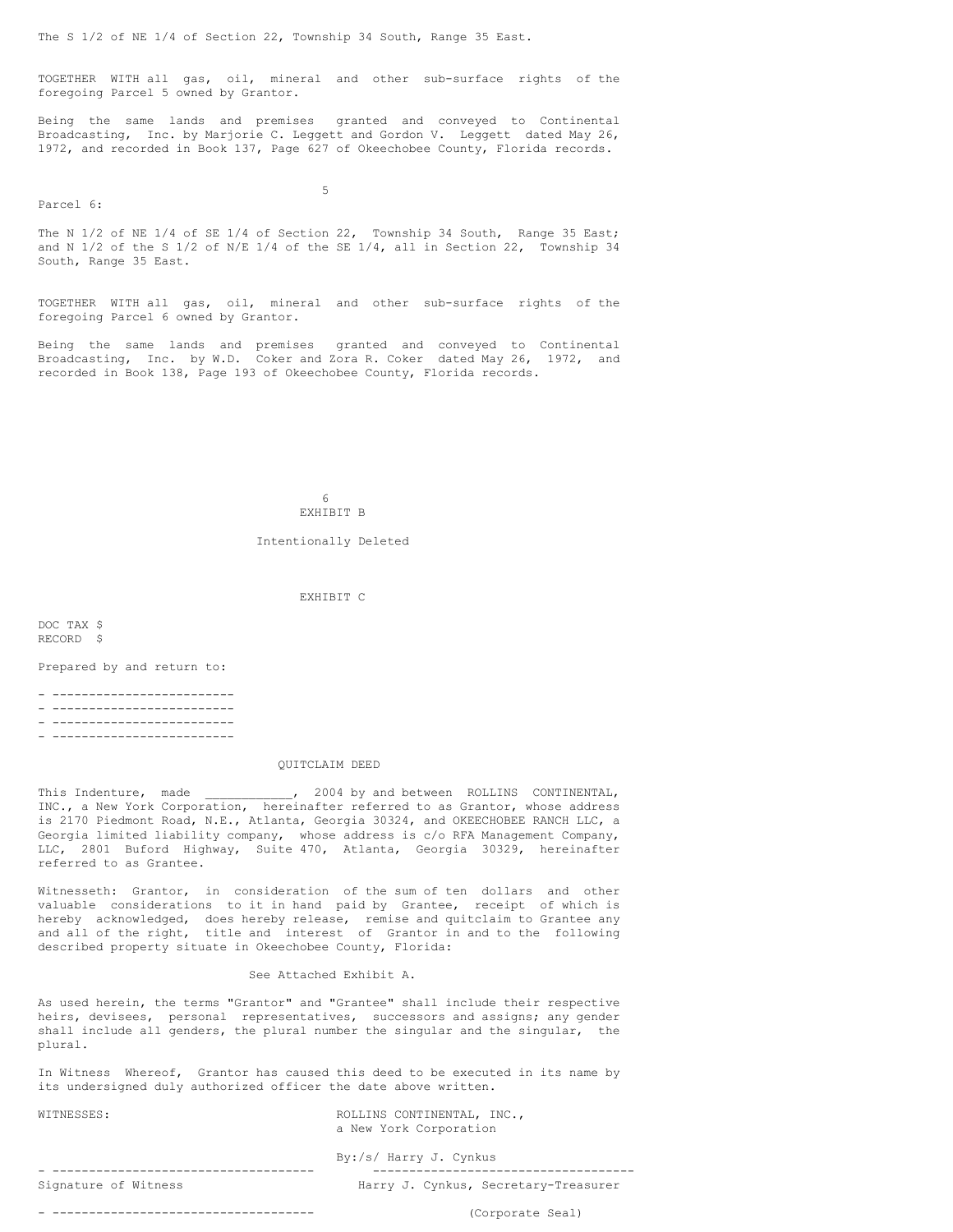- ------------------------------------ Signature of Witness - ------------------------------------ Print Name of Witness 2 STATE OF GEORGIA COUNTY OF FULTON The foregoing instrument was acknowledged before me this \_\_\_\_ day of 2004 by \_\_\_\_\_\_\_\_\_\_\_\_\_\_\_\_\_\_\_\_\_\_\_\_, as \_\_\_\_\_\_\_\_\_\_\_\_ of ROLLINS CONTINENTAL, INC., a New York Corporation. The above-named person is personally known to me or has produced as identification. If no type of as identification. If no type of identification is indicated, the above-named person is personally known to me. ---------------------------------------- (Notary Seal) Signature of Notary Public ---------------------------------------- Print Name of Notary Public I am a Notary Public of the State of Georgia, and my commission expires on  $\qquad$ . 3 STATE OF GEORGIA COUNTY OF FULTON The foregoing instrument was acknowledged before me this \_\_\_\_ day of March 2004 by \_\_\_\_\_\_\_\_\_\_\_\_\_\_\_\_\_\_\_\_\_\_\_\_\_\_\_\_, as \_\_\_\_\_\_\_\_\_\_\_\_ of ROLLINS CONTINENTAL, INC., a

New York Corporation, on behalf of the corporation. The above-named person is personally known to me or has produced as identification. If no type of identification is indicated, the above-named person is personally known to me.

Print Name of Witness

---------------------------------------- (Notary Seal) Signature of Notary Public

> ---------------------------------------- Print Name of Notary Public

I am a Notary Public of the State of Georgia, and my commission expires on  $\qquad$ 

4 EXHIBIT A

### Legal for Quitclaim Deed

ALL OF THE FOLLOWING PARCELS OF LAND lying and being in the County of Okeechobee, State of Florida, all being in Township 34 South, Range 35 East, and being more particularly described as follows:

Parcel 1:

S 1/2 of Section 15; E 1/2 of Section 16; All of Section 17; All of Section 18; All of Section 19; All of Section 20; All of Section 21; The N  $1/2$  of the N  $1/2$  and the S  $1/2$  of the SW  $1/4$  of Section 22; All of Section 27; All of Section 28; All of Section 29; All of Section 33; and All of Section 34.

TOGETHER WITH all gas, oil, mineral and other sub-surface rights of the foregoing Parcel 1 owned by Grantor.

Being the same lands and premises granted and conveyed to Continental Broadcasting, Inc. by O. Wayne Rollins and Grace C. Rollins by deed dated August 18, 1960, and recorded in Book 45, Page 19 of Okeechobee County, Florida records, less and except Section 30, which was conveyed to Thomas L. Hammons and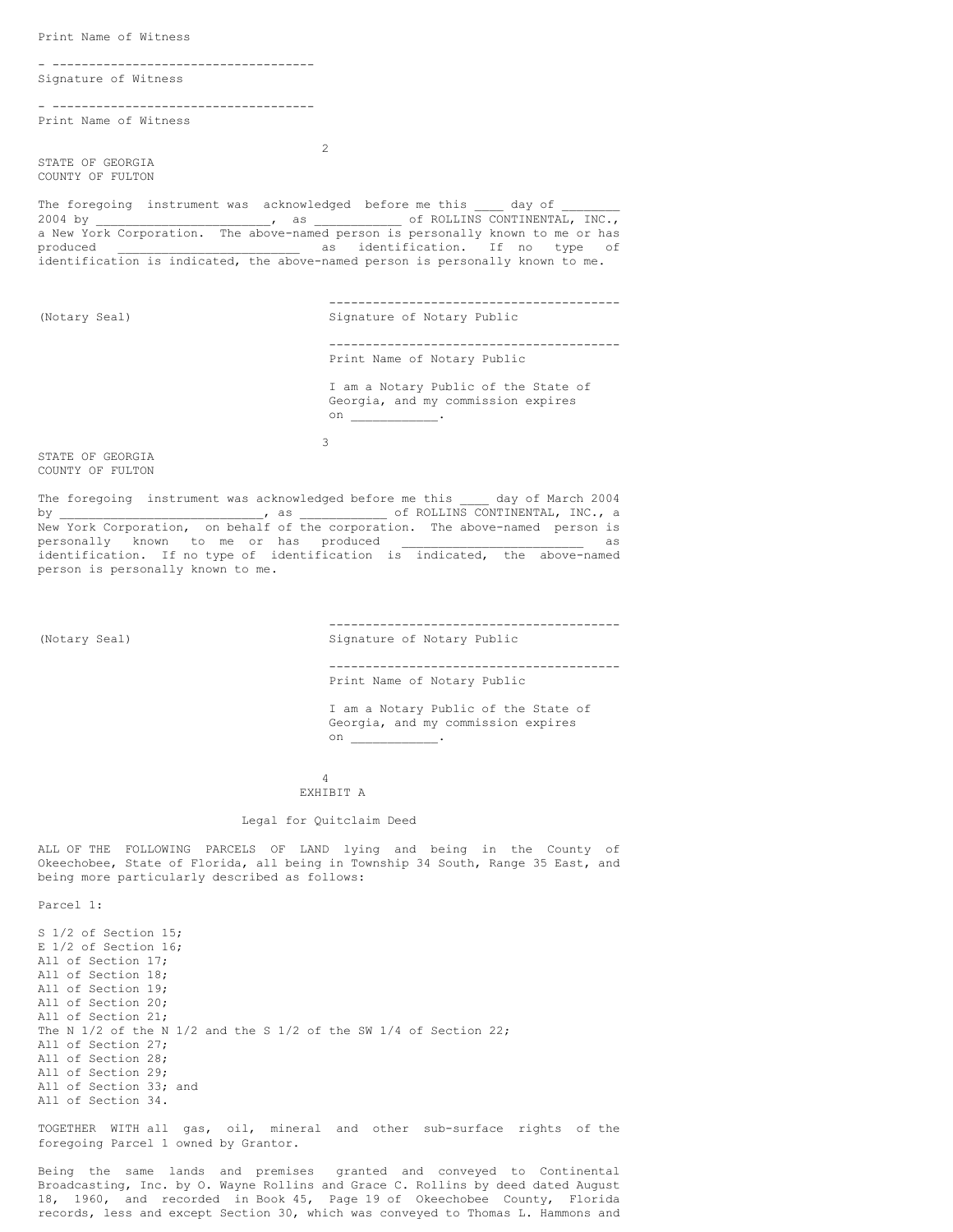Gerlinde M. Hammons, by deed dated November 19, 1979, and recorded in Book 231, Page 1609 of Okeechobee County, Florida records.

Parcel 2:

All that parcel of the following described property lying west of U.S. Highway No. 441, to-wit:

The S 1/2 of the NW 1/4; N 1/2 of the SW 1/4; W 1/2 of the SE 1/4; and S 1/2 of the SE 1/4 of the SE 1/4, all in Section 22, Township 34 South, Range 35 East.

The W 1/2 of the NE 1/4 of Section 15; also, E 1/2 of the NE 1/4 of Section 15 (less a tract in the NE corner measuring 466.69 feet square and containing five acres) being KING'S SUBDIVISION of said land, according to plat thereof recorded in Plat Book 2, page 54, public records of Okeechobee County, Florida, LESS and EXCEPT, all of Block 1, Lots 1, 2, 3, 22, 23, 24 of Block 2; Lots 1, 2, 3, 22, 23 and 24 of Block 7, and Lots 10 to 17 inclusive of Block 8, in said Subdivision; all in Section 15, Township 34 South, Range 35 East.

NE 1/4 of the NW 1/4; S 1/2 of the NW 1/4; N 1/2 of the SW 1/4; SE 1/4 of the SW 1/4; all in Section 14, Township 34 South, Range 35 East; and the NW 1/4 of Section 23, Township 34 South, Range 35 East.

S 1/2 of Section 23; S 1/2 of the NW 1/4 and S 1/2 of Section 26; and Section 35; all in Township 34 South, Range 35 East.

TOGETHER WITH all gas, oil, mineral and other sub-surface rights of the foregoing Parcel 2 owned by Grantor.

Being the same lands and premises granted and conveyed to Continental Broadcasting, Inc. by O. Wayne Rollins and Grace C. Rollins, dated September 8, 1960, and recorded in Book 45, Page 21 of Okeechobee County, Florida records.

Parcel 3:

6

S 50 feet of Section 31; and All of Section 32.

TOGETHER WITH all gas, oil, mineral and other sub-surface rights of the foregoing Parcel 3 owned by Grantor.

Being the same lands and premises granted and conveyed to Continental Broadcasting, Inc. by Mary Sisler, dated January 18, 1967, and recorded in Book 102, Page 13 of Okeechobee County, Florida records, less and except a portion of Section 31, which was conveyed to Thomas L. Hammons and Gerlinde M. Hammons, by deed dated November 19, 1979, and recorded in Book 231, Page 1609 of Okeechobee County, Florida records.

Parcel 4:

7

The W 1/2 of Section 16, Township 34 South, Range 35 East.

TOGETHER WITH all gas, oil, mineral and other sub-surface rights of the foregoing Parcel 4 owned by Grantor.

Being the same lands and premises granted and conveyed to Continental Broadcasting, Inc. by Ernst Junker and Hilde Junker, dated March 10, 1969, and recorded in Book 112, Page 359 of Okeechobee County, Florida records.

8

Parcel 5:

The S 1/2 of NE 1/4 of Section 22, Township 34 South, Range 35 East.

TOGETHER WITH all gas, oil, mineral and other sub-surface rights of the foregoing Parcel 5 owned by Grantor.

Being the same lands and premises granted and conveyed to Continental Broadcasting, Inc. by Marjorie C. Leggett and Gordon V. Leggett dated May 26, 1972, and recorded in Book 137, Page 627 of Okeechobee County, Florida records.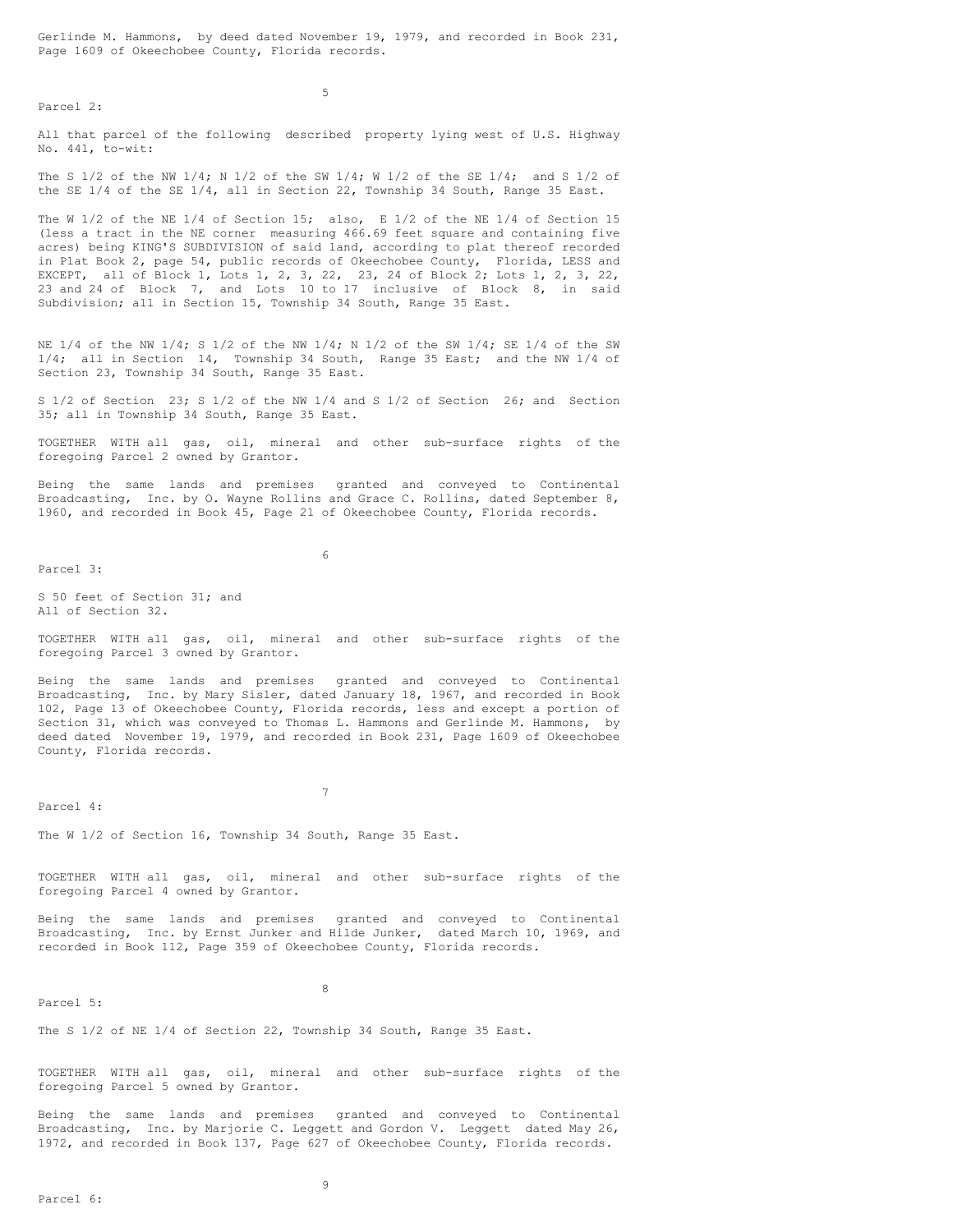The N 1/2 of NE 1/4 of SE 1/4 of Section 22, Township 34 South, Range 35 East; and N  $1/2$  of the S  $1/2$  of N/E  $1/4$  of the SE  $1/4$ , all in Section 22, Township 34 South, Range 35 East.

TOGETHER WITH all gas, oil, mineral and other sub-surface rights of the foregoing Parcel 6 owned by Grantor.

Being the same lands and premises granted and conveyed to Continental Broadcasting, Inc. by W.D. Coker and Zora R. Coker dated May 26, 1972, and recorded in Book 138, Page 193 of Okeechobee County, Florida records.

### 10 EXHIBIT D

#### Bill of Sale

# BILL OF SALE AND INTANGIBLE PROPERTY ASSIGNMENT

THIS BILL OF SALE AND INTANGIBLE PROPERTY ASSIGNMENT (hereinafter referred to as this "Agreement"), made and delivered this day of April, 2004, by ROLLINS CONTINENTAL, INC., a New York corporation (hereinafter referred to as "Seller"), to OKEECHOBEE RANCH LLC, a Georgia limited liability company (hereinafter, together with its successors and assigns, referred to as "Purchaser");

#### W I T N E S S E T H:

WHEREAS, Seller is the owner of fee simple title to certain real property (hereinafter referred to as the "Premises") located in Okeechobee County, Florida, as more particularly described in Exhibit "A" attached hereto and by this reference made a part hereof;

WHEREAS, Seller has on even date conveyed to Purchaser title to the Premises, and in connection therewith Seller wishes hereby to transfer and assign to Purchaser all of Seller's right, title and interest in and to all tangible personal property and fixtures and all intangible property related to the Premises.

NOW, THEREFORE, in consideration of the sum of Ten Dollars (\$10.00) and other good and valuable consideration, in hand paid by Purchaser to Seller, the receipt and sufficiency of which are hereby acknowledged, Seller and Purchaser hereby covenant and agree as follows:

1. Bill of Sale. Seller has granted, bargained, sold, conveyed, transferred, and delivered, and by these presents does grant, bargain, sell, convey, transfer and deliver, to all tangible personal property and fixtures of any kind owned by Seller and attached to or used in connection with the ownership, maintenance, use, leasing, service, or operation of the Premises (hereinafter referred to as the "Personalty").

2. Assignment of Intangible Property. seller has transferred, assigned and set over, and by these presents does transfer, assign, and set over in and to purchaser all of seller's right, title and interest, in and under any and all intangible property of any kind owned by seller and related to the premises or the personalty, including without limitation, seller's rights and interests, if any, in and to the following (to the extent assignable): (a) all plans and specifications and other architectural and engineering drawings; (b) all warranties and guaranties; (c) all consents, authorizations, variances or waivers, licenses, applications, permits and approvals from any governmental or quasi-governmental agency, department, board, commission, bureau or other entity or instrumentality.

3. "As Is" Sale. Purchaser acknowledges that the Personalty is being sold to Purchaser "As Is" with no representation or warranty as to the condition, performance, capabilities, or fitness for any particular purpose of such Personalty or any warranty whatsoever, express or implied.

4. Successors and Assigns. This Agreement shall be binding upon and insure to the benefit of Purchaser and Seller and their respective heirs, legal representatives, successors and assigns.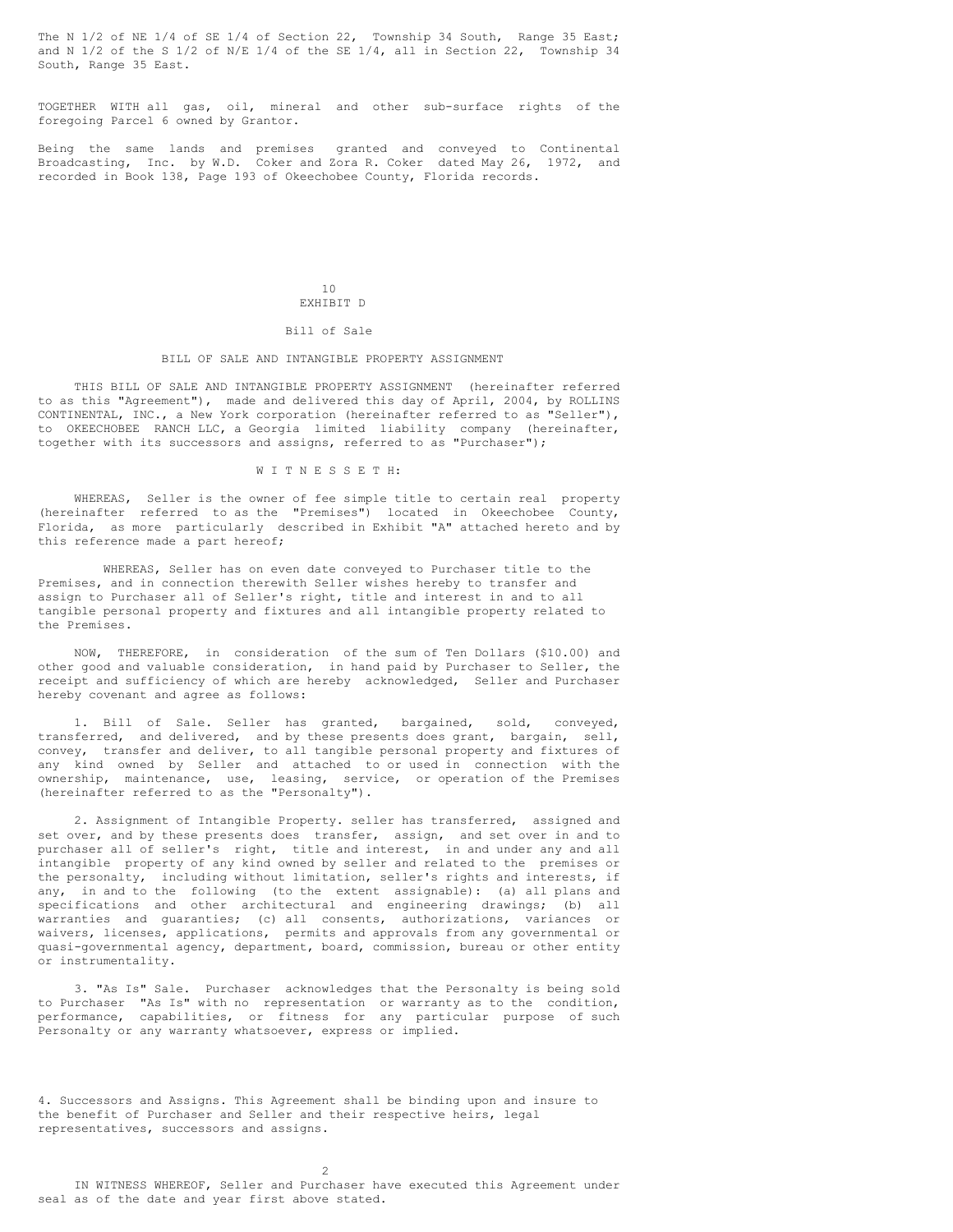```
SELLER:
            ROLLINS CONTINENTAL, INC.
            By: /s/ Harry J. Cynkus
                 ------------------------------------
                Harry J. Cynkus
                 Secretary-Treasurer
                         [CORPORATE SEAL]
           3
            PURCHASER:
            OKEECHOBEE RANCH LLC
            By: LOR, Inc., its sole Member and
                 Manager
            By: /s/ Donald P. Carson
                 ------------------------------------
                Donald P. Carson
                Secretary-Treasurer
           4
       EXHIBIT "A"
Record legal description
```
Okeechobee, Florida

ALL OF THE FOLLOWING PARCELS OF LAND lying and being in the County of Okeechobee, State of Florida, all being in Township 34 South, Range 35 East, and being more particularly described as follows:

Parcel 1:

S 1/2 of Section 15; E 1/2 of Section 16; All of Section 17; All of Section 18; All of Section 19; All of Section 20; All of Section 21; The N  $1/2$  of the N  $1/2$  and the S  $1/2$  of the SW  $1/4$  of Section 22; All of Section 27; All of Section 28; All of Section 29; All of Section 33; and All of Section 34.

TOGETHER WITH an undivided 1/4 interest in all oil and mineral rights in and to the above-described property.

Being the same lands and premises granted and conveyed to Continental Broadcasting, Inc. by O. Wayne Rollins and Grace C. Rollins by deed dated August 18, 1960, and recorded in Book 45, Page 19 of Okeechobee County, Florida records, less and except Section 30, which was conveyed to Thomas L. Hammons and Gerlinde M. Hammons, by deed dated November 19, 1979, and recorded in Book 231, Page 1609 of Okeechobee County, Florida records.

LESS AND EXCEPT all property lying within the rights of way of public roads or highways, if any.

Parcel 2:

6

All that parcel of the following described property lying west of U.S. Highway No. 441, to-wit:

The S 1/2 of the NW 1/4; N 1/2 of the SW 1/4; W 1/2 of the SE 1/4; and S 1/2 of the SE 1/4 of the SE 1/4, all in Section 22, Township 34 South, Range 35 East.

The W 1/2 of the NE 1/4 of Section 15; also, E 1/2 of the NE 1/4 of Section 15 (less a tract in the NE corner measuring 466.69 feet square and containing five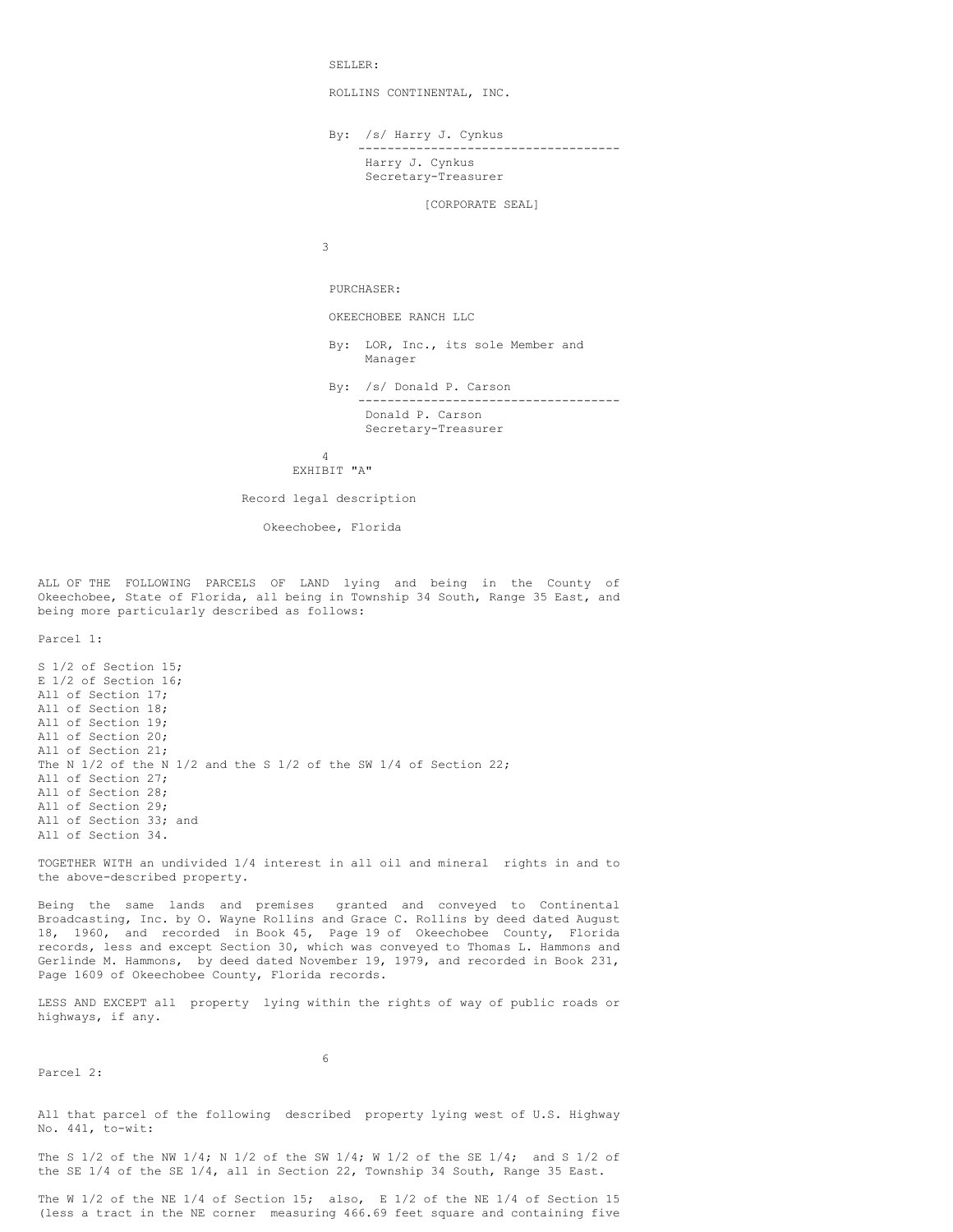acres) being KING'S SUBDIVISION of said land, according to plat thereof recorded in Plat Book 2, page 54, public records of Okeechobee County, Florida, LESS and EXCEPT, all of Block 1, Lots 1, 2, 3, 22, 23, 24 of Block 2; Lots 1, 2, 3, 22, 23 and 24 of Block 7, and Lots 10 to 17 inclusive of Block 8, in said Subdivision; all in Section 15, Township 34 South, Range 35 East.

NE 1/4 of the NW 1/4; S 1/2 of the NW 1/4; N 1/2 of the SW 1/4; SE 1/4 of the SW 1/4; all in Section 14, Township 34 South, Range 35 East; and the NW 1/4 of Section 23, Township 34 South, Range 35 East.

S 1/2 of Section 23; S 1/2 of the NW 1/4 and S 1/2 of Section 26; and Section 35; all in Township 34 South, Range 35 East.

Being the same lands and premises granted and conveyed to Continental Broadcasting, Inc. by O. Wayne Rollins and Grace C. Rollins, dated September 8, 1960, and recorded in Book 45, Page 21 of Okeechobee County, Florida records.

LESS AND EXCEPT all property lying within the rights of way of public roads or highways, if any.

Parcel 3:

S 50 feet of Section 31; and All of Section 32.

Being the same lands and premises granted and conveyed to Continental Broadcasting, Inc. by Mary Sisler, dated January 18, 1967, and recorded in Book 102, Page 13 of Okeechobee County, Florida records, less and except a portion of Section 31, which was conveyed to Thomas L. Hammons and Gerlinde M. Hammons, by deed dated November 19, 1979, and recorded in Book 231, Page 1609 of Okeechobee County, Florida records.

LESS AND EXCEPT all property lying within the rights of way of public roads or highways, if any.

7

Parcel 4:

The W 1/2 of Section 16, Township 34 South, Range 35 East, less rights of way for public roads and highways, including all improvements and buildings thereon.

Being the same lands and premises granted and conveyed to Continental Broadcasting, Inc. by Ernst Junker and Hilde Junker, dated March 10, 1969, and recorded in Book 112, Page 359 of Okeechobee County, Florida records.

Parcel 5:

The S 1/2 of NE 1/4 of Section 22, Township 34 South, Range 35 East.

Being the same lands and premises granted and conveyed to Continental Broadcasting, Inc. by Marjorie C. Leggett and Gordon V. Leggett dated May 26, 1972, and recorded in Book 137, Page 627 of Okeechobee County, Florida records.

LESS AND EXCEPT all property lying within the rights of way of public roads or highways, if any.

Parcel 6:

8

The N 1/2 of NE 1/4 of SE 1/4 of Section 22, Township 34 South, Range 35 East; and N  $1/2$  of the S  $1/2$  of N/E  $1/4$  of the SE  $1/4$ , all in Section 22, Township 34 South, Range 35 East.

Being the same lands and premises granted and conveyed to Continental Broadcasting, Inc. by W.D. Coker and Zora R. Coker dated May 26, 1972, and recorded in Book 138, Page 193 of Okeechobee County, Florida records.

LESS AND EXCEPT all property lying within the rights of way of public roads or highways, if any.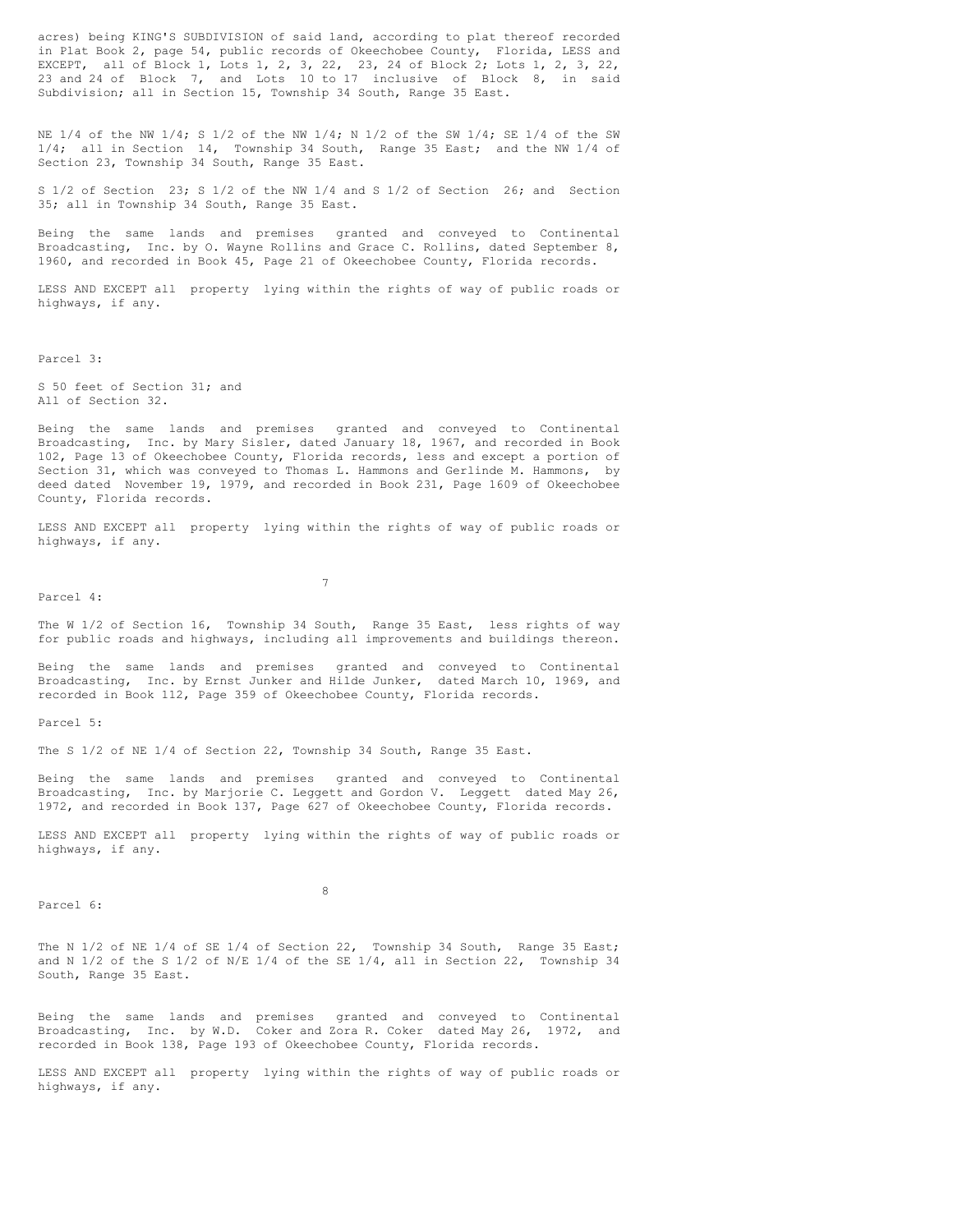# 9

# EXHIBIT E

#### Certificate of Non-Foreign Status

#### TRANSFEROR'S CERTIFICATION OF NONFOREIGN STATUS

Section 1445 of the Internal Revenue Code of 1986, as amended (the "Code"), provides that a transferee of a U.S. real property interest must withhold tax if the transferor is a foreign person. To inform OKEECHOBEE RANCH LLC, a Georgia limited liability company (the "Transferee"), that withholding of tax under Section 1445 of the Code will not be required upon the transfer of a U.S. real property interest to the Transferee by ROLLINS CONTINENTAL, INC., a New York corporation (the Transferor"), the undersigned hereby certifies the following on behalf of the Transferor:

1. The Transferor is not a foreign corporation, foreign partnership, foreign trust or foreign estate (as those terms are defined in the Code and the Income Tax Regulations promulgated thereunder);

2.\_\_\_\_\_\_\_The Transferor's U.S. employer identification number is \_\_\_\_\_\_\_\_; and

3.\_\_\_\_\_\_\_The Transferor's office address is 2170 Piedmont Road, Atlanta, Georgia 30324.

The Transferor understands that this Certificate may be disclosed to the Internal Revenue Service by the Transferee and that any false statement contained herein could be punished by fine, imprisonment, or both.

Under penalty of perjury I declare that I have examined this Certification and, to the best of my knowledge and belief, it is true, correct and complete, and I further declare that I gave authority to sign this document on behalf of the Transferor.

Dated: \_\_\_\_\_\_\_\_\_\_\_\_\_\_\_\_\_\_\_, 2004

ROLLINS CONTINENTAL, INC., a New York corporation By: /s/ Harry J. Cynkus

--------------------------------- Harry J. Cynkus

Secretary-Treasurer

#### EXHIBIT F

DOC TAX \$ RECORD \$

Prepared by and return to:

- ------------------------- - ------------------------- - ------------------------- - -------------------------

#### QUITCLAIM DEED

This Indenture, made \_\_\_\_\_\_\_\_\_\_, 2004 by and between ROLLINS CONTINENTAL, INC., a New York Corporation, hereinafter referred to as Grantor, whose address is 2170 Piedmont Road, N.E., Atlanta, Georgia 30324, and OKEECHOBEE RANCH LLC, a Georgia limited liability company, whose address is c/o RFA Management Company, LLC, 2801 Buford Highway, Suite 470, Atlanta, Georgia 30329, hereinafter referred to as Grantee.

Witnesseth: Grantor, in consideration of the sum of ten dollars and other valuable considerations to it in hand paid by Grantee, receipt of which is hereby acknowledged, does hereby release, remise and quitclaim to Grantee any and all of the right, title and interest of Grantor in and to the following described property situate in Okeechobee County, Florida:

# See Attached Exhibit A.

As used herein, the terms "Grantor" and "Grantee" shall include their respective heirs, devisees, personal representatives, successors and assigns; any gender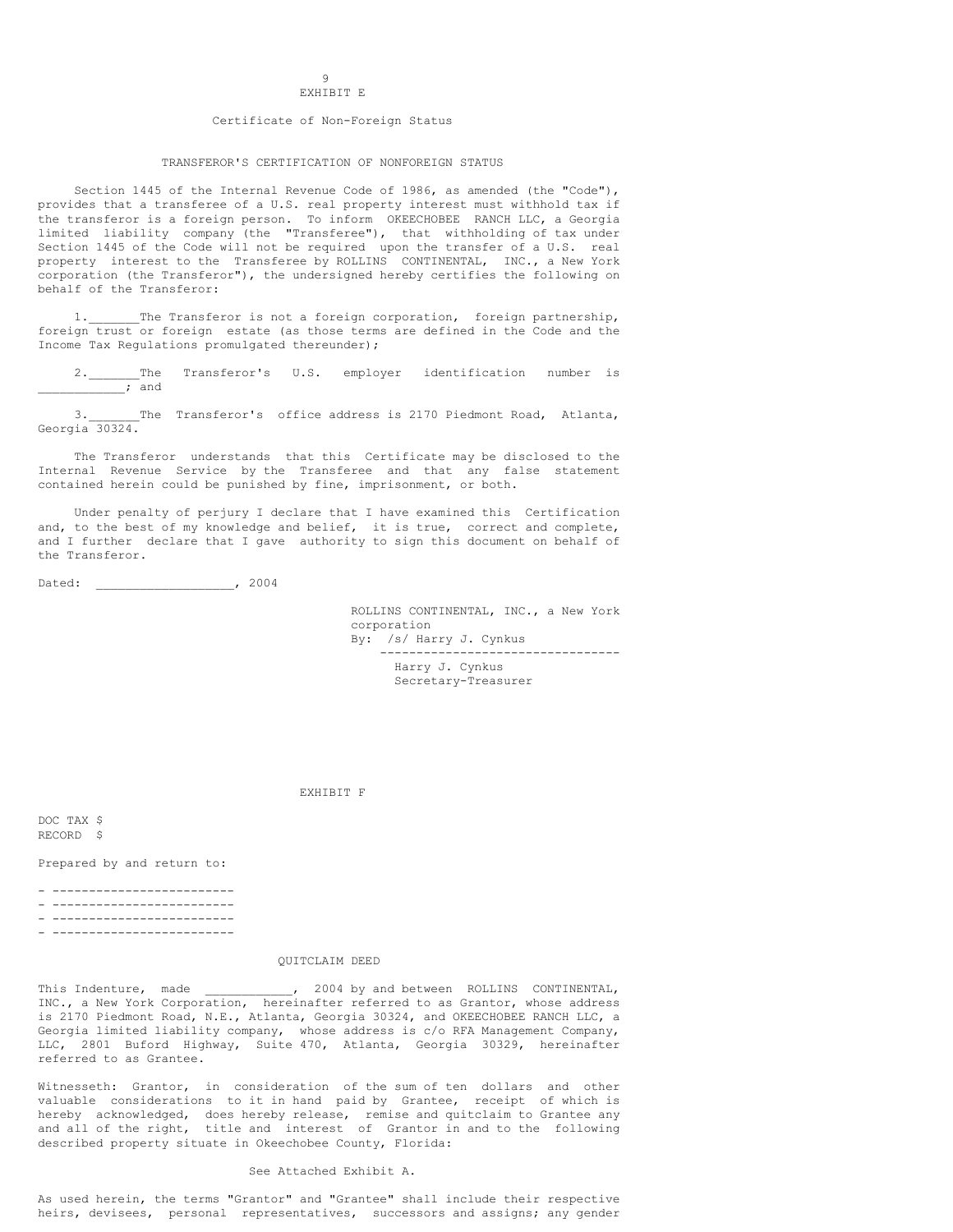plural. In Witness Whereof, Grantor has caused this deed to be executed in its name by its undersigned duly authorized officer the date above written. WITNESSES: ROLLINS CONTINENTAL, INC., a New York Corporation By: /s/ Harry J. Cynkus - -------------------------------------- ------------------------------------- Signature of Witness The Harry J. Cynkus, Secretary-Treasurer - -------------------------------------- (Corporate Seal) Print Name of Witness - -------------------------------------- Signature of Witness - -------------------------------------- Print Name of Witness STATE OF GEORGIA COUNTY OF FULTON The foregoing instrument was acknowledged before me this \_\_\_\_\_\_ day of 2004 by \_\_\_\_\_\_\_\_\_\_\_\_\_\_\_\_\_\_\_\_\_\_\_\_, as \_\_\_\_\_\_\_\_\_\_\_\_ of ROLLINS CONTINENTAL, INC., a New York Corporation. The above-named person is personally known to me or has<br>produced as identification. If no type of as identification. If no type of identification is indicated, the above-named person is personally known to me. ------------------------------------------ (Notary Seal) Signature of Notary Public ------------------------------------------ Print Name of Notary Public I am a Notary Public of the State of Georgia, and my commission expires on \_\_\_\_\_\_\_\_\_\_\_\_.

shall include all genders, the plural number the singular and the singular, the

2

EXHIBIT A

Legal for Quitclaim Deed

3 EXHIBIT G

STATE OF GEORGIA

COUNTY OF FULTON

#### OWNER'S AFFIDAVIT

Before the undersigned attesting officer, duly authorized by law to administer oaths in the above-referenced state, appeared Affiant, Harry J. Cynkus, who, being duly sworn according to law, deposed and stated on oath as follows:

That Affiant is the Secretary-Treasurer of Rollins Continental, Inc., a New York corporation, (hereinafter referred to as "Seller"), and is duly authorized to make this Affidavit.

That Seller has not conveyed any interest in the real property described in Exhibit "A" attached hereto and incorporated herein by reference, except as may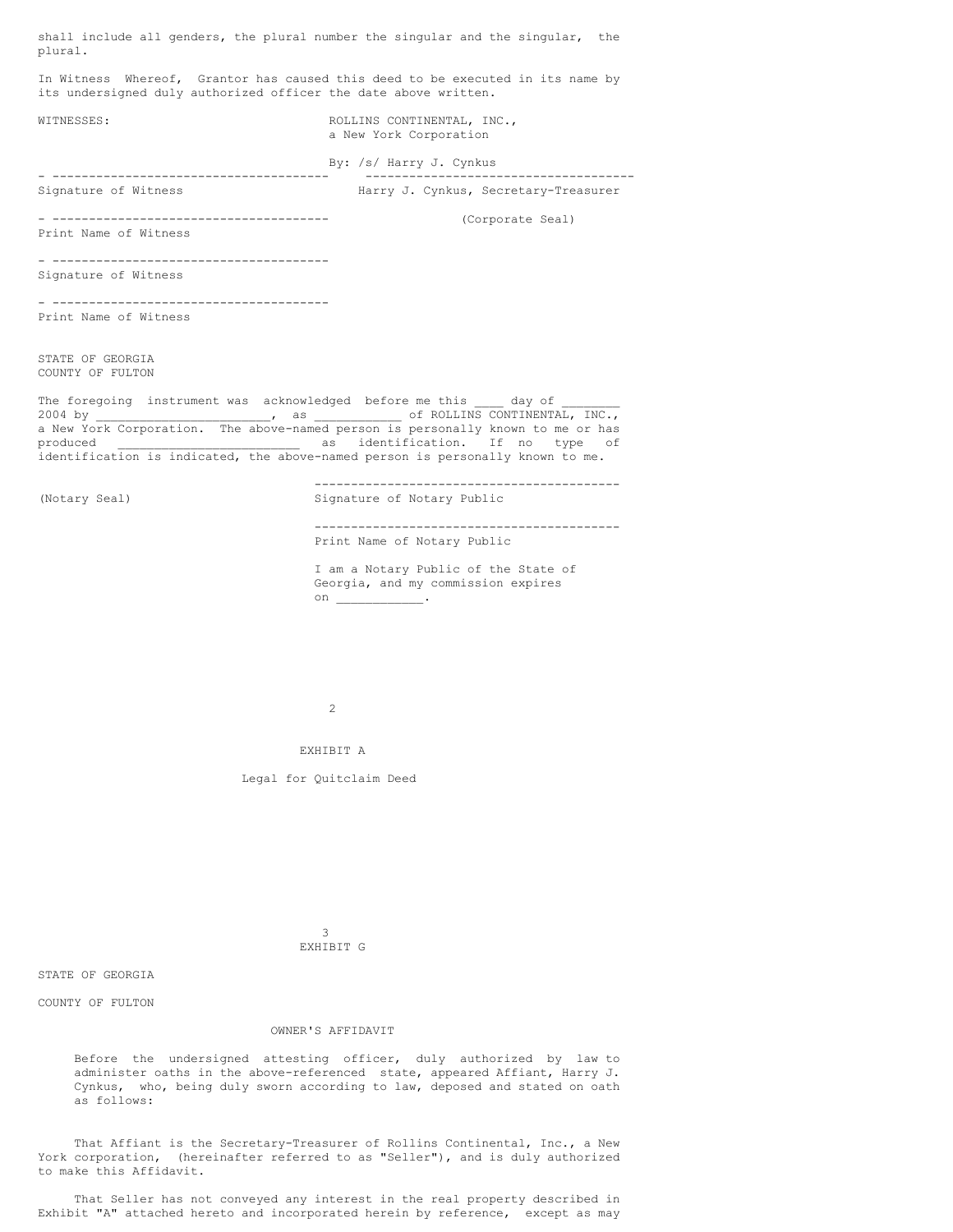That to Affiant's knowledge there are no unrecorded judgments, bankruptcies or executions against Seller or to Affiant's knowledge against said property which would affect title thereof.

That no improvements or repairs have been made on said property at the instance of Seller during the 100 days immediately preceding the date hereof for which full payment has not been made and that there are no outstanding bills incurred by Seller for labor or materials used in making improvements or repairs on said property or for services of architects, surveyors, or engineers incurred in connection therewith which have not been paid; and that to Affiant's knowledge there are no unpaid bills or liens against said property for sewerage, water, sidewalk, street, or other improvements except as may be set forth on Exhibit "B".

That Affiant knows of no pending petition for, nor is he aware of having received notice of condemnation, paving, or street, water, or sewer improvements affecting said property, and that to the knowledge of Affiant, no written notice of condemnation, any such improvements, or any other assessment has been received by Seller.

That to Affiant's knowledge no brokers services have been engaged with regard to the management, sale, lease, option or other conveyance of any interest in said property or any loan secured thereby, except as disclosed in the Leases identified on Exhibit "C" attached hereto.

That there are no parties in possession of all or any portion of said property, except for the Lease described on Exhibit "C" and anyone acting by, through or under Purchaser.

That to Affiant's knowledge, Seller has not and will not execute any instrument that would affect title to the property, including, but not limited to, the mortgaging or conveying of the property or any interest therein or cause the creation of liens against the property subsequent

to the effective date of Commitment No. NT04-0166 (File No. 4ATL) issued by Fidelity National Title Insurance Company and prior to the closing of the sale of the property to Okeechobee Ranch, LLC ("Buyer").

That this Affidavit is made to induce Fidelity National Title Insurance Company to issue its policy of title insurance insuring said property.

Executed by me this \_\_ day of April, 2004

/s/ Harry J. Cynkus (Affiant) ------------------------ Harry J. Cynkus

STATE OF GEORGIA COUNTY OF FULTON

The foregoing instrument was sworn to, subscribed and acknowledged before me this and day of April, 2004 by Harry J. Cynkus, in his capacity as Secretary-Treasurer of Rollins Continental, Inc., a New York corporation, who is personally known to me.

> ----------------------------------------- Notary's Name: -------------------------------------

(NOTARIAL SEAL)

My Commission Expires:

- ----------------------

# $\sim$ Exhibit "A"

Record legal description

Okeechobee, Florida

ALL OF THE FOLLOWING PARCELS OF LAND lying and being in the County of Okeechobee, State of Florida, all being in Township 34 South, Range 35 East, and being more particularly described as follows: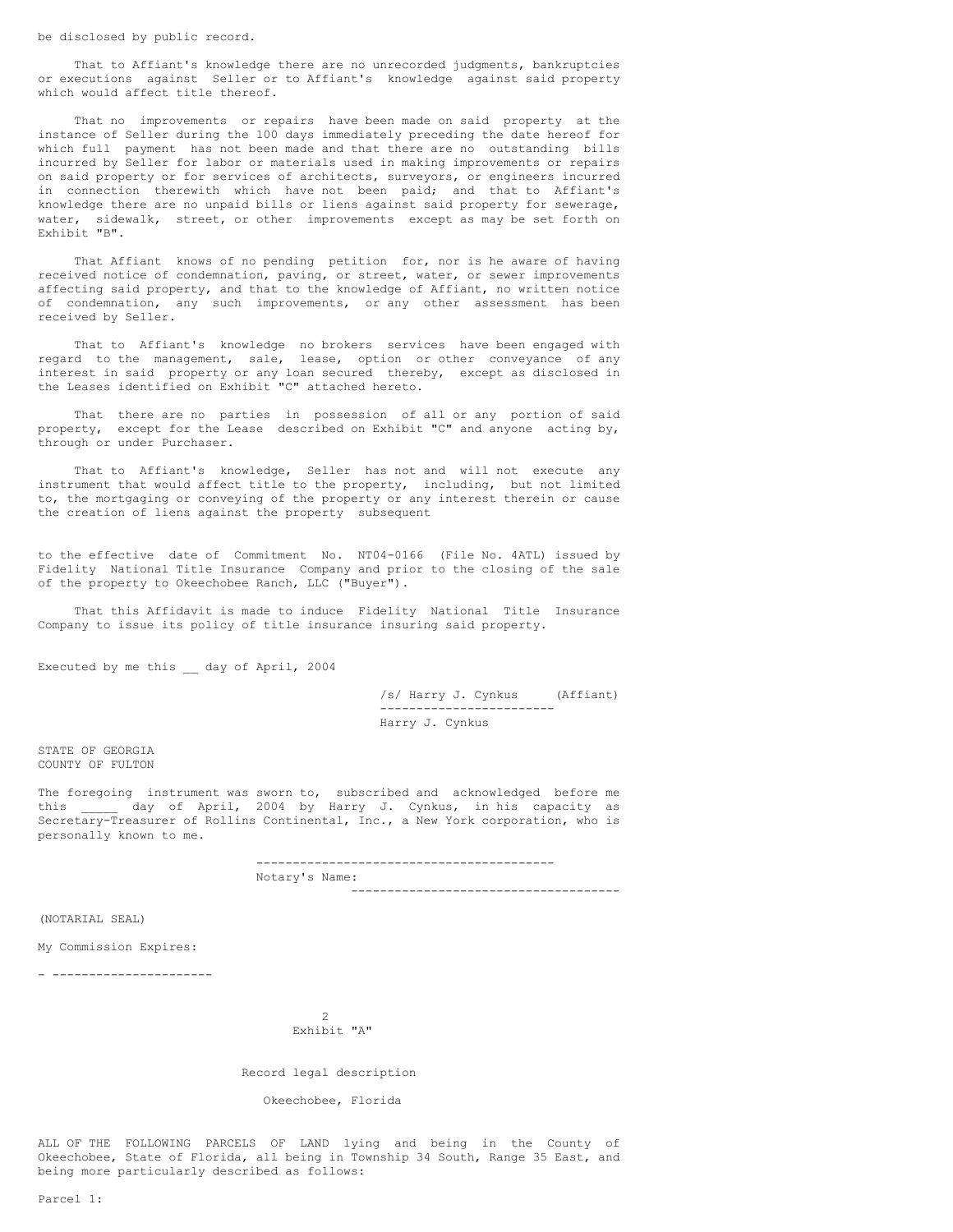S 1/2 of Section 15; E 1/2 of Section 16; All of Section 17; All of Section 18; All of Section 19; All of Section 20; All of Section 21; The N  $1/2$  of the N  $1/2$  and the S  $1/2$  of the SW  $1/4$  of Section 22; All of Section 27; All of Section 28; All of Section 29; All of Section 33; and All of Section 34.

TOGETHER WITH an undivided 1/4 interest in all oil and mineral rights in and to the above described property.

Being the same lands and premises granted and conveyed to Continental Broadcasting, Inc. by O. Wayne Rollins and Grace C. Rollins by deed dated August 18, 1960, and recorded in Book 45, Page 19 of Okeechobee County, Florida records, less and except Section 30, which was conveyed to Thomas L. Hammons and Gerlinde M. Hammons, by deed dated November 19, 1979, and recorded in Book 231, Page 1609 of Okeechobee County, Florida records.

LESS AND EXCEPT all property lying within the rights of way of public roads or highways, if any.

Parcel 2:

3

All that parcel of the following described property lying west of U.S. Highway No. 441, to-wit:

The S  $1/2$  of the NW  $1/4$ ; N  $1/2$  of the SW  $1/4$ ; W  $1/2$  of the SE  $1/4$ ; and S  $1/2$  of the SE 1/4 of the SE 1/4, all in Section 22, Township 34 South, Range 35 East.

The W 1/2 of the NE 1/4 of Section 15; also, E 1/2 of the NE 1/4 of Section 15 (less a tract in the NE corner measuring 466.69 feet square and containing five acres) being KING'S SUBDIVISION of said land, according to plat thereof recorded in Plat Book 2, page 54, public records of Okeechobee County, Florida, LESS and EXCEPT, all of Block 1, Lots 1, 2, 3, 22, 23, 24 of Block 2; Lots 1, 2, 3, 22, 23 and 24 of Block 7, and Lots 10 to 17 inclusive of Block 8, in said Subdivision; all in Section 15, Township 34 South, Range 35 East.

NE 1/4 of the NW 1/4; S 1/2 of the NW 1/4; N 1/2 of the SW 1/4; SE 1/4 of the SW 1/4; all in Section 14, Township 34 South, Range 35 East; and the NW 1/4 of Section 23, Township 34 South, Range 35 East.

S 1/2 of Section 23; S 1/2 of the NW 1/4 and S 1/2 of Section 26; and Section 35; all in Township 34 South, Range 35 East.

Being the same lands and premises granted and conveyed to Continental Broadcasting, Inc. by O. Wayne Rollins and Grace C. Rollins, dated September 8, 1960, and recorded in Book 45, Page 21 of Okeechobee County, Florida records.

LESS AND EXCEPT all property lying within the rights of way of public roads or highways, if any.

Parcel 3:

S 50 feet of Section 31; and All of Section 32.

Being the same lands and premises granted and conveyed to Continental Broadcasting, Inc. by Mary Sisler, dated January 18, 1967, and recorded in Book 102, Page 13 of Okeechobee County, Florida records, less and except a portion of Section 31, which was conveyed to Thomas L. Hammons and Gerlinde M. Hammons, by deed dated November 19, 1979, and recorded in Book 231, Page 1609 of Okeechobee County, Florida records.

LESS AND EXCEPT all property lying within the rights of way of public roads or highways, if any.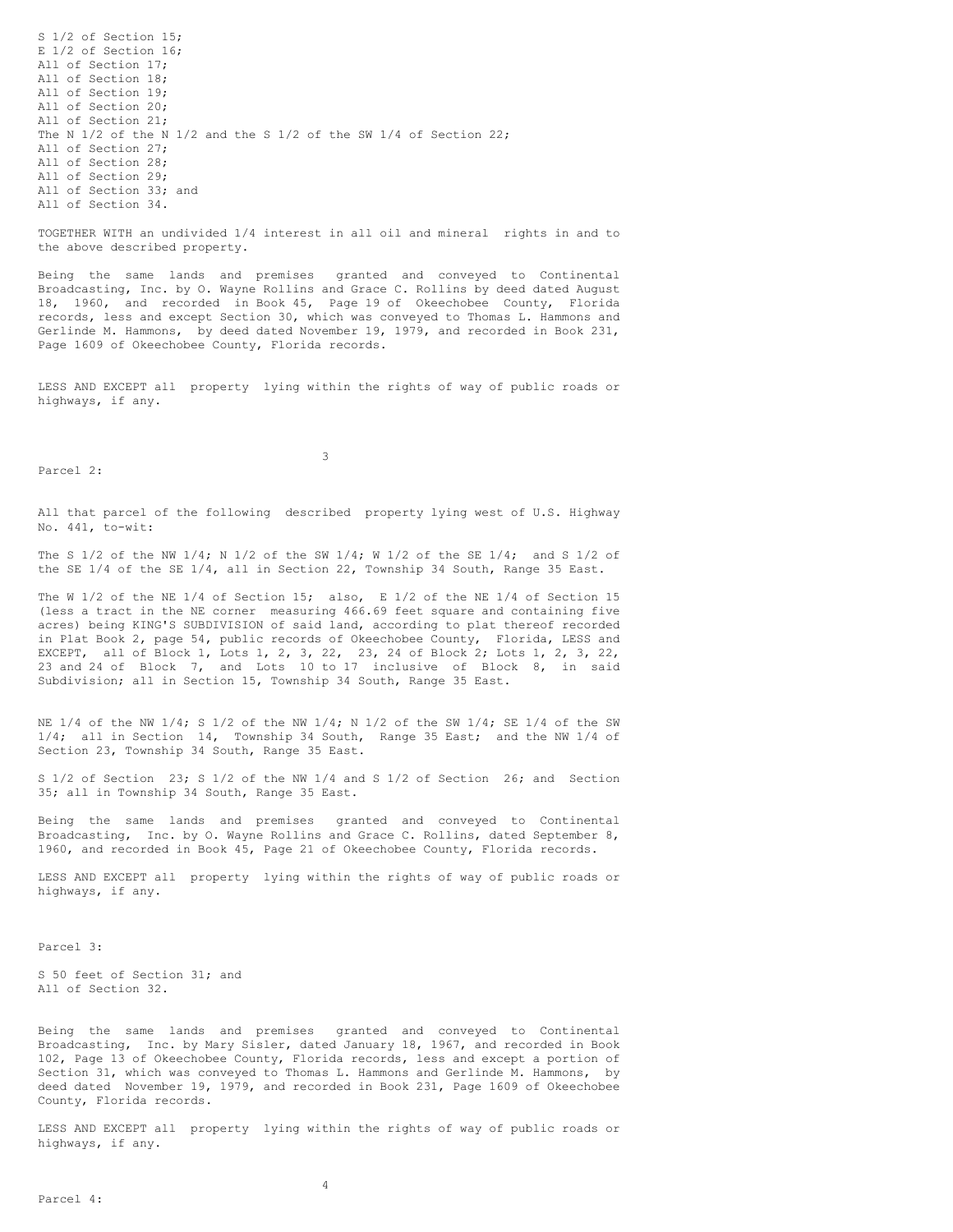The W 1/2 of Section 16, Township 34 South, Range 35 East, less rights of way for public roads and highways, including all improvements and buildings thereon.

Being the same lands and premises granted and conveyed to Continental Broadcasting, Inc. by Ernst Junker and Hilde Junker, dated March 10, 1969, and recorded in Book 112, Page 359 of Okeechobee County, Florida records.

Parcel 5:

The S 1/2 of NE 1/4 of Section 22, Township 34 South, Range 35 East.

Being the same lands and premises granted and conveyed to Continental Broadcasting, Inc. by Marjorie C. Leggett and Gordon V. Leggett dated May 26, 1972, and recorded in Book 137, Page 627 of Okeechobee County, Florida records.

LESS AND EXCEPT all property lying within the rights of way of public roads or highways, if any.

5

Parcel 6:

The N 1/2 of NE 1/4 of SE 1/4 of Section 22, Township 34 South, Range 35 East; and N  $1/2$  of the S  $1/2$  of N/E  $1/4$  of the SE  $1/4$ , all in Section 22, Township 34 South, Range 35 East.

Being the same lands and premises granted and conveyed to Continental Broadcasting, Inc. by W.D. Coker and Zora R. Coker dated May 26, 1972, and recorded in Book 138, Page 193 of Okeechobee County, Florida records.

LESS AND EXCEPT all property lying within the rights of way of public roads or highways, if any.

> 6 EXHIBIT "B"

#### Permitted Encumbrances

Okeechobee, Florida

- 1. Current state and county ad valorem real property taxes not due and payable.
- 2. All easements for the maintenance of public utilities that serve only the Property,
- 3. Any matters which a current, accurate survey or physical inspection of the Property would show.
- 4. Any matters of public record, including but not limited to, those matters set forth in Title Commitment No. NT04-0166 (File No. 04ATL), issued by Fidelity National Title Insurance Company of New York and all the vesting deeds.

EXHIBIT "C"

Leases

NONE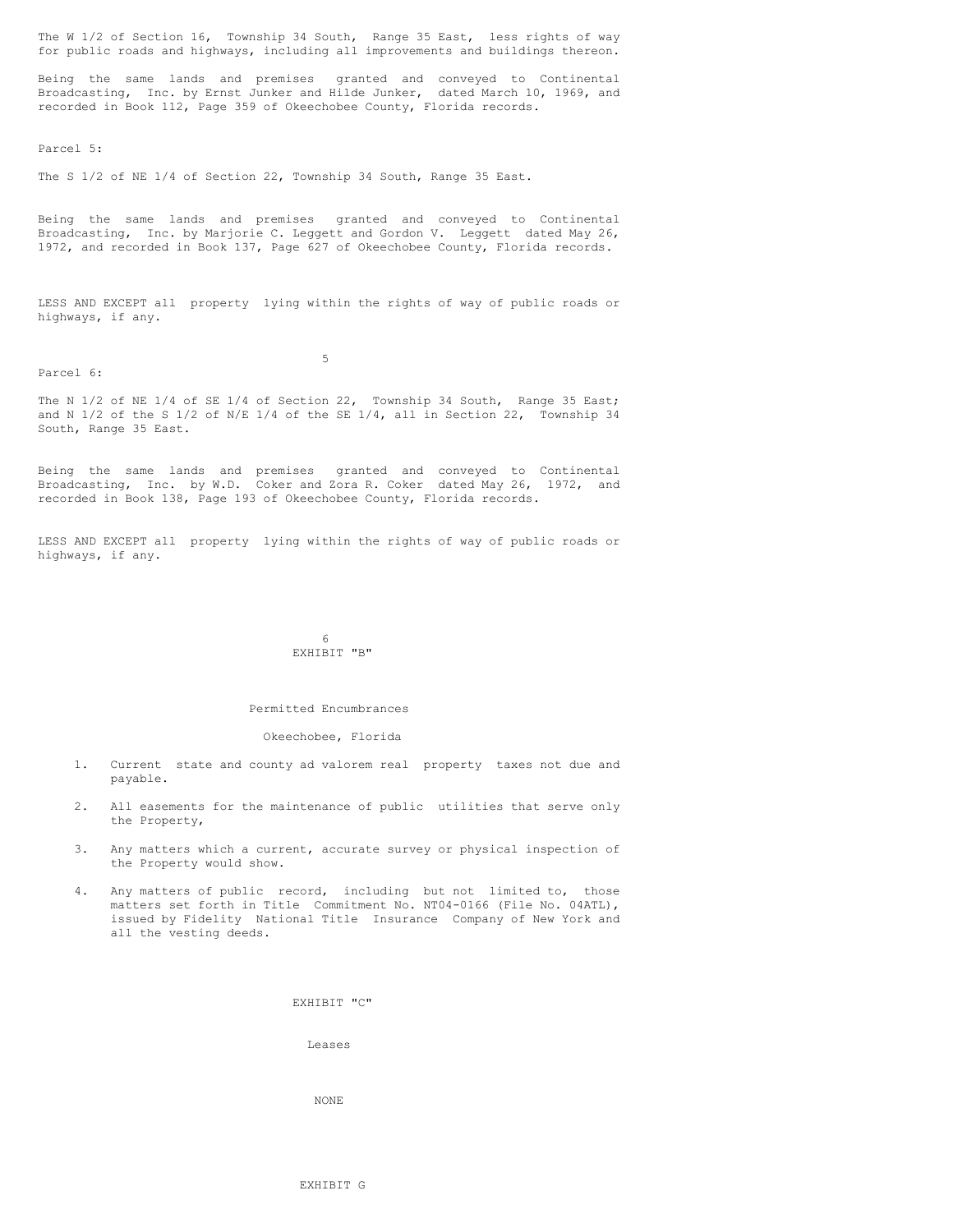| RTATE OF  |  |
|-----------|--|
| COUNTY OF |  |

I, \_\_\_\_\_\_\_\_\_\_\_\_\_\_\_\_\_\_\_\_\_\_\_\_\_\_\_\_\_\_\_\_, ("Affiant") after first being duly sworn, do hereby state and depose, under penalties of perjury and upon oath, as follows with all recitals herein being limited to Affiant's knowledge:

- 1. I am over the age of 18 years, under no legal disabilities, have not been known by any name other than as set forth herein, and have personal knowledge of the facts and circumstances as herein set forth.
- 2. I am the \_\_\_\_\_\_\_\_\_\_\_\_\_\_\_\_\_\_\_\_\_\_ of Rollins Continental, Inc., a New York corporation, formerly known as Continental Broadcasting, Inc., a New York corporation, ("Rollins") and am duly authorized to make this Affidavit.
- 3. That the instruments referenced herein (the "subject instruments") are as follows:
	- (a) Oil, Gas and Mineral Lease in favor of Shell Oil Company, dated September 12, 1973, recorded February 22, 1974 in Official Record Book 156, page 371, of the Public Records of Okeechobee County, Florida.
	- (b) Oil, Gas and Mineral Lease in favor of Shell Oil Company dated September 12, 1973, recorded February 22, 1974 in Official Record Book 156, page 375, of the Public Records of Okeechobee County, Florida.
- 4. That there have been no amendments, modifications or extensions of the subject instruments, except as referenced herein, entered into by Rollins;
- 5. That Rollins has not received any payments for rents, leases or royalties in connection with the commercial production of oil, gas or minerals on the subject properties by the grantors recited in the subject instruments or their successors in interest for a period of at least 12 months prior to the date hereof.
- 6. That this Affidavit is made for the sole purpose of inducing Fidelity National Title Insurance Company to issue its policy of title insurance.

[Continued]

Executed by me this \_\_ day of April, 2004

\_\_\_\_\_\_\_\_\_\_\_\_\_\_\_\_\_\_\_\_\_\_\_\_\_\_\_\_\_\_\_\_\_ (Affiant)

Name:  $\overline{\phantom{a}}$ 

STATE OF COUNTY OF

The foregoing instrument was sworn to, subscribed and acknowledged before me this \_\_\_\_\_ day of April, 2004 by \_\_\_\_\_\_\_\_\_\_\_\_\_\_\_\_\_\_\_\_\_\_\_, in his/her capacity as \_\_\_\_\_\_\_\_\_\_\_\_\_\_\_ of Rollins Continental, Inc., a New York corporation, who is personally known to me or has produced  $\qquad \qquad \text{as}$ identification.

-----------------------------------------

Notary's Name: \_\_\_\_\_\_\_\_\_\_\_\_\_\_\_\_\_\_\_\_\_\_\_\_\_\_\_\_\_\_\_\_\_\_

(NOTARIAL SEAL)

My Commission Expires:

- ----------------------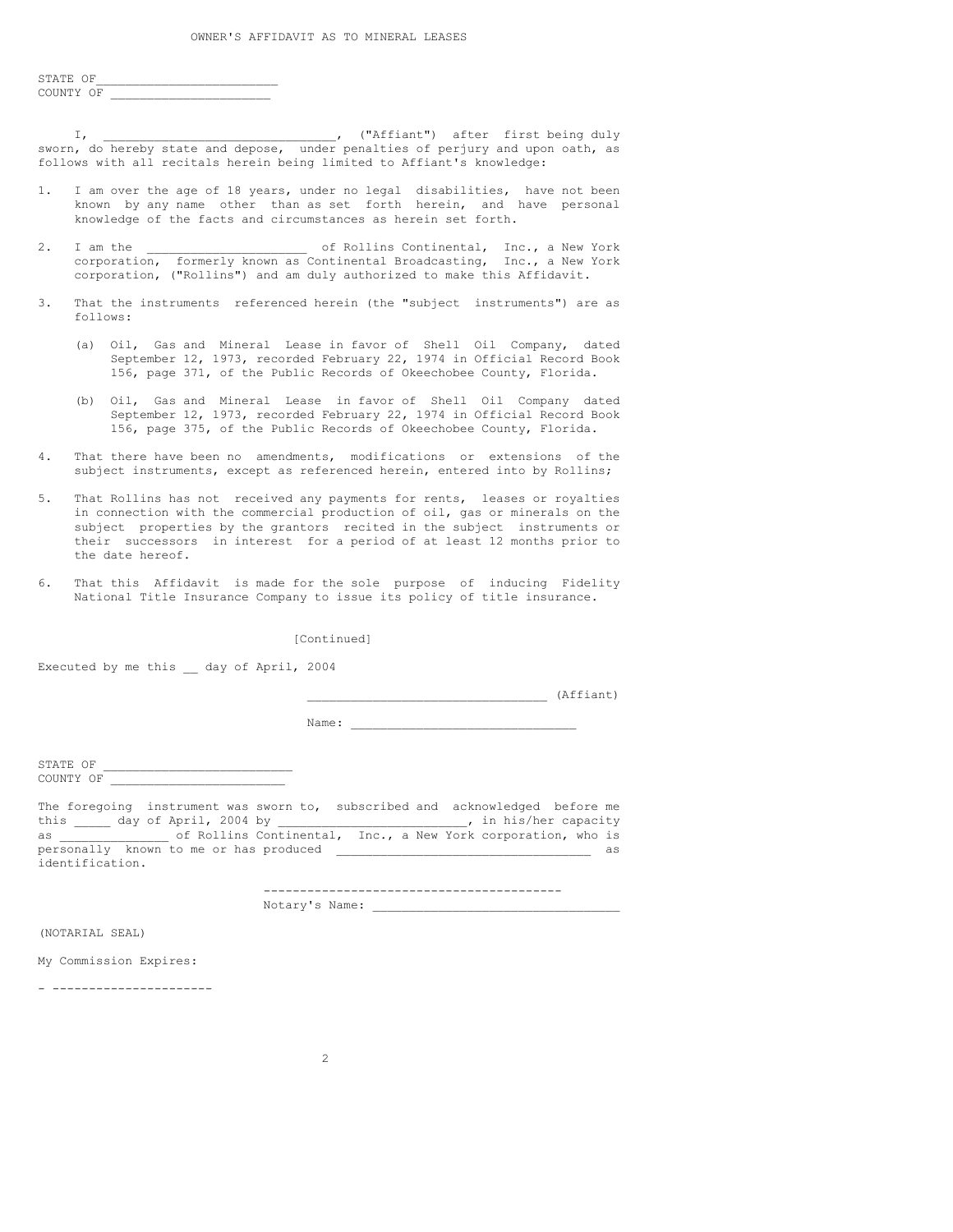#### Certifications

I, Gary W. Rollins, President and Chief Executive Officer of Rollins, Inc., certify that:

1. I have reviewed this quarterly report on Form 10-Q of Rollins, Inc.;

2. Based on my knowledge, this report does not contain any untrue statement of a material fact or omit to state a material fact necessary to make the statements made, in light of the circumstances under which such statements were made, not misleading with respect to the period covered by this report;

3. Based on my knowledge, the financial statements, and other financial information included in this report, fairly present in all material respects the financial condition, results of operations and cash flows of the registrant as of, and for, the periods presented in this report;

4. The registrant's other certifying officers and I are responsible for establishing and maintaining disclosure controls and procedures (as defined in Exchange Act Rules 13a-15(e) and 15d-15(e)) for the registrant and have:

a) Designed such disclosure controls and procedures, or caused such disclosure controls and procedures to be designed under our supervision, to ensure that material information relating to the registrant, including its consolidated subsidiaries, is made known to us by others within those entities, particularly during the period in which this report is being prepared;

c) Evaluated the effectiveness of the registrant's disclosure controls and procedures and presented in this report our conclusions about the effectiveness of the disclosure controls and procedures, as of the end of the period covered by this report based on such evaluation; and

d) Disclosed in this report any change in the registrant's internal control over financial reporting that occurred during the registrant's most recent fiscal quarter (the registrant's fourth fiscal quarter in the case of an annual report) that has materially affected, or is reasonably likely to materially affect, the registrant's internal control over financial reporting; and

5. The registrant's other certifying officer(s) and I have disclosed, based on our most recent evaluation of internal control over financial reporting, to the registrant's auditors and the audit committee of the registrant's board of directors (or persons performing the equivalent functions):

(a) All significant deficiencies and material weaknesses in the design or operation of internal control over financial reporting which are reasonably likely to adversely affect the registrant's ability to record, process, summarize and report financial information; and

(b) Any fraud, whether or not material, that involves management or other employees who have a significant role in the registrant's internal control over financial reporting.

Date: July 30, 2004 By: /s/ Gary W. Rollins

Gary W. Rollins Chief Executive Officer, President and Chief Operating Officer (Member of the Board of Directors)

----------------------------------------------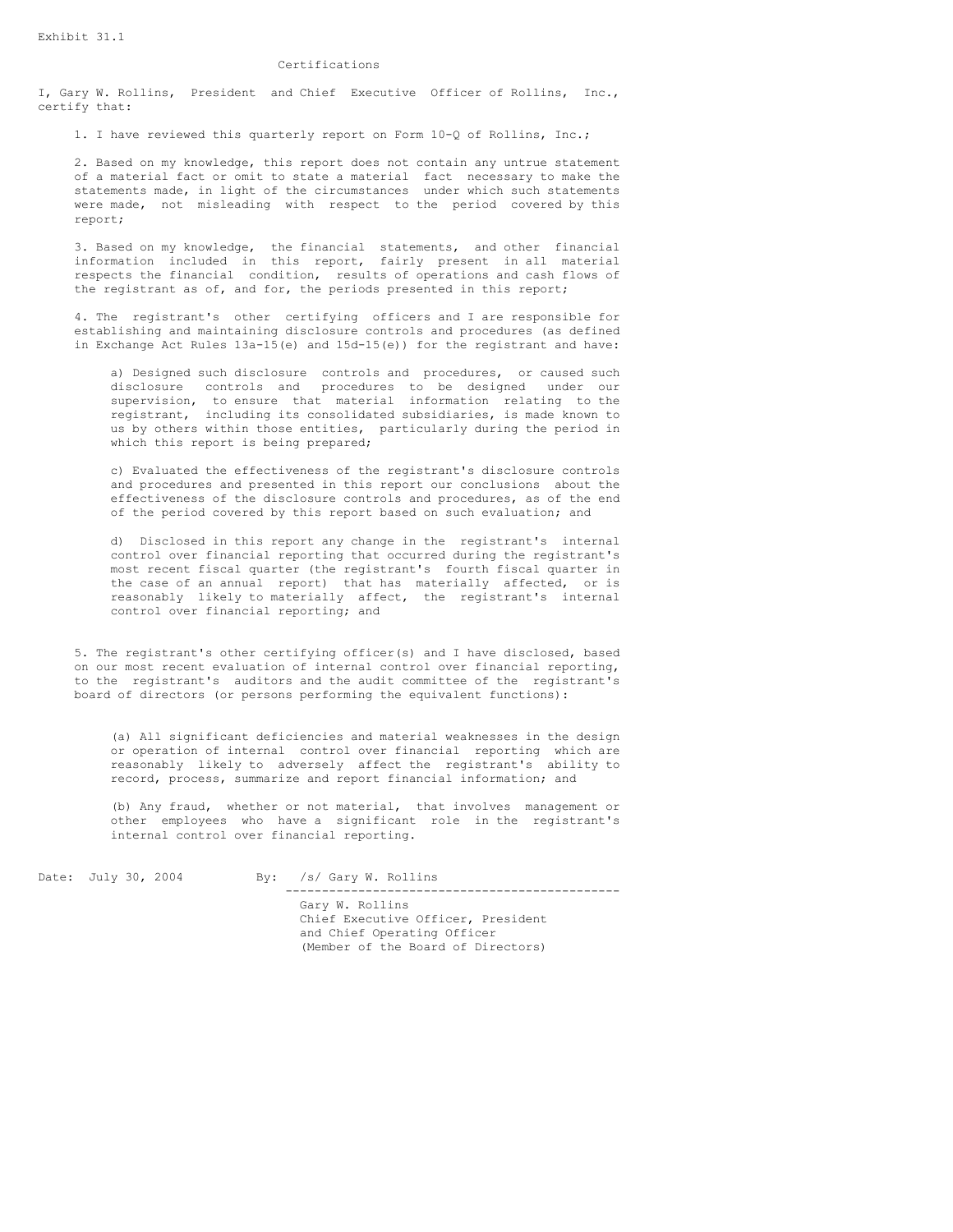Exhibit 31.2

I, Harry J. Cynkus, Chief Financial Officer of Rollins, Inc., certify that:

1. I have reviewed this quarterly report on Form 10-Q of Rollins, Inc.;

2. Based on my knowledge, this report does not contain any untrue statement of a material fact or omit to state a material fact necessary to make the statements made, in light of the circumstances under which such statements were made, not misleading with respect to the period covered by this report;

3. Based on my knowledge, the financial statements, and other financial information included in this report, fairly present in all material respects the financial condition, results of operations and cash flows of the registrant as of, and for, the periods presented in this report;

4. The registrant's other certifying officers and I are responsible for establishing and maintaining disclosure controls and procedures (as defined in Exchange Act Rules 13a-15(e) and 15d-15(e)) for the registrant and have:

a) Designed such disclosure controls and procedures, or caused such disclosure controls and procedures to be designed under our supervision, to ensure that material information relating to the registrant, including its consolidated subsidiaries, is made known to us by others within those entities, particularly during the period in which this report is being prepared;

c) Evaluated the effectiveness of the registrant's disclosure controls and procedures and presented in this report our conclusions about the effectiveness of the disclosure controls and procedures, as of the end of the period covered by this report based on such evaluation; and

d) Disclosed in this report any change in the registrant's internal control over financial reporting that occurred during the registrant's most recent fiscal quarter (the registrant's fourth fiscal quarter in the case of an annual report) that has materially affected, or is reasonably likely to materially affect, the registrant's internal control over financial reporting; and

5. The registrant's other certifying officer(s) and I have disclosed, based on our most recent evaluation of internal control over financial reporting, to the registrant's auditors and the audit committee of the registrant's board of directors (or persons performing the equivalent functions):

(a) All significant deficiencies and material weaknesses in the design or operation of internal control over financial reporting which are reasonably likely to adversely affect the registrant's ability to record, process, summarize and report financial information; and

(b) Any fraud, whether or not material, that involves management or other employees who have a significant role in the registrant's internal control over financial reporting.

Date: July 30, 2004 By: /s/ Harry J. Cynkus

---------------------------------------------- Harry J. Cynkus Chief Financial Officer and Treasurer (Principal Financial and Accounting Officer)